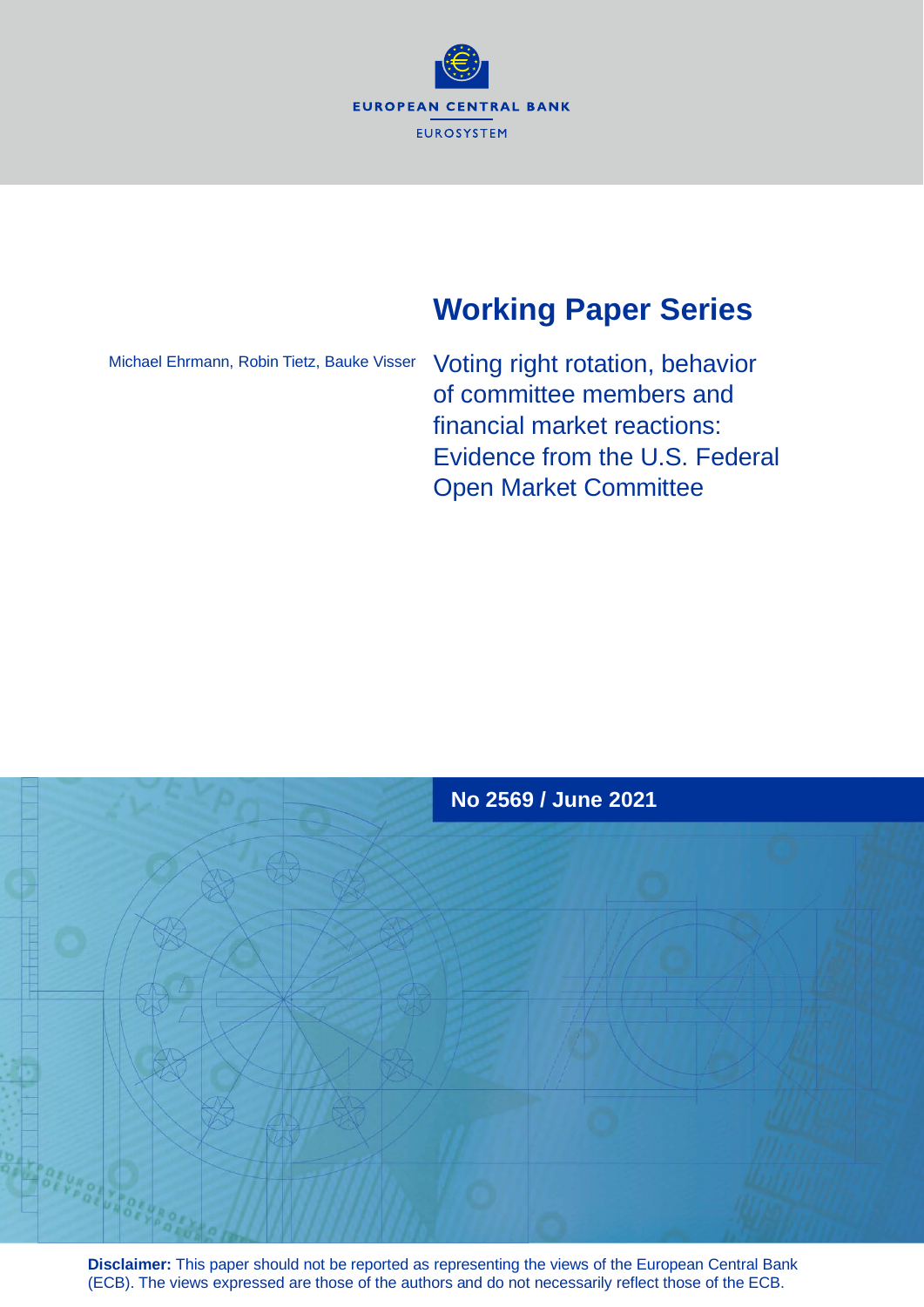### **Abstract**

Whether Federal Reserve Bank presidents have the right to vote on the U.S. monetary policy committee depends on a mechanical, yearly rotation scheme. Rotation is without exclusion: also nonvoting presidents attend and participate in the meetings of the committee. Does voting status change behavior? We find that the data go against the hypothesis that without the voting right, presidents use their public speec[h](#page-1-0)es and their meeting interventions to compensate for the loss of formal influence; rather, they support the hypothesis that the voting right makes presidents more involved. We also find that speeches move financial markets less in years that presidents vote. We argue that these discounts are consistent with their communication behavior.

JEL Codes: D71, D72, E58.

<span id="page-1-0"></span>Keywords: voting right rotation, monetary policy committee, central bank communication, FOMC, financial market response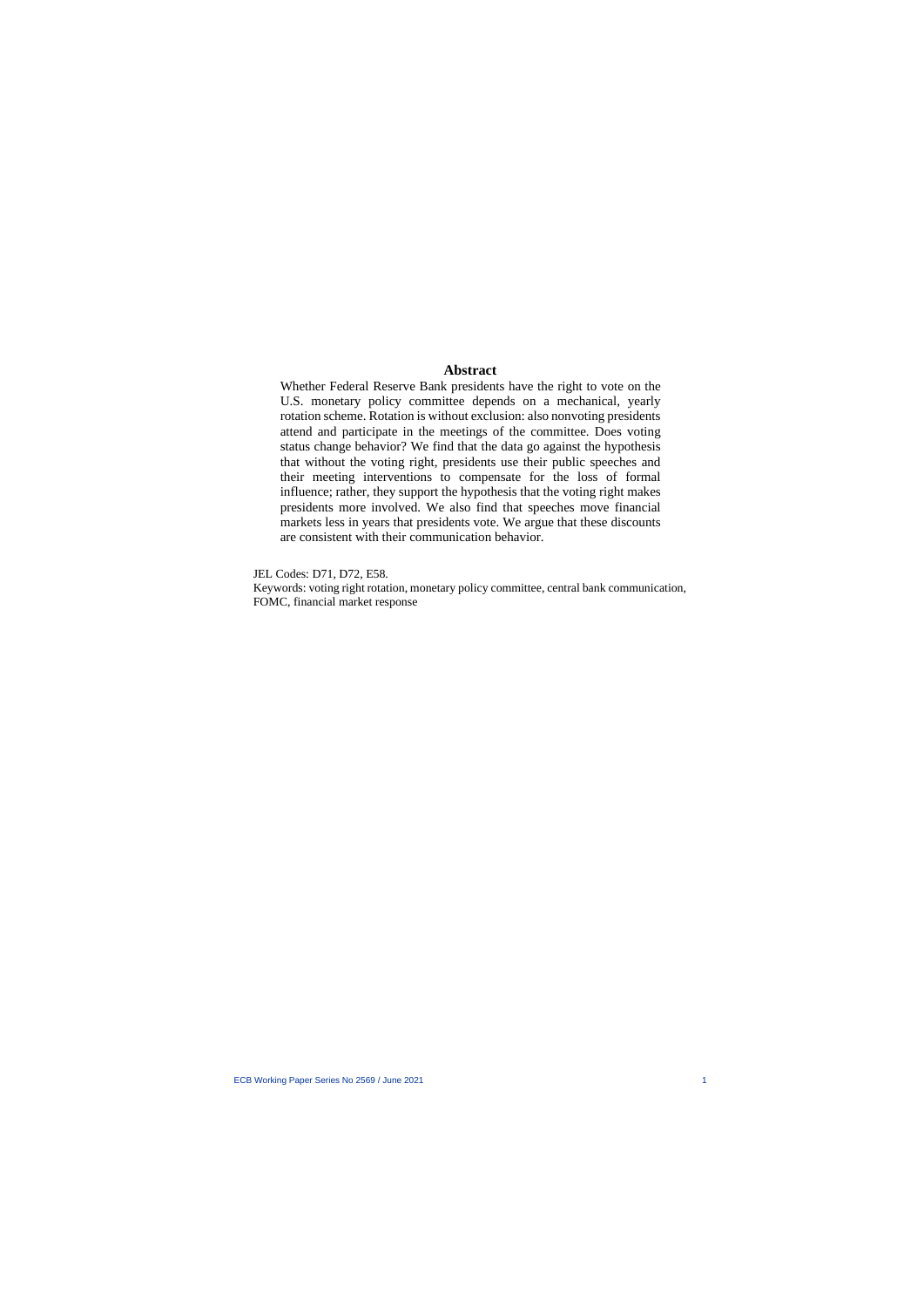#### **Non-technical summary**

The Federal Open Market Committee (FOMC), the monetary policy committee of the United States, has a rotating voting scheme. The seven members of the Board of Governors of the Federal Reserve System and the president of the Federal Reserve Bank of New York are permanent members of this committee and vote on monetary policy at every meeting. The remaining four seats that come with the right to vote are assigned to four groups of 11 Federal Reserve districts. Which district in each group has the right to vote is determined by an annual mechanical rotation scheme which has been in place since 1943. As a result, the Reserve Bank presidents that are part of this scheme typically experience years with and without the right to vote. The rotation is without exclusion: also nonvoting presidents attend and participate in the meetings of the committee. That is, the only difference with voting presidents is that nonvoting presidents do not vote.

This setup allows us to conveniently test whether voting status changes the behavior of committee members. In particular, we use 20 years of data to answer three questions. Does the voting status of presidents affect their interventions during meetings and their speeches between meetings? Does it affect how financial markets react to their speeches? And is the difference in market reaction consistent with the observed difference in behavior?

We formulate two hypotheses on the effects of voting right rotation on presidents' behavior. The first, which we label the "loss-compensation hypothesis", maintains that in years without the right to vote presidents seek to compensate for the loss of the formal voting right by making more intense use of intermeeting speeches and meeting interventions. The second, the "gain-enhancement hypothesis" suggests the opposite, namely that in years with the right to vote presidents are more committed and involved in the decision-making process and this leads them to make more intense use of intermeeting speeches and meeting interventions.

A Reserve Bank president is expected to bring intelligence about the regional economic and credit conditions to the discussion on monetary policy at the FOMC, including extensive anecdotal evidence that is hard to obtain for outsiders. Moreover, the president of a Reserve Bank is the chief executive officer of the Bank and is accountable to the Bank's board of directors. These boards have strong ties with the districts' regional financial industry, businesses and community in general. Given this role, the loss-compensation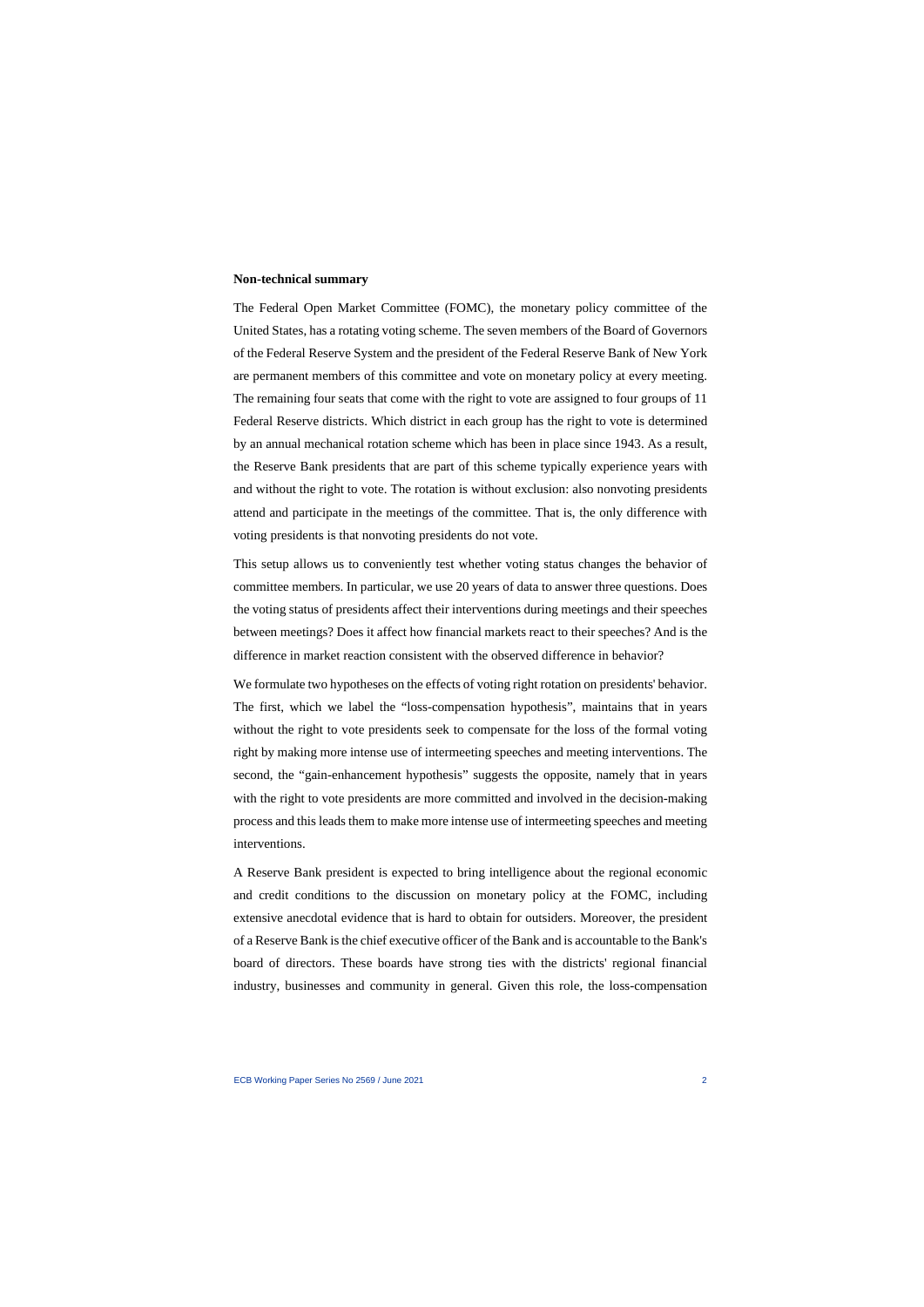hypothesis predicts that the tone and number of intermeeting speeches and the tone and length of meeting interventions depend more strongly on regional economic variables in years without the right to vote than in years with. The gain-enhancement hypothesis maintains the opposite: their dependence becomes stronger in years with the right to vote.

We find that, by and large, patterns in the data support the gain-enhancement hypothesis and go against the loss-compensation hypothesis, both when we study the intermeeting speeches and the meeting interventions.

These differences also have a repercussion for how financial markets react to intermeeting speeches. We provide evidence for a 'vote discount' in the sense that the market responds systematically less to speeches in years presidents vote than in years they do not vote. This pattern might seem surprising–after all, formally a president is more influential in years with the right to vote than without. We argue that this vote discount is consistent with the difference in behavior due to voting status. Under the assumption that participants in the U.S. treasury market are more interested in national than in regional information, our argument is that markets can extract more relevant information from a speech given by a president in years without the right to vote than in years with the right to vote.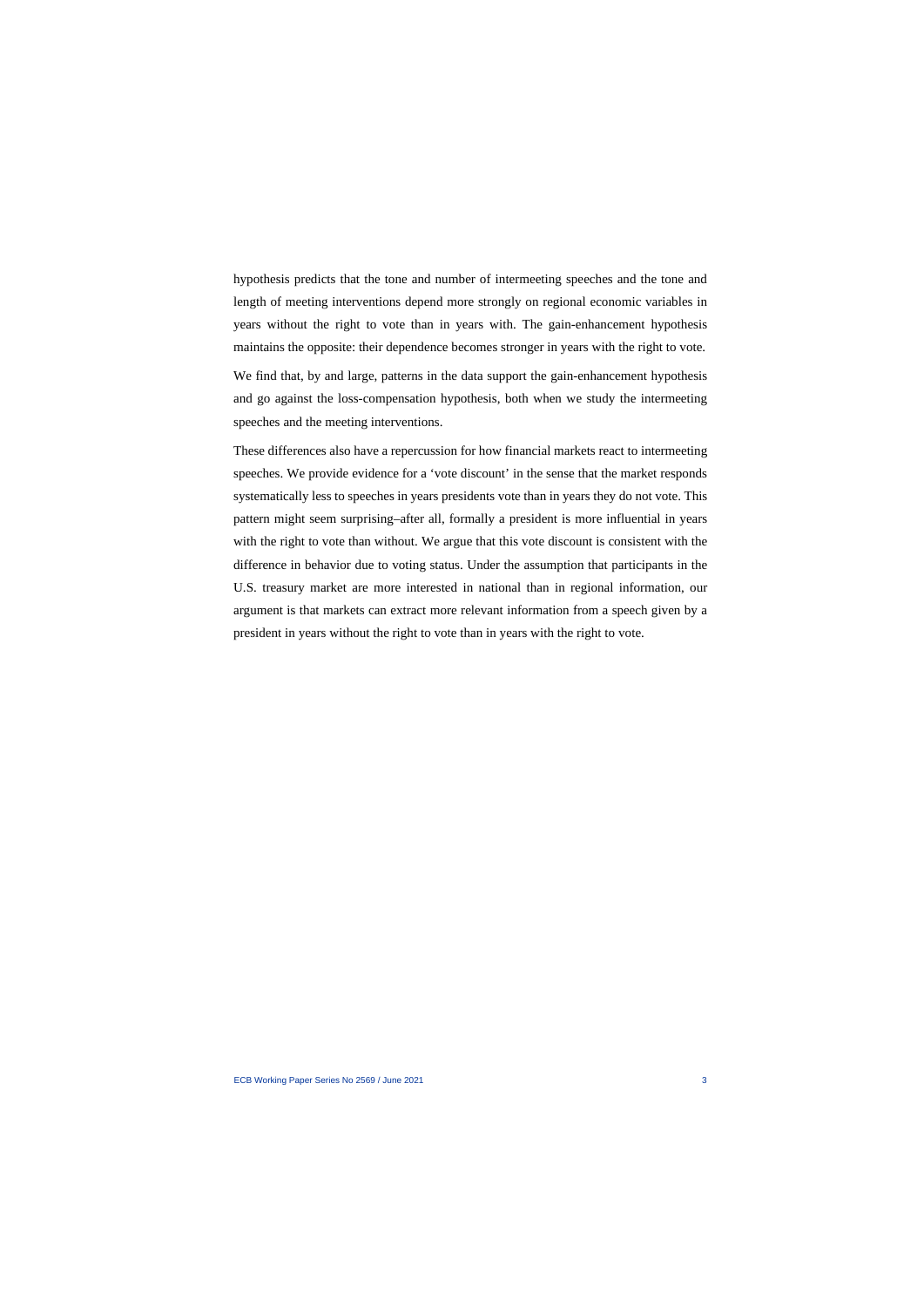#### **1. Introduction**

We study the effect of voting rights on the behavior of individual members of a decisionmaking committee in a context that allows for causal inference. We exploit the rotation of voting rights among Federal Reserve Bank presidents on the Federal Open Market Committee (FOMC), the monetary policy committee of the United States. Rotation at the FOMC is mechanical. It is also without exclusion: nonvoting presidents customarily "attend the meetings of the Committee, participate in the discussions, and contribute to the Committee's assessment of the economy and policy options."[1](#page-4-0) That is, the only difference with voting presidents is that nonvoting presidents do not vote. We use 20 years of data to answer three questions. Does the voting status of presidents affect their interventions during meetings and their speeches between meetings? Does it affect how financial markets react to their speeches? And is the difference in market reaction consistent with the observed difference in behavior?

The FOMC holds eight scheduled meetings per year. Decisions taken by the FOMC, such as those on the target for the federal funds rate, have economy-wide effects.<sup>[2](#page-4-1)</sup> The seven members of the Board of Governors of the Federal Reserve System and the president of the Federal Reserve Bank of New York are permanent members of this committee and vote on monetary policy at every meeting. The remaining four seats that come with the right to vote are assigned to four groups of 11 Federal Reserve districts. Which district in each group has the right to vote is determined by the rotation scheme. This scheme has been in place since 1943. In any district, Reserve Bank presidents are appointed for a five-year period that is renewable. As a result, they typically experience years with and without the right to vote.

A Reserve Bank president is expected to bring intelligence about the regional economic and credit conditions to the discussion on monetary policy at the FOMC, including extensive anecdotal evidence that is hard to obtain for outsiders. Moreover, the president

<sup>&</sup>lt;sup>1</sup> The quote is taken from the FOMC website, [https://www.federalreserve.gov/monetarypolicy/fomc.htm,](https://www.federalreserve.gov/monetarypolicy/fomc.htm) accessed September 29, 2020.

<span id="page-4-1"></span><span id="page-4-0"></span><sup>&</sup>lt;sup>2</sup> There is ample evidence about the macroeconomic effects of monetary policy (see, e.g., Bernanke and Mihov 1998). The FOMC decides on the target for the federal funds rate and authorizes open market operations–the buying and selling of U.S. government securities–by the Federal Reserve to reach that target. The federal funds rate is the interest rate at which commercial banks lend balances at the Federal Reserve to other commercial banks overnight, and affects a wide range of other interest rates (Drechsler et al. 2017.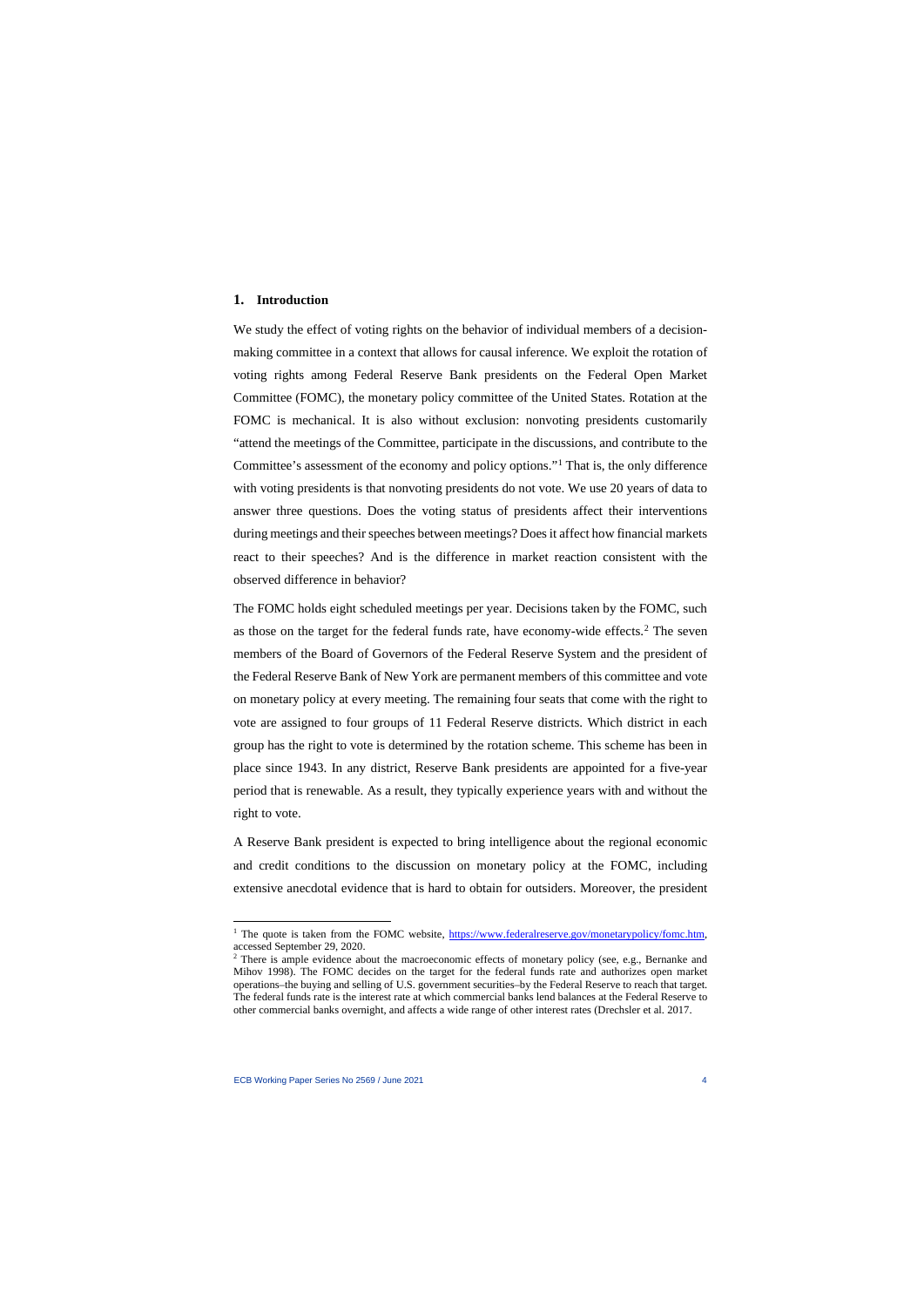of a Reserve Bank is the chief executive officer of the Bank and is accountable to the Bank's board of directors. These boards have strong ties with the districts' regional financial industry, businesses and community in general. In line with this, many students of the FOMC relate the behavior of presidents not only to national but also to regional economic variables. Meade and Sheets (2005) and Chappell et al. (2008), among others, have indeed found evidence that regional variables---in particular, district-level unemployment--- affect speeches and even policy preferences stated in the meeting and actual votes cast.

Our primary data consists of the transcripts of 160 FOMC meetings and the texts of around 2800 speeches (875 speeches of which on monetary policy matters) during the period 1994- 2013. Speeches appear a natural place to start an analysis of behavioral changes in intermeeting periods. They are publicly observable and can furthermore influence financial markets (Blinder et al. 2008). This large influence on financial markets is one of the reasons why FOMC participants must observe a "blackout period on monetary policy communications" around FOMC meetings<sup>[3](#page-5-0)</sup>. FOMC members also give interviews during intermeeting periods. As these are typically shorter than speeches, they seem less amenable to textual analysis. Other communication channels, like phone conversations with governors or other presidents, or informal contacts with the press appear impossible to observe.<sup>[4](#page-5-1)</sup>

We formulate two hypotheses on the effects of voting right rotation on presidents' behavior. The loss-compensation hypothesis is inspired by the literature on influence activities and strategic information transmission by informed and interested parties without decisionmaking power (Crawford and Sobel 1982, Milgrom and Roberts 1986, and 1988). It maintains that in years *without* the right to vote presidents seek to compensate for the loss of the formal voting right by making more intense use of intermeeting speeches and meeting interventions. The gain-enhancement hypothesis is inspired by the literature on decision-making authority in organizations (Aghion and Tirole 1997, Baker Gibbons and Murphy 1999). It maintains that in years *with* the right to vote presidents are more

<sup>&</sup>lt;sup>3</sup> See Federal Open Market Committee (2011) and Ehrmann and Fratzscher (2009). At present, the blackout period starts on the Saturday before the meeting and lasts until the end on the day following the end of the meeting.

<span id="page-5-1"></span><span id="page-5-0"></span><sup>4</sup> The agendas of six Federal Reserve governors that Morse and Vissing-Jorgensen (2020) obtained through a Freedom of Information request do not show the identity of the presidents with whom governors spoke. Vissing-Jorgensen (2020) shows that informal contacts with the press and the possibility of leaks are a recurring topic at FOMC meetings.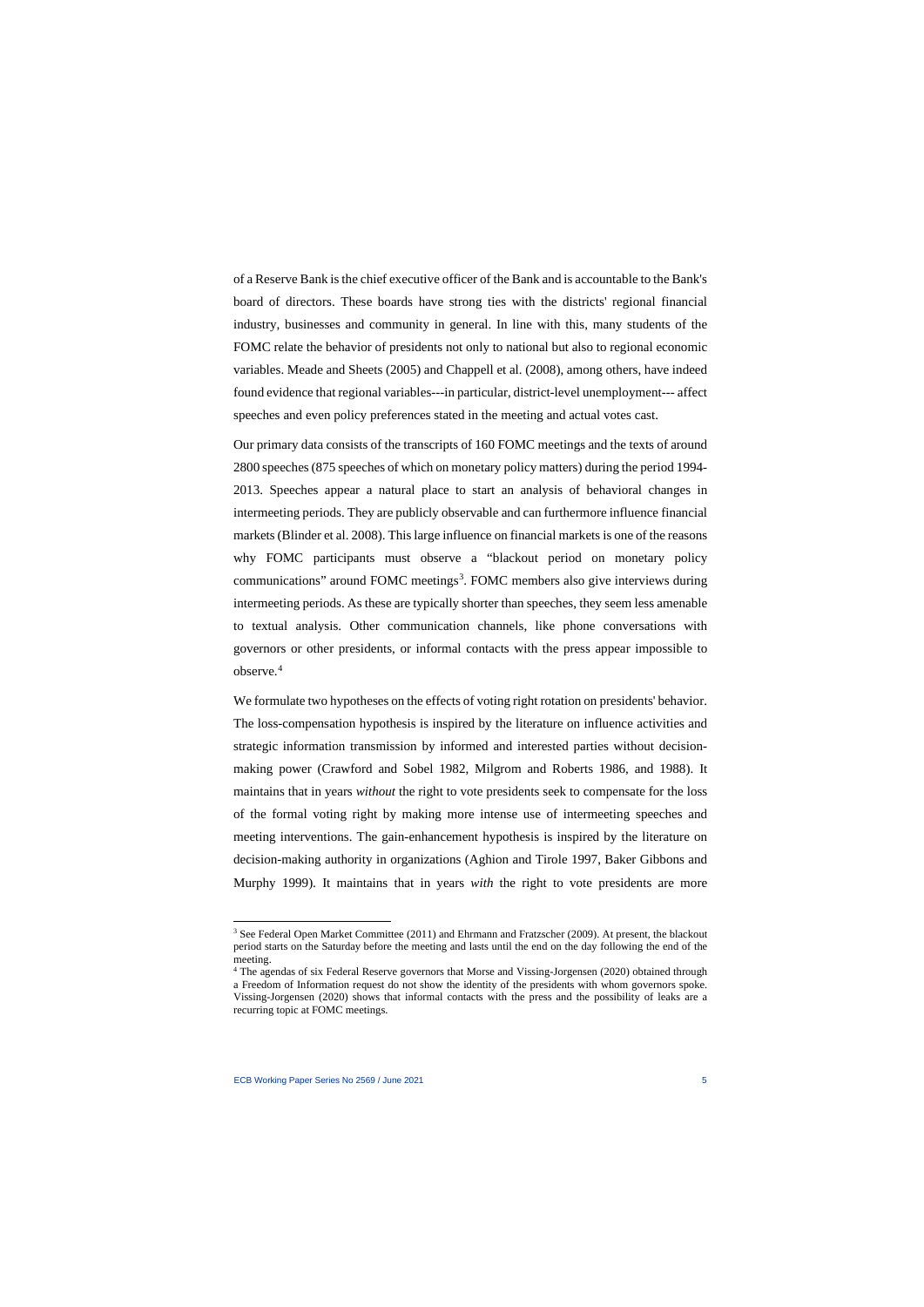committed and involved in the decision-making process and this leads them to make more intense use of intermeeting speeches and meeting interventions. We study in particular the tone and number of intermeeting speeches and the tone and length of meeting interventions. The loss-compensation hypothesis predicts that these depend more strongly on regional economic variables in years without the right to vote than in years with. The gainenhancement hypothesis maintains the opposite: their dependence becomes stronger in years with the right to vote.

We find that, by and large, patterns in the data support the gain-enhancement hypothesis and go against the loss-compensation hypothesis, both when we study the intermeeting speeches and the meeting interventions.

Dissenting votes at the FOMC are infrequent and signal strong disagreement about the decision<sup>[5](#page-6-0)</sup>. In the context of the loss-compensation hypothesis, having the right to vote in such circumstances is particularly valuable, and not having it is particularly costly. It therefore predicts that dissents at the last meeting will increase the dependence of the number and tone of speeches by presidents *without* the right to vote on regional economic circumstances. The gain-enhancement hypothesis predicts the same stronger dependence for presidents *with* the right to vote; the strong disagreement about the recent decision makes them more committed and involved. Again, the data are consistent with the gainenhancement hypothesis, not with the loss-compensation hypothesis.

Voting status might matter to financial markets. We measure the market reaction to presidents' speeches by the absolute daily change in constant maturity Treasury yields, with maturities varying from three months to five years. We find a 'vote discount:' the market responds systematically *less* to speeches in years presidents vote than in years they do not vote. The estimated coefficient is large compared to the average absolute change in the dependent variable. This finding is robust and becomes stronger if we extend the sample period of speeches to 2018 or limit attention to speeches covered by the newswire Reuters.

This pattern might seem surprising–after all, formally a president is more influential in years with the right to vote than without. We argue that this vote discount is consistent with the difference in behavior due to voting status. Under the assumption that participants in

<span id="page-6-0"></span><sup>5</sup> Schultz, a former governor and vice-chairman of the FOMC states "We should argue in the Board meetings but close ranks in public (Greider 1987, p. 390). See Visser and Swank (2007) for the reputational value of speaking with one voice.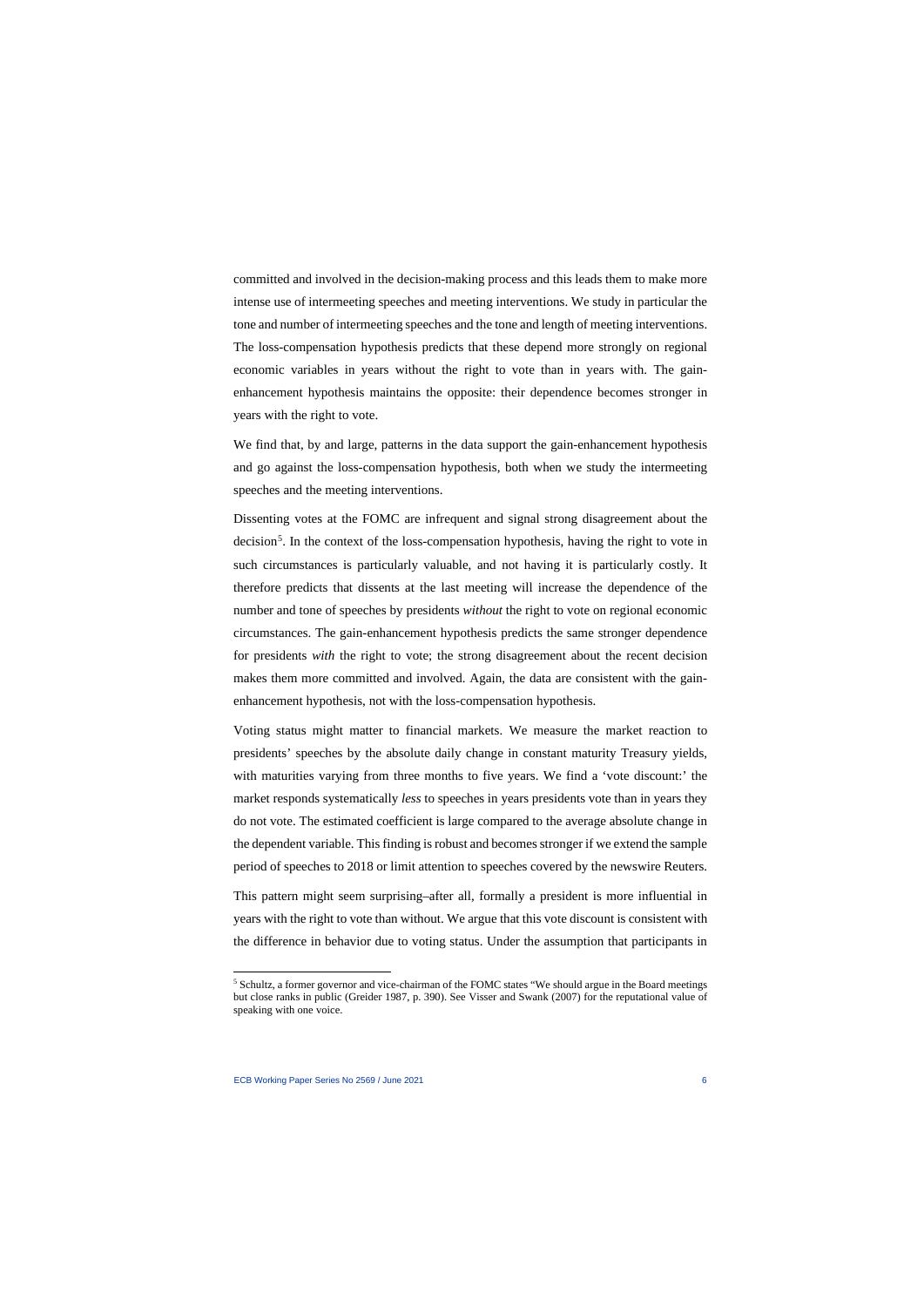the U.S. treasury market are more interested in national than in regional information, our argument is that markets can extract more information that is relevant to them from a speech given by a president in years without the right to vote than in years with the right to vote. In further support of this argument, we find that the vote discount by the market is especially large for speeches given before the publication of the Beige Book with districtlevel information; these are precisely the speeches that respond most strongly in tone and number to the economic situation at the district-level when a president has voting status.

The exogenous nature of the voting right rotation at the FOMC makes causal inferences about behavioral changes possible. Also, the monetary policy context of the committee helps identification. First, the meetings of such committees are often well documented. One can analyze minutes and, in the case of the FOMC, even transcripts of the meetings for behavioral reactions to voting status. Second, meetings are held regularly and are typically structured in the same way and deal with the same type of decision. This facilitates comparison over time. Third, members of monetary policy committees give public speeches, an instrument that they can use to potentially shape the final decision independently of their voting status. Thanks to their public nature, one can add them to the corpus of texts to be analyzed. Last, these speeches are monitored carefully by financial markets. Thus, one can test whether and how financial markets react to the difference in voting status.

The remainder of this paper is organized as follows. Section 2 develops our hypotheses on the behavioral effects of voting status. Section 3 discusses our data and Section 4 presents the empirical analysis. Section 5 first explains how the current FOMC emerged with its peculiar rotation scheme without exclusion; it then compares that scheme with schemes used by other committees to share voting rights. Next we use our findings to speculate about possible consequences of four proposals by academics and U.S. lawmakers that would change FOMC membership; all involve changes to the current rotation scheme. The section ends with a discussion of some related literature. Section 6 concludes.

#### **2. Two hypotheses about the way the right to vote affects presidents' behavior**

The rival hypotheses that we test maintain that the strength of the relationship between regional economic conditions and Bank president behavior varies systematically with their voting status on the FOMC. To motivate these hypotheses, we begin by arguing that, by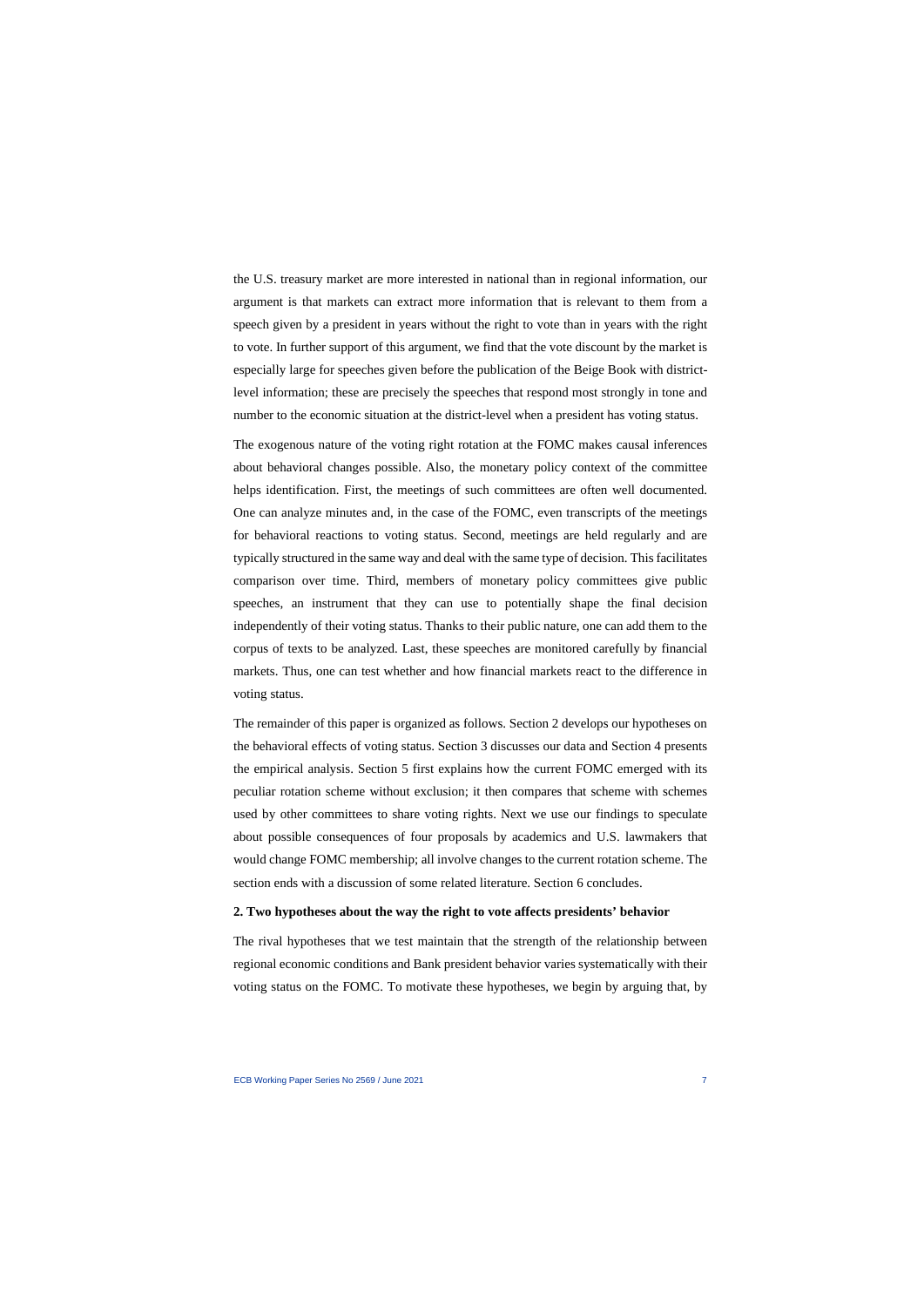design, Bank presidents put particular emphasis on regional conditions in preparation for and during the meeting.

The FOMC's mandate from Congress is "to promote effectively the goals of maximum employment, stable prices, and moderate long-term interest rates" in the U.S. economy.<sup>[6](#page-8-0)</sup> As the U.S.A. is a large country, each Federal Reserve Bank systematically collects information about its district. Part of this information is obtained "through reports from [Federal Reserve] Bank and Branch directors, plus phone and in-person interviews with and online questionnaires completed by businesses, community contacts, economists, market experts, and other sources."<sup>[7](#page-8-1)</sup> Various processes are in place to bring this information to bear on FOMC decision making. Intelligence based on the anecdotal information is presented in *The Beige Book. Summary of Commentary on Current Economic Conditions by Federal Reserve District*, a report that Board governors and Reserve bank presidents receive about two weeks before an FOMC meeting. Regional information about economic and credit conditions is also regularly reviewed during an FOMC meeting. In the economy go-round, the first part of a meeting, Bank presidents discuss and comment on regional conditions.

The governance of the Federal Reserve System also has a strong regional component. Since its inception in 1913, presidents of Reserve Banks have been chief executive officers of their Banks. Each bank has its own board of directors. Directors have strong ties with regional financial industry, businesses and the community in general. Presidents are accountable to these boards.

Both the regional nature of governance and the role of regional information at FOMC meetings make it plausible that presidents identify with their districts. As a result, many students of the FOMC have indeed found evidence that regional economic variables affect presidents' behavior and even policy preferences. Hayo and Neuenkirch (2013) find that economic conditions in the district are reflected in presidential speeches. Chappell et al (2008), Jung and Latsos (2015) and Bennani et al (2018) find that an increase in regional unemployment (relative to U.S.-wide unemployment) is associated with a voiced preference for a lower policy rate. While Tootell (1991) finds no evidence that regional variables explain actual votes, Gildea (1992), Meade and Sheets (2005) and Eichler et al.

<sup>6</sup> Federal Reserve Act, section 2A. Monetary policy objectives.

<span id="page-8-1"></span><span id="page-8-0"></span><sup>7</sup> The quote appears in the colophon of the *Beige Book*.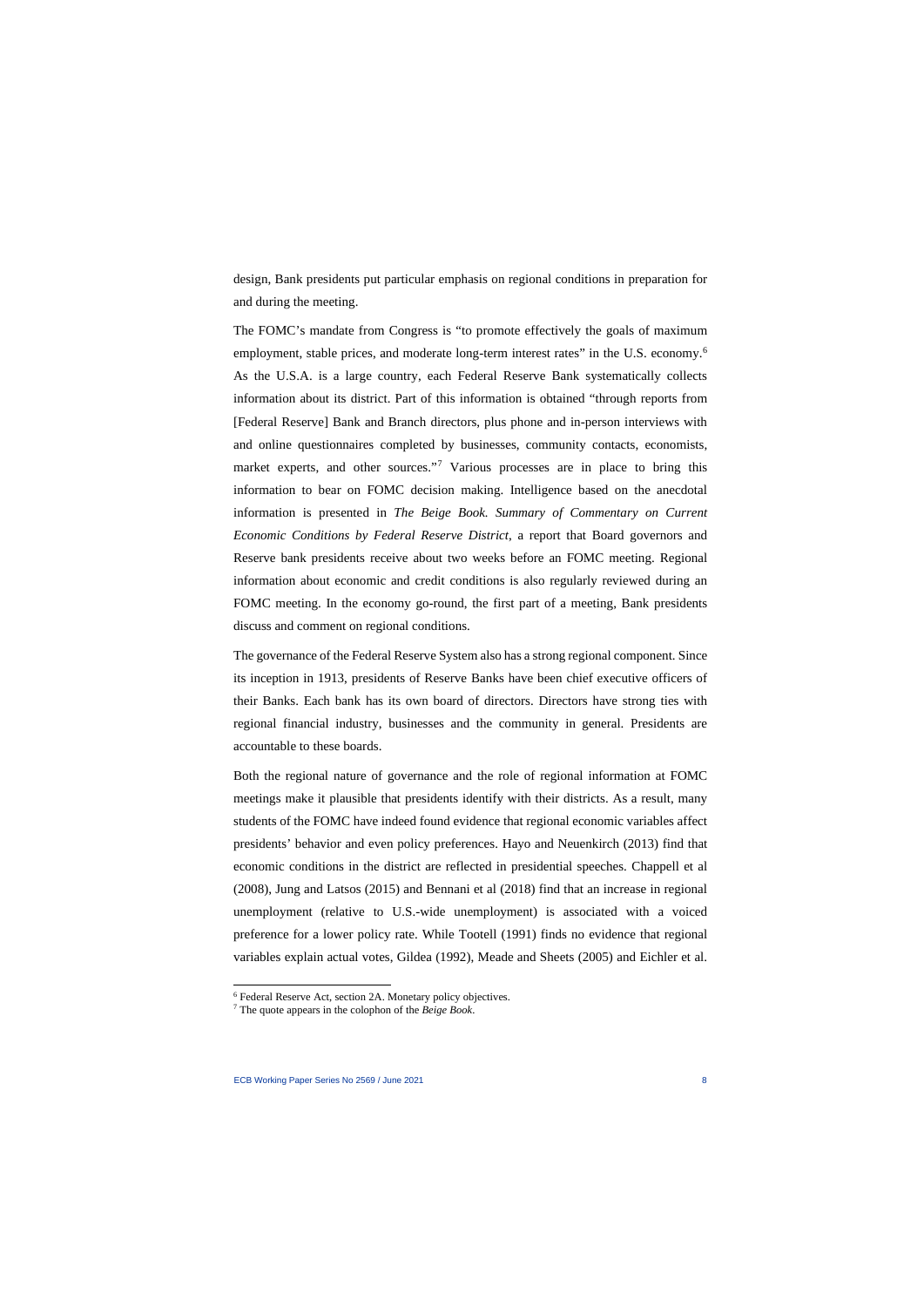(2018) find that a relatively weaker economy in the district is associated with an increased probability of voting in favor of lower policy rates, even if this implies a dissenting vote.

Our hypotheses claim that the *strength* of the relationship between regional economic conditions and a president's behavior changes systematically with a president's voting status. We must therefore first formulate a hypothesis about the *sign* of the relationship. Inspired by the research just cited, we assume that a president gives more speeches between meetings and speak for longer during meetings, the larger is the absolute difference between regional and U.S. average unemployment. Also, we assume that the tone of presidents' speeches and interventions in the meeting becomes more negative, the higher is unemployment in their district.

Whether presidents react more strongly to regional economic conditions in years with or without the right to vote is a priori unclear. On the one hand, Crawford and Sobel (1982) and Milgrom and Roberts (1986, 1988) explain how agents without decision rights but with an interest in the outcome turn to alternative means to influence the decision, including the strategic revelation of decision-relevant information that they privately hold. Economic conditions can vary across Fed districts and presidents may have different preferences over policy options. Presidents without the right to vote can view their intermeeting speeches and meeting interventions as alternative means to influence the decision-making process. The loss-compensation hypothesis maintains that in years *without* the right to vote a president makes more use of these means to influence monetary policy. On the other hand, Aghion and Tirole (1997) and Baker, Gibbons and Murphy (1999) stress that obtaining the right to decide motivates to collect and interpret decision-relevant information as one no longer depends for the decision on somebody else with possibly different interests. This suggests a gain-enhancement hypothesis that maintains that in years *with* the right to vote a president shows greater involvement. A voting right on the FOMC is a decision right in a group decision-making process, and this precludes that a member can unilaterally determine the decision. Preparing the decision is then not only an exercise in identifying the best option; it is also an exercise in convincing others of one's arguments, one's interpretation of current and future economic conditions and one's preferred choice.

In our empirical analysis, we focus on intermeeting speeches and meeting interventions. Both can be used to influence the committee's decision and can reflect greater involvement. For example, they can be used to signal to other members on the FOMC what is on a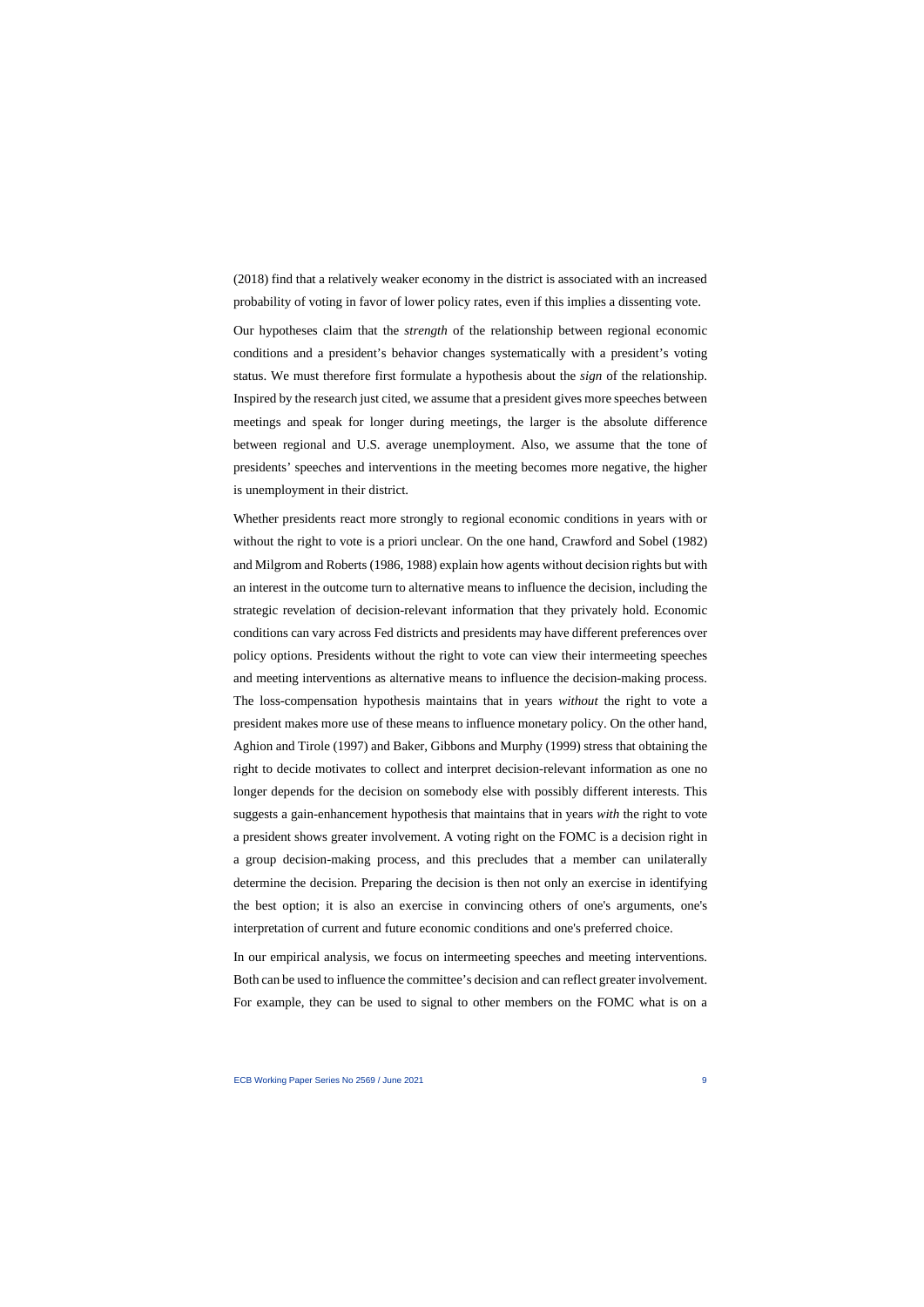president's mind or to constituencies in the Bank's district that a president is sensitive to their interests. This may be particularly important in the absence of a voting right. Meade and Sheets (2005, p. 676) argue that a dissenting vote probably reflects the "desire to demonstrate sensitivity to developments in the home region in a way that does not antagonize the Chairman or bias the overall stance of monetary policy."' In years without the right to vote, speeches or interventions could be used for the same purpose. On the other hand, speeches can also be used as a test ground for lines of argumentation and interpretation of current events.

A more intense use of speeches or a change in tone may reflect greater involvement stimulated by the voting right or compensation triggered by its loss. Similarly, interventions during the meeting can be used to compensate for the loss of the right to vote or may reflect greater involvement thanks to gaining it.

*The loss-compensation hypothesis* predicts that, to compensate for the loss of voting right, (i) the number of speeches and the length of the interventions react more strongly to the absolute difference between regional and U.S. unemployment in years that presidents cannot vote than in years they can; (ii) the tone of a speech and of interventions reacts more strongly to the regional unemployment in years that presidents cannot vote than in years they can. *The gain-enhancement hypothesis* predicts that these reactions are stronger in years that a president has the right to vote.

All else equal, the loss in voting power is more costly in periods when there are conflicting views within the FOMC, or when uncertainty about the right decision is large. Similarly, involvement will be stronger in periods of conflicting views within the FOMC or uncertainty about the right decision, i.e. when more is at stake. Thus, *the losscompensation hypothesis* predicts that, all else equal, in such periods, the number and tone of speeches of *nonvoting* presidents react more strongly to local economic conditions than otherwise; the *gain-enhancement hypothesis*, instead, predicts that in such periods *voting* presidents react more strongly to local economic conditions.

#### **3. Data**

To empirically test our hypotheses, we collect data from various sources.

*Speeches.* We use the database of speeches originally presented in Tietz (2018). It contains the entire text of 2,887 unique speeches given by the presidents of the Federal Reserve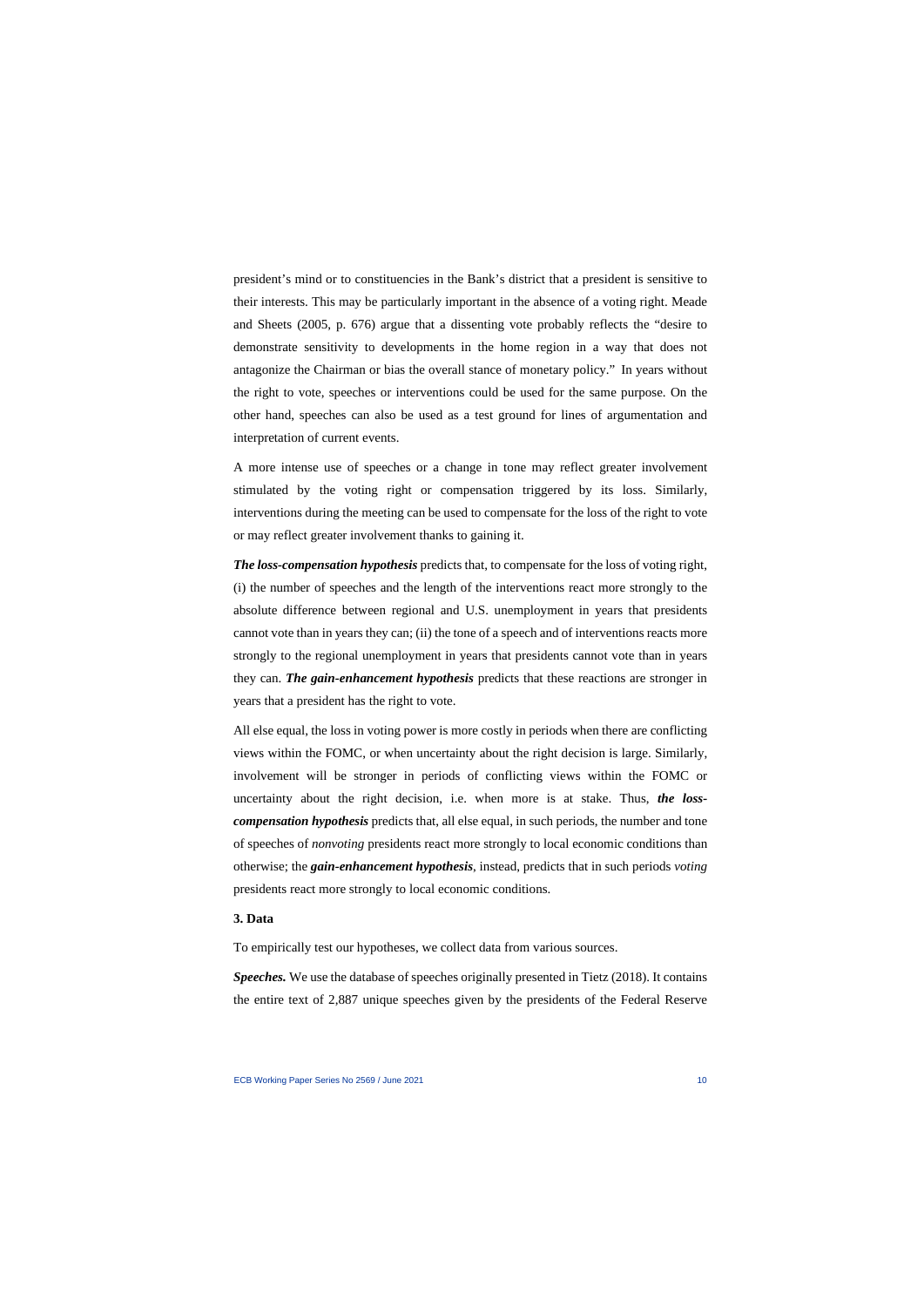Banks and the governors of the Board of the Federal Reserve System between 1994 and 2013. Tietz (2018) collected the texts from the webpages of the Reserve Banks and of the Board of Governors, from the BIS archive of central bank speeches<sup>[8](#page-11-0)</sup> and from FedInPrint.<sup>[9](#page-11-1)</sup> an index of publications by the Federal Reserve System. We limit attention to speeches given by Bank presidents in the rotation scheme. Before the analysis, we split each speech into sentences, remove all non-alphabetic characters, stop words and words with less than 3 characters, and convert the remainder to lower case.

We construct a measure of the economic tone a speech expresses, using the negative word list constructed by Loughran and McDonald (2011) for the analysis of company reports. Following Tietz (2018), we adjust the dictionary to account for the jargon specific to the central banking context. Because of the Federal Reserve's mandate, the term 'unemployment' is used more frequently in its texts than in other financial contexts. In addition, bigrams like 'declining unemployment' do not have the negative connotation that, e.g., 'declining growth' has. We thus exclude the word "unemployment" from the list of negative words. For all sentences that contain the word "unemployment" but not the words "inflation", "employment", or "growth", we delete "decline", "declining" and "declined" from the list of negative words and add "higher" and "high". We then count sentence-bysentence the number of negative words, *N*, and the total number of words, *T*. [10](#page-11-2) We sum the word counts for each speech and compute the sentiment measure  $\tau_i$  for speech *i* as

$$
\tau_i = 100 \times \left(1 - \frac{N_i}{T_i}\right). \tag{1}
$$

Speeches by Fed officials can be entirely unrelated to monetary policy affairs. To reduce noise in our analysis, we remove such speeches from the dataset. This requires a classification of speeches as either related to monetary policy or not. We follow the procedure in Tietz (2018), which, in turn, is based on Gentzkow and Shapiro (2010). This uses a method from supervised machine learning to identify words that are distinctive for

<sup>&</sup>lt;sup>8</sup> See [http://www.bis.org/list/cbspeeches/index.htm.](http://www.bis.org/list/cbspeeches/index.htm)<br><sup>9</sup> See https://www.fedinprint.org/series.html.

<span id="page-11-2"></span><span id="page-11-1"></span><span id="page-11-0"></span> $\frac{10}{10}$  An alternative way of measuring the tone of speeches is by constructing net positivity as the share of positive words minus the share of negative words. Following earlier literature (e.g. Schmeling and Wagner 2017), we decided to restrict the measurement to negative words, in particular given that positive words are more frequently negated than negative words, therefore making the measurement of tone relatively more noisy.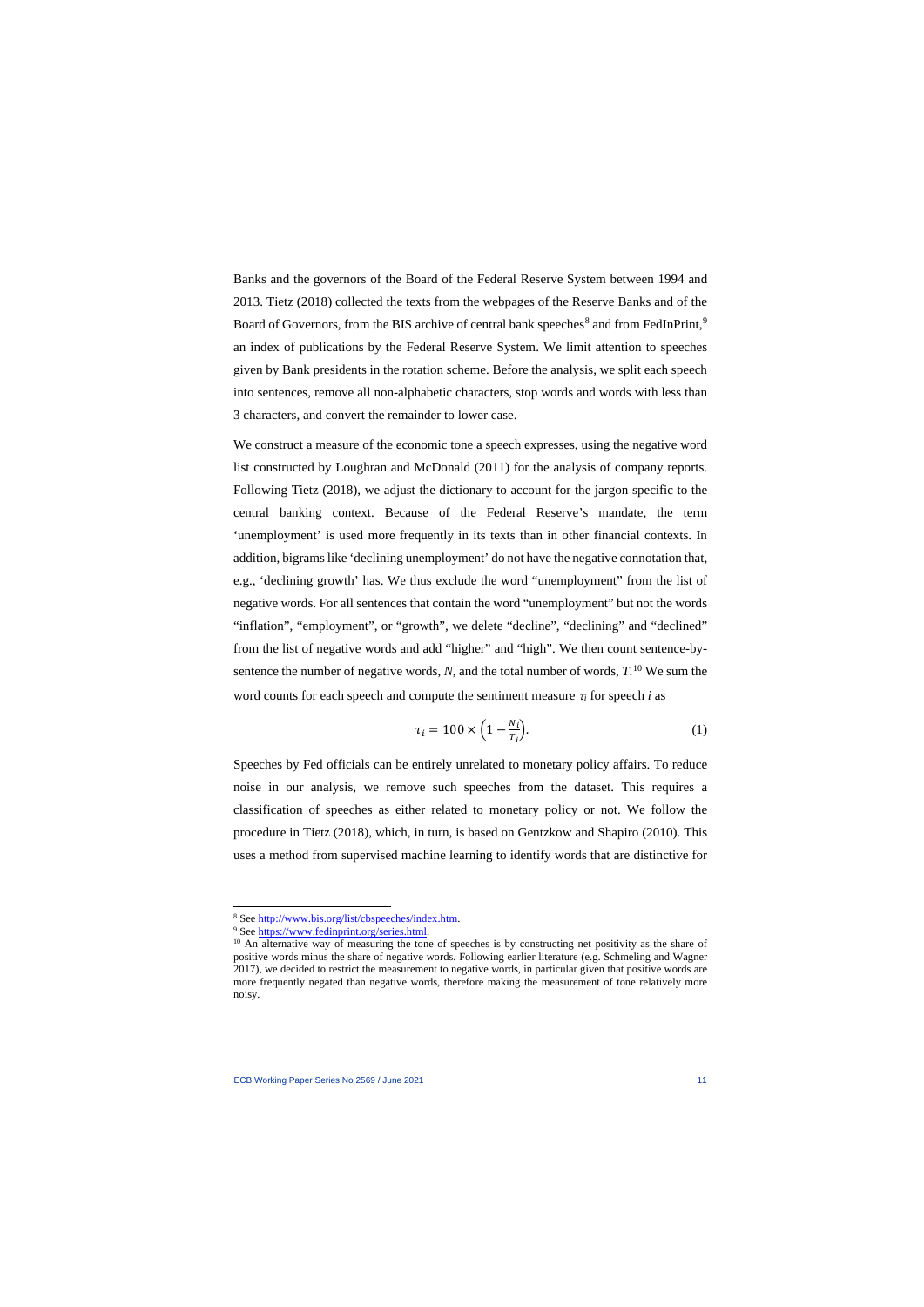speeches about monetary policy and classifies speeches based on the occurrence of these distinctive words according to a simple threshold rule.

We begin by forming bigrams, pairs of words like "monetary policy" that often occur together in the complete set of speeches.<sup>[11](#page-12-0)</sup> Next, we consider all phrases  $p$ , i.e., bigrams or words, in the 300 speeches that Tietz (2018) labelled manually as either related to monetary policy, *m*, or not, *n*. Let  $N_{pm}$  and  $N_{pn}$  be the number of instances of phrase *p* in either type of speech and let  $N_{\sim pm}$  and  $N_{\sim pn}$  be the number of phrases *different* from p in either type of speech. As in Gentzkow and Shapiro (2010), we compute the Pearson's  $\chi^2$  statistic for each phrase,

$$
\chi_p^2 = \frac{(N_{pm}N_{\sim pn} - N_{pn}N_{\sim pm})^2}{(N_{pm} + N_{pn})(N_{pm} + N_{\sim pm})(N_{pn} + N_{\sim pn})(N_{\sim pm} + N_{\sim pn})}.
$$
(2)

If the counts  $N_{pm}$  and  $N_{pn}$  are drawn from multinomial distributions,  $\chi_p^2$  is a test statistic for the null hypothesis that the propensity to use phrase *p* in a speech about monetary policy is the same as in a speech about another topic. It therefore captures how distinctive the phrase is.

We proceed with the 200 phrases most distinctive for the monetary policy topic, i.e., with the largest values of  $\chi_p^2$ . For each speech, we then count the occurrences of the distinctive phrases and classify it as related to monetary policy if the distinctive phrases make up a certain percentage of the total number of phrases. We use a threshold of 7.5% as our baseline and check our results for robustness.

The last step in the preparation of the speech data for our econometric analysis is to aggregate them to the FOMC meeting frequency. The FOMC meets eight times a year. For each meeting period and each Bank president, we calculate the number of speeches given in the intermeeting period and the overall tone, which is the simple average of the tone expressed in each individual speech. Appendix Table A.1 provides a set of summary statistics for the resulting variables.

*Interventions made during the FOMC meetings.* We obtain the verbatim transcripts of each FOMC meeting during 1994-2013<sup>[12](#page-12-1)</sup> from the website of the Federal Reserve.<sup>[13](#page-12-2)</sup> For

<sup>&</sup>lt;sup>11</sup> Wang and Manning (2012) show that this improves the performance of topic classification algorithms. The bigrams are formed using the R-package "wordVectors", see Mikolov et al. (2013).

<sup>&</sup>lt;sup>12</sup> The end of our sample period is 2013 as transcripts are released with a five-year lag. <sup>13</sup> [https://www.federalreserve.gov/monetarypolicy/fomc\\_historical.htm.](https://www.federalreserve.gov/monetarypolicy/fomc_historical.htm)

<span id="page-12-2"></span><span id="page-12-1"></span><span id="page-12-0"></span>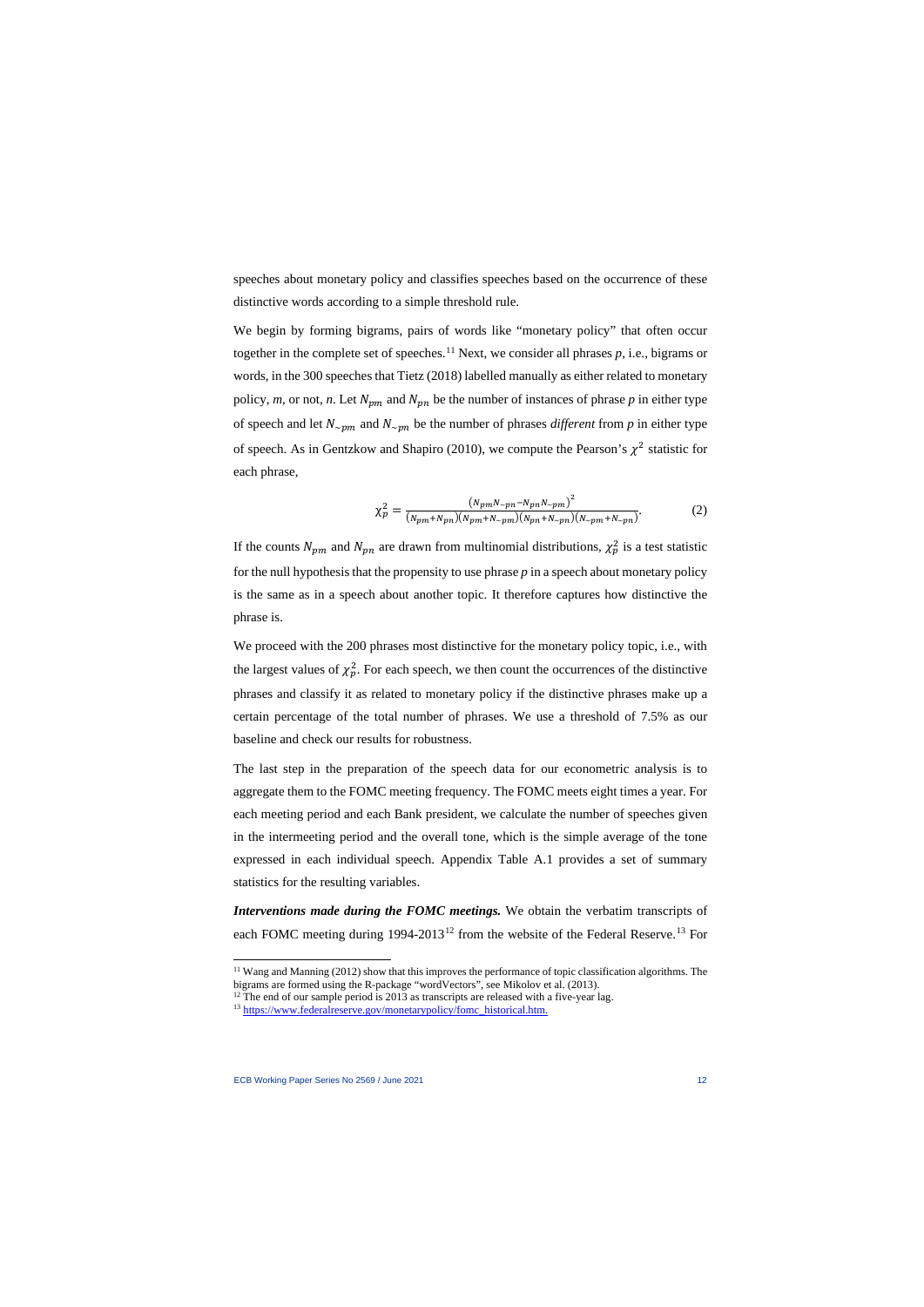each president, we determine the total length of the interventions by a simple word count and their overall tone by a negative word share as with the speeches. Given that the transcripts provide a verbatim record of the meeting, there are many instances of short remarks. Moreover, as the meeting starts with an economy go-round and ends with a policy go-round before members cast their votes, the length and tone of interventions may change over the course of the meeting. We have therefore also computed word counts and tones for subsets of a president's interventions.

*Voting records.* We collect voting records from the website of the Board of Governors.<sup>[14](#page-13-0)</sup> We use this to determine whether a meeting is characterized by one or more dissenting votes.

*Regional economic data.* The regional economic data cover unemployment, inflation and return on assets of the financial sector. District-level unemployment rates are readily available for download from FRED.<sup>[15](#page-13-1)</sup> The data are provided by the Federal Reserve Bank of St. Louis based on statistics released by the Bureau of Labor Statistics.[16](#page-13-2) 

We construct district-level CPI inflation rates by mapping data for Metropolitan Statistical Areas (MSAs) to districts. We focus on year-on-year inflation rates to avoid seasonality issues. If a district contains more than one MSA for which we have inflation data, we weigh the MSAs by population as obtained from the 2010 Census figures. We summarize data sources and the mapping from MSAs to districts in Table A.2 in the appendix; we report population weights in Table A.3. From FRED, we also retrieve data on the return on assets for banks that are geographically located in each district. Table A.1 provides summary statistics for the resulting variables.

The original time series for unemployment and inflation are monthly, those for return on assets quarterly. As the FOMC meets eight times per year, we adapt the frequency of these series as follows. For each series, we identify the release dates to trace the most recently available data at each point in time. Based on these, we construct a weighted average over the entire FOMC intermeeting period, where each release gets weighted with the relative

<span id="page-13-2"></span><span id="page-13-1"></span><span id="page-13-0"></span>

<sup>&</sup>lt;sup>14</sup> [https://www.federalreserve.gov/monetarypolicy/fomc\\_historical.htm.](https://www.federalreserve.gov/monetarypolicy/fomc_historical.htm) <sup>15</sup> [https://fred.stlouisfed.org.](https://fred.stlouisfed.org/) <sup>16</sup> These data were discontinued in 2015. For a robustness test where we extend the speech data to 2018, we construct regional unemployment by mapping U.S. states to Federal Reserve districts based on population weights, which are tabulated in Table A.3 in the Appendix. Over the common sample, the district-level unemployment rates computed by us and those obtainable through FRED are near-perfectly correlated, with a correlation coefficient of 99%.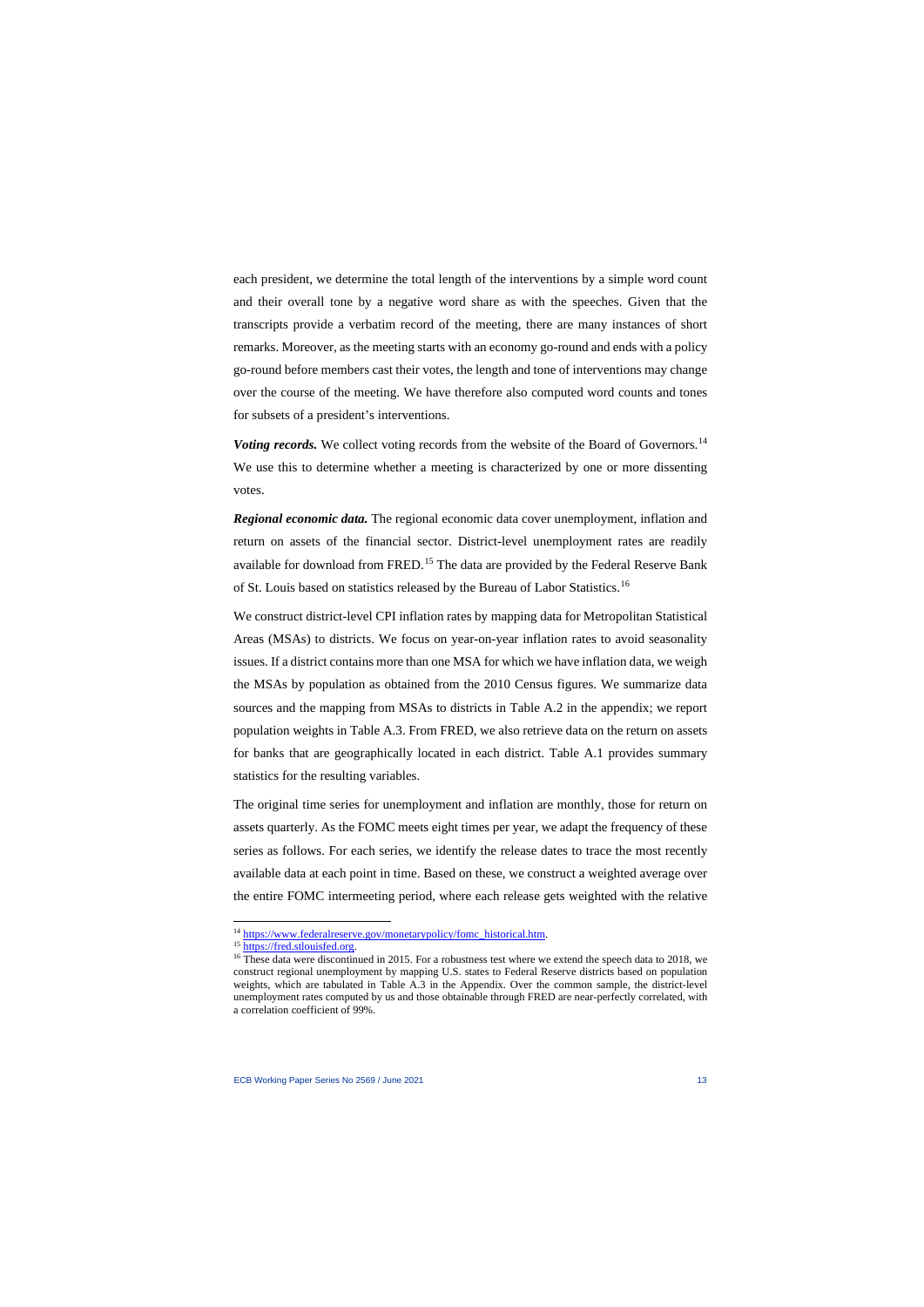number of days during which it represented the most recently available data. This implies that our economic conditions relate to the publicly available date at the time of the speaking engagements. Our dataset does not account for revisions and is therefore subject to the critique by Orphanides (2001). However, to the best of our knowledge, no real-time dataset can be constructed based on the publicly available data. Also, while we would ideally want to have forward-looking data, these appear to be unavailable.

*Beige Book.* Finally, we collect the Beige Books over 1994-2013 to construct an alternative measure of economic conditions at the district level. For that purpose, we calculate the tone of the section on each district separately in the same way as for speeches and meeting interventions.

### **4. Results**

#### **4.1. Confirming the exogeneity of voting status**

Our identification strategy rests on the assumption that voting status varies exogenously and is uncorrelated with economic conditions. Given that the voting scheme has been in place since 1943, well before the beginning of our sample period, we expect no correlation between the voting status of a Reserve Bank president and contemporaneous economic conditions. We confirm this in a simple probit model, in which we explain voting status with regional inflation, unemployment and financial sector return on assets. Table A.4 in the appendix reports the estimates of the marginal effects. There is indeed no systematic relationship between voting status and any of the three economic conditions, confirming the exogeneity of the voting scheme.

| Number of |              | ⊺otal        |                     | Non-voters   |              | Voters       |
|-----------|--------------|--------------|---------------------|--------------|--------------|--------------|
| speeches  | Observations | Share (in %) | <b>Observations</b> | Share (in %) | Observations | Share (in %) |
|           | 1.121        | 64.69        | 717                 | 64.95        | 404          | 64.23        |
|           | 376          | 21.70        | 246                 | 22.28        | 130          | 20.67        |
| っ         | 176          | 10.16        | 109                 | 9.87         | 67           | 10.65        |
| 3         | 50           | 2.89         | 26                  | 2.36         | 24           | 3.82         |
|           | 10           | 0.58         | 6                   | 0.54         |              | 0.64         |
| Sum       | 1.733        | 100.00       | .104                | 100.00       | 629          | 100.00       |

**Table 1: Number of speeches by individual presidents per intermeeting period**

Notes: The table shows how many speeches individual presidents have delivered in the various intermeeting periods as well as the share of each category, for all presidents in the voting rotation ("Total") and separately for voting and non-voting presidents in the voting rotation.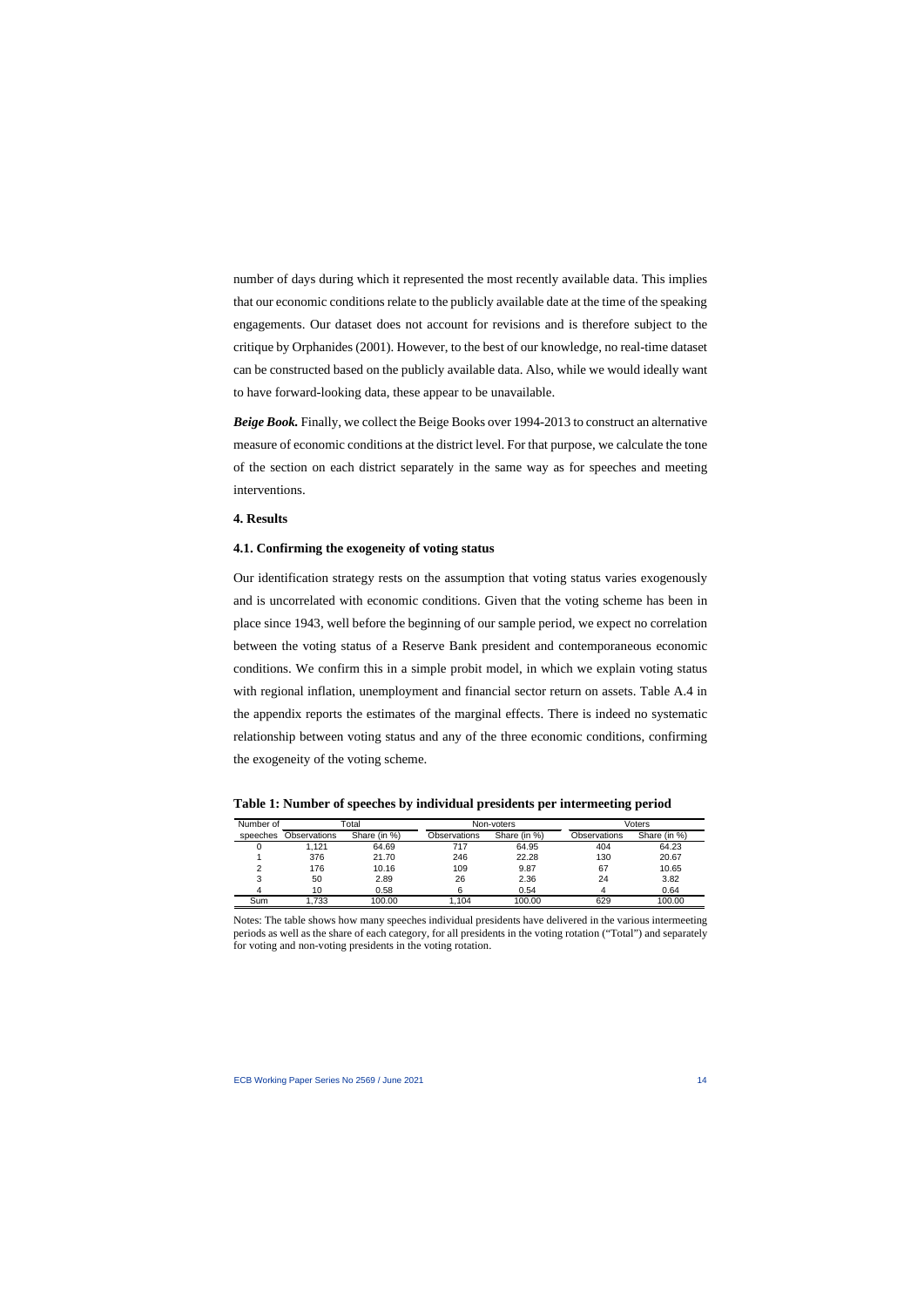#### **4.2. Difference in speech behavior in the intermeeting period**

*Summary statistics.* The summary statistics in Table 1 suggest that the *average* behavior of voters and non-voters is similar over the sample. In around 65% of all intermeeting periods, presidents do not deliver any monetary policy-related speech, a share that is virtually identical for voters and non-voters. The table also shows that there is a minimum of 0 and a maximum of 4 speeches that presidents have delivered in intermeeting periods covered by our sample. This motivates us to estimate an ordered probit model.

*Number of speeches.* We first test the hypotheses on the responsiveness of the number of speeches to regional economic conditions across years with and without the right to vote. We do this based on the following ordered probit regression equation:

$$
Pr(N_{i,t} = o) = Pr\left(\frac{\kappa_{o-1} < \mu_i + \mu_t + \beta_u^N |u_{d,t} - u_{US,t}|}{\beta_v^N v_{d,t} + \gamma^N |u_{d,t} - u_{US,t}| v_{d,t} + \varepsilon_{i,t} \le \kappa_o}\right). \tag{3}
$$

We explain the number of speeches  $N_{i,t}$  by Reserve Bank president *i* in intermeeting period t, with president fixed effects  $\mu_i$ , period fixed effects  $\mu_t$ , the absolute difference between the economic conditions in district  $d$  of president  $i$  and U.S. economic conditions,  $|u_{d,t} - u_{USE}|$ , the voting status of the Reserve Bank  $v_{d,t}$  and the interaction of regional economic conditions with the voting status.

President fixed effects control for the possibility that time-invariant characteristics of the president, like personality, affect speech behavior. Malmendier et al. (2017) and Bordo and Istrefi (2018) find that the background of individuals shapes policy preferences. While the fixed effect controls for time-invariant characteristics, it cannot account for the time variation in preferences that Istrefi (2019) identified. Period fixed effects remove all variation that is common across all presidents in an intermeeting period, such as variation in the general economic situation. We cluster standard errors by Reserve Bank president.<sup>[17](#page-15-0)</sup>

On the basis of the literature we expect presidents of either type to deliver more speeches, the larger is the difference between regional and national unemployment, i.e.  $\beta_u^N > 0$  and  $\beta_u^N + \gamma_N^N > 0$ . The key parameter to test our hypotheses is  $\gamma_N$ , as it measures the difference

<span id="page-15-0"></span><sup>&</sup>lt;sup>17</sup> Note that the equation uses district-level macroeconomic variables and voting status. Given that there is always at most one president per Reserve Bank for each FOMC meeting, and given that there is no single individual who has been president of several Reserve Banks in our sample, we could also use a notation whereby macroeconomic variables and voting status are indexed with *i* rather than *d*.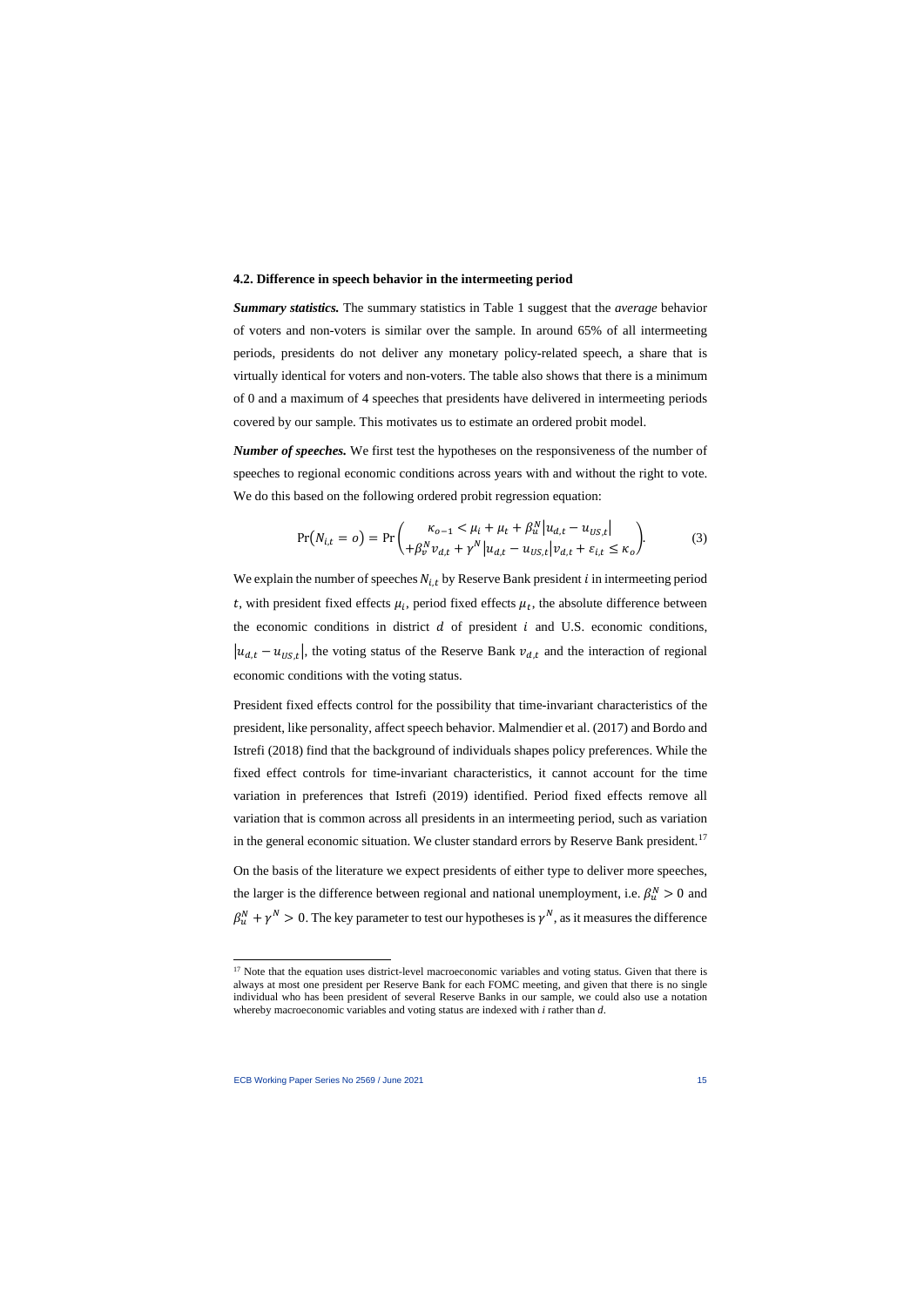in responsiveness of the number of speeches to regional economic conditions across voting status. The loss-compensation hypothesis predicts  $v^N < 0$ , while the gain-enhancement hypothesis predicts  $v^N > 0$ .

Table 2 reports the results of the estimation. The first specification, without presidents' voting status, shows that regional unemployment matters for the number of speeches that presidents give: they tend to give more speeches, the larger is the difference between regional and U.S. unemployment. This is in line with the earlier evidence. The benchmark estimation in column 2 differentiates voters and non-voters. It shows that in years they vote on the FOMC, the effect of regional unemployment on the number of speeches nearly doubles. This reaction is statistically significant at the 1% level, as can be seen by the sum of the two estimated coefficients,  $\beta_u^N + \gamma_v^N$ , provided in the middle panel of Table 2. In Appendix Table A.5, we report the marginal effects. In years a president has voting status, an increase in the difference between regional and national unemployment by one percentage point reduces the probability that the president does *not* deliver a speech by 13%. In non-voting years, that probability is reduced by only around 6% (and is statistically insignificant). Voting status itself does not affect the propensity to deliver speeches, consistent with the summary statistics.

These findings support the gain-enhancement hypothesis and go against the losscompensation hypothesis. Presidents' speeches respond more strongly to regional conditions in years they vote, rather than in the years they do not.

These results are robust to redefining the threshold for identifying monetary policy speeches from 7.5% to 5% or 10% (columns 3 and 4). The effect of regional economic conditions also holds for speeches covered by Reuters, i.e., speeches that are apparently deemed relevant for a more national audience (column 5). The most relevant margin seems to be whether or not a president decides to deliver a speech. Conditioning on speaking, there is no further effect on the number of speeches (column 7) and estimating a probit model would in principle have been sufficient for our purposes (column 8). Another robustness test in column 9 shows that removing period fixed effects and instead controlling for the number of speeches given by all other members, voting and non-voting, on the FOMC (but excluding those by the respective president) does not alter our findings in a substantive manner. Results are also unaltered when we add regional inflation and the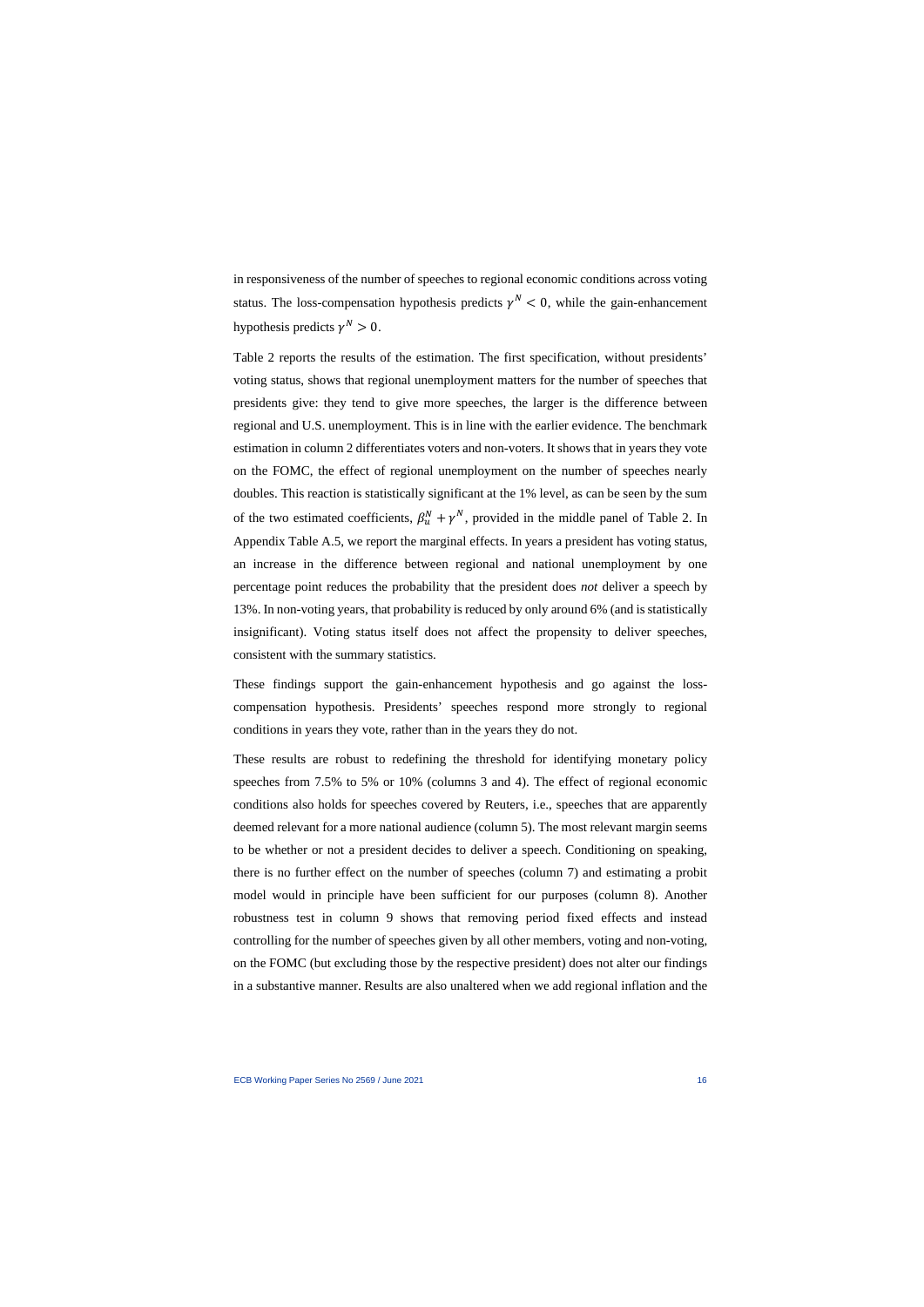financial sector return on assets (column 10), which by themselves do not affect the propensity to give speeches.<sup>18</sup> Another robustness test is provided in column 11, where we extend the sample of speeches until 2018. Restricting the sample to 2013 because of the availability of the FOMC meeting transcripts does apparently not change the picture in an important manner.

The last three columns of Table 2 extend the analysis to include different aspects of the Beige Book. Column 12 shows that the pattern identified above also exists if we proxy regional economic conditions with the content of the Beige Book. This is comforting evidence in two ways. First, it suggests that our measurement of the tone of the Beige Book captures economic conditions. Second, it also implies that our use of unemployment as a sole proxy for regional economic conditions is not biasing our results.

Columns 13 and 14 provide a subsample analysis. Here, regional economic conditions are once more proxied by unemployment, but we split every intermeeting period into a period before the release of the Beige Book, and a (shorter) period after its release. The findings suggest that the voting right makes the president more committed in particular in the period in which the Reserve Banks gather regional information, and where this information has not yet been widely shared.

<span id="page-17-0"></span><sup>&</sup>lt;sup>18</sup> There could be various reasons why we find that regional unemployment affects speech behavior, but regional inflation and returns on asset do not – a finding which is recurrent in the literature (Meade and Sheets 2005, Hayo and Neuenkirch 2013, Eichler et al. 2018). Unemployment is more salient as it is measured at the district level. Moreover, Fed staff talks to companies, and while it is relatively easy to aggregate information on hiring and firings, it appears considerably harder to aggregate data on price setting and changes. Also, unemployment tends to be a good proxy for the business cycle and the output gap and so is highly relevant. Finally, unemployment data is released relatively early.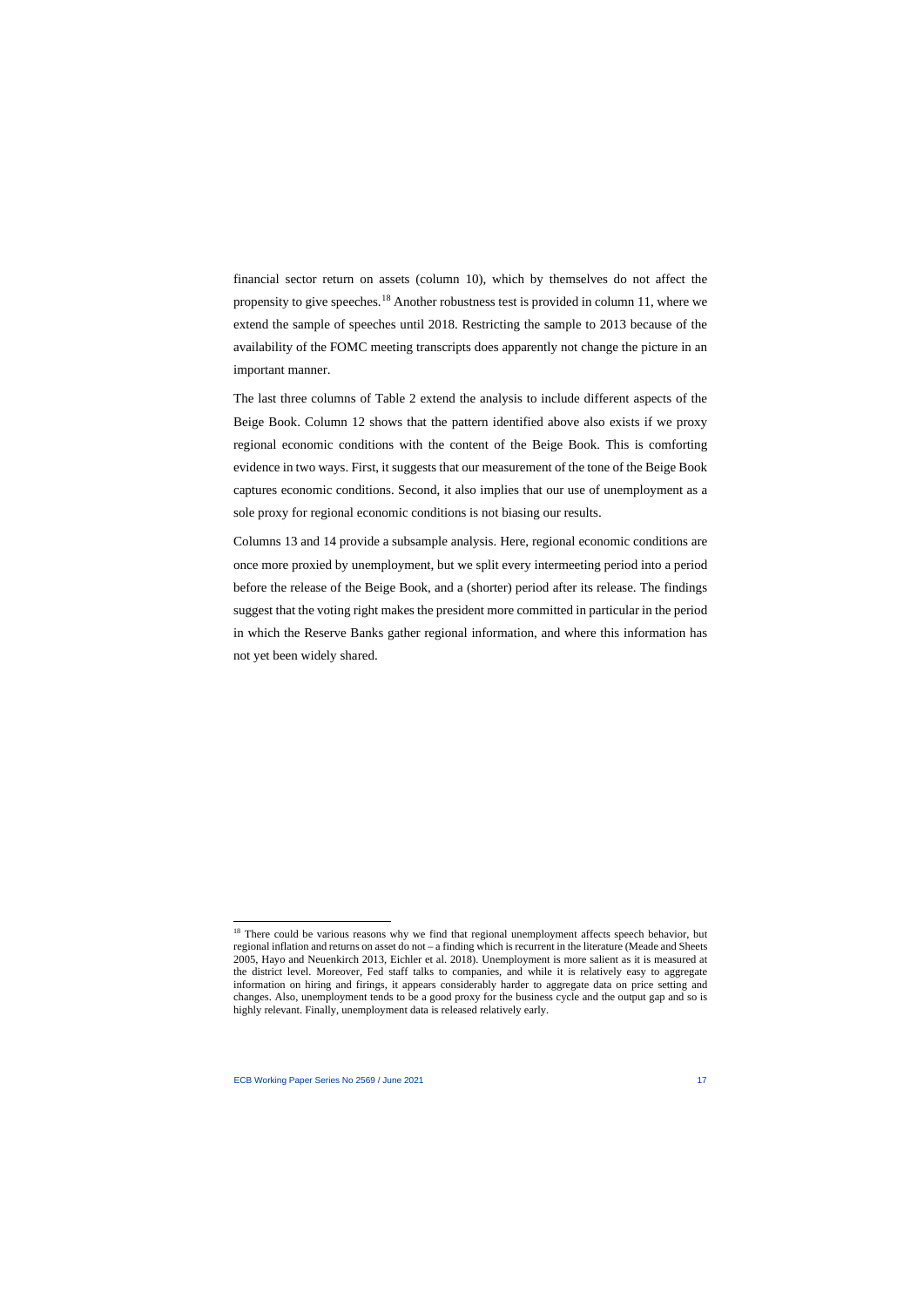|                                                                                                                                                                           |                | ସ          | $\overline{3}$                                   | $\left( 4\right)$    | $\overline{G}$                                                     | $\circ$              | $\overline{5}$                                                                | (8)                                                                                                                                                                                                                                                                                           | (6)                                                                                                                    |                                                                                     | (11)                                           | (12)                               | (13)                                                        | (14)                                                     |
|---------------------------------------------------------------------------------------------------------------------------------------------------------------------------|----------------|------------|--------------------------------------------------|----------------------|--------------------------------------------------------------------|----------------------|-------------------------------------------------------------------------------|-----------------------------------------------------------------------------------------------------------------------------------------------------------------------------------------------------------------------------------------------------------------------------------------------|------------------------------------------------------------------------------------------------------------------------|-------------------------------------------------------------------------------------|------------------------------------------------|------------------------------------|-------------------------------------------------------------|----------------------------------------------------------|
|                                                                                                                                                                           | Without voting | Benchmark  | 5% threshold 10% threshold                       |                      | Reuters                                                            | No Reuters           | Conditional on                                                                | Probit model                                                                                                                                                                                                                                                                                  | Controlling for                                                                                                        | but uonpry<br>bupy<br>(01)                                                          | Jntil 2018                                     | Tone of beige                      | Pre-beige                                                   | Post-beige                                               |
|                                                                                                                                                                           | status         |            |                                                  |                      | coverage                                                           | coverage             | speaking                                                                      |                                                                                                                                                                                                                                                                                               | # of others'<br>speeches                                                                                               |                                                                                     |                                                | book proxies<br>for economy        | book release                                                | book release                                             |
| Absolute unemployment gap $(\beta''_u)$                                                                                                                                   | $0.357**$      | 0.277      | 0.255                                            | $0.335*$             | 0.186                                                              | 0.602                |                                                                               | 0.253                                                                                                                                                                                                                                                                                         | $0.264*$                                                                                                               | 0.277                                                                               | 0.253                                          | $-6.007$                           | $0.365*$                                                    | $-0.308$                                                 |
|                                                                                                                                                                           | (0.174)        | (0.186)    | (0.163)                                          | (0.172)              |                                                                    | (0.393)              | $\begin{array}{l} 0.299 \\ 0.268) \\ 0.030 \\ -0.030 \\ 0.239 \\ \end{array}$ |                                                                                                                                                                                                                                                                                               |                                                                                                                        |                                                                                     |                                                | $(6.060)$<br>18.445**              |                                                             |                                                          |
| Absolute unemployment gap * voting status $(\gamma^N)$                                                                                                                    |                | $0.264*$   |                                                  |                      |                                                                    |                      |                                                                               |                                                                                                                                                                                                                                                                                               |                                                                                                                        |                                                                                     |                                                |                                    |                                                             |                                                          |
|                                                                                                                                                                           |                | (0.158)    |                                                  | $0.253$<br>$(0.163)$ |                                                                    | 0.091<br>(0.329)     |                                                                               |                                                                                                                                                                                                                                                                                               |                                                                                                                        |                                                                                     |                                                |                                    |                                                             |                                                          |
| Voting status $(\beta^N\omega)$                                                                                                                                           | ı              | $-0.028$   | $0.340***$<br>$(0.123)$<br>$-0.111$<br>$(0.095)$ | $-0.036$             | $(0.184)$<br>$0.323$<br>$0.183$<br>$0.036$<br>$0.127$<br>$(0.127)$ | 0.015                |                                                                               | $\begin{array}{l} (0.227)\\ 0.337^{**}\\ (0.131)\\ 0.123\\ (0.123)\\ (0.123)\\ (0.123)\\ (0.123)\\ (0.123)\\ (0.123)\\ (0.123)\\ (0.123)\\ (0.123)\\ (0.123)\\ (0.123)\\ (0.123)\\ (0.123)\\ (0.123)\\ (0.123)\\ (0.123)\\ (0.123)\\ (0.123)\\ (0.123)\\ (0.123)\\ (0.123)\\ (0.123)\\ (0.12$ | $\begin{array}{l} (0.150) \\ 0.261^* \\ (0.152) \\ -0.037 \\ (0.129) \\ (0.129) \\ 0.064^{***} \\ (0.011) \end{array}$ | $(0.177)$<br>$0.232$<br>$0.156$<br>$0.127$<br>$0.177$<br>$0.0177$                   | $(0.176)$<br>$0.232$ *<br>$(0.131)$<br>$0.029$ | $(8.038)$<br>$-0.044$<br>$(0.119)$ | $(0.210)$<br>$0.277$<br>$(0.138)$<br>$(0.130)$<br>$(0.136)$ | $(0.254)$<br>$0.405$<br>$0.334)$<br>$0.105$<br>$(0.192)$ |
|                                                                                                                                                                           |                | (0.115)    |                                                  | (0.099)              |                                                                    | (0.292)              | (0.177)                                                                       |                                                                                                                                                                                                                                                                                               |                                                                                                                        |                                                                                     | (0.102)                                        |                                    |                                                             |                                                          |
| Speeches by other members                                                                                                                                                 |                | ł          |                                                  | J.                   |                                                                    | $\ddot{\phantom{0}}$ |                                                                               | ł                                                                                                                                                                                                                                                                                             |                                                                                                                        |                                                                                     |                                                |                                    |                                                             | $\overline{\phantom{a}}$                                 |
|                                                                                                                                                                           |                |            |                                                  |                      |                                                                    |                      |                                                                               |                                                                                                                                                                                                                                                                                               |                                                                                                                        |                                                                                     |                                                |                                    |                                                             |                                                          |
| Absolute inflation gap (non-voters)                                                                                                                                       |                | I          | I                                                |                      |                                                                    |                      |                                                                               |                                                                                                                                                                                                                                                                                               |                                                                                                                        | $\begin{array}{l} 0.099\\0.111\\ 0.142\\ 0.140\\ 0.056\\ 0.231\\ 0.039 \end{array}$ |                                                |                                    |                                                             |                                                          |
|                                                                                                                                                                           |                |            |                                                  |                      |                                                                    |                      |                                                                               |                                                                                                                                                                                                                                                                                               |                                                                                                                        |                                                                                     |                                                |                                    |                                                             |                                                          |
| Absolute inflation gap * voting status                                                                                                                                    |                |            | ł                                                |                      |                                                                    |                      |                                                                               |                                                                                                                                                                                                                                                                                               |                                                                                                                        |                                                                                     |                                                |                                    |                                                             |                                                          |
|                                                                                                                                                                           |                |            |                                                  |                      |                                                                    |                      |                                                                               |                                                                                                                                                                                                                                                                                               |                                                                                                                        |                                                                                     |                                                |                                    |                                                             |                                                          |
| Absolute RoA gap (non-voters)                                                                                                                                             | ł              | ł          | I                                                |                      |                                                                    |                      |                                                                               |                                                                                                                                                                                                                                                                                               |                                                                                                                        |                                                                                     |                                                |                                    |                                                             |                                                          |
|                                                                                                                                                                           |                |            |                                                  |                      |                                                                    |                      |                                                                               |                                                                                                                                                                                                                                                                                               |                                                                                                                        |                                                                                     |                                                |                                    |                                                             |                                                          |
| Absolute RoA gap * voting status                                                                                                                                          | ł              | I          | ł                                                |                      |                                                                    |                      |                                                                               |                                                                                                                                                                                                                                                                                               |                                                                                                                        |                                                                                     |                                                |                                    |                                                             |                                                          |
|                                                                                                                                                                           |                |            |                                                  |                      |                                                                    |                      |                                                                               |                                                                                                                                                                                                                                                                                               |                                                                                                                        | (0.271)                                                                             |                                                |                                    |                                                             |                                                          |
| Absolute unemployment gap for voters $(\beta^{'''}_{\phantom{'''}\alpha} + \gamma'')$                                                                                     |                | $0.550***$ | $0.632***$                                       | $0.628***$           | $0.546***$                                                         | 0.700                | 0.315                                                                         | $0.589***$                                                                                                                                                                                                                                                                                    | $0.521***$                                                                                                             | $0.523***$                                                                          | $0.485**$                                      | $12.438*$                          | $0.642***$                                                  | 0.096                                                    |
|                                                                                                                                                                           |                | (0.184)    | (0.182)                                          | (0.177)              | (0.174)                                                            | (0.580)              | (0.241)                                                                       | (0.218)                                                                                                                                                                                                                                                                                       | (0.161)                                                                                                                | (0.170)                                                                             | (0.210)                                        | (6.932)                            | (0.197)                                                     | (0.27)                                                   |
| Period FE                                                                                                                                                                 | Yes            | Yes        | Yes                                              |                      |                                                                    | Yes<br>Yes<br>1,735  | Yes                                                                           | Yes                                                                                                                                                                                                                                                                                           |                                                                                                                        | Yes                                                                                 | Yes                                            |                                    |                                                             | Yes                                                      |
| President FE                                                                                                                                                              | Yes            | Yes        | Yes                                              |                      |                                                                    |                      |                                                                               |                                                                                                                                                                                                                                                                                               |                                                                                                                        |                                                                                     |                                                |                                    |                                                             |                                                          |
| Observations                                                                                                                                                              | 1,735          | 1,735      | 1,735                                            | Yes<br>Yes<br>1,735  | Yes<br>1,735                                                       |                      | $\frac{98}{586}$                                                              | $\frac{\text{Yes}}{\text{1,570}}$                                                                                                                                                                                                                                                             | No<br>Yes<br>1,735                                                                                                     | $\frac{Y \text{ } }{1,735}$                                                         | $\frac{\text{Yes}}{2,084}$                     | Yes<br>Yes<br>1,735                | Yes<br>Yes<br>1,735                                         | Yes<br>1,735                                             |
| Notes: The table shows coefficient estimates for the effect of regional macroeconomic conditions and voting status on the number of speeches given by FOMC members in the |                |            |                                                  |                      |                                                                    |                      |                                                                               |                                                                                                                                                                                                                                                                                               |                                                                                                                        |                                                                                     |                                                |                                    |                                                             |                                                          |
| ctorion echama hoed on ordered probit modal following agustion (3). The term "unamployment gen" denotes the difference heltwaen regional unamployment                     |                |            |                                                  |                      |                                                                    |                      |                                                                               |                                                                                                                                                                                                                                                                                               |                                                                                                                        |                                                                                     |                                                |                                    |                                                             |                                                          |

| $\frac{1}{2}$<br> <br> <br> <br> |
|----------------------------------|
| i                                |
| くりし<br>l<br>$\ddot{\bm{\zeta}}$  |
| י<br>י                           |
| j                                |
| ָ                                |
| $\frac{1}{2}$                    |
|                                  |
|                                  |
|                                  |
|                                  |
| l<br>Í                           |

Notes: The table shows coefficient estimates for the effect of regional macroeconomic conditions and voting status on the number of speeches given by FOMC members in the rotation scheme, based on an ordered probit model following equation (3). The term "unemployment gap" denotes the difference between regional and national unemployment. Column (1) includes unemployment without allowing for a differential effect for voters. Column (2) is the benchmark model. Columns (3) and (4) are for monetary policy speeches Column (1) includes unemployment without allowing for a differential effect for voters. Column (2) is the benchmark model. Columns (3) and (4) are for monetary policy speeches identified at a 5% and 10% threshold, respectively. Columns (5) and (6) differentiate speeches depending on whether they were covered by Reuters. Column (7) tests for the number identified at a 5% and 10% threshold, respectively. Columns (5) and (6) differentiate speeches depending on whether they were covered by Reuters. Column (7) tests for the number of speeches given, conditional on a speaker giving at least one speech in a given intermeeting period. Column (8) excludes time fixed effects and replaces these with the number of speeches given, conditional on a speaker giving at least one speech in a given intermeeting period. Column (8) excludes time fixed effects and replaces these with the number of speeches given by all other members on the FOMC. Column (9) reports results for a probit model. Column (10) includes regional inflation and financial sector return on assets. of speeches given by all other members on the FOMC. Column (9) reports results for a probit model. Column (10) includes regional inflation and financial sector return on assets. Column (11) extends the sample to 2018. Column (12) proxies regional economic conditions with the tone of the relevant section of the Beige Book. Columns (13) and (14) split Column (11) extends the sample to 2018. Column (12) proxies regional economic conditions with the tone of the relevant section of the Beige Book. Columns (13) and (14) split the sample into the period before and after the release of the Beige Book. Numbers in brackets are standard errors. Coefficients in bold are statistically significantly different from the sample into the period before and after the release of the Beige Book. Numbers in brackets are standard errors. Coefficients in bold are statistically significantly different from rotation scheme, based on an ordered probit model following equation (3). The term "unemployment gap" denotes the difference between regional and national unemployment. the top row coefficients at least at the 10% level. \*\*\*/\*\*/\* denote statistical significance at the 1%/5%/10% level. the top row coefficients at least at the 10% level. \*\*\*/\*\*/\* denote statistical significance at the 1%/5%/10% level.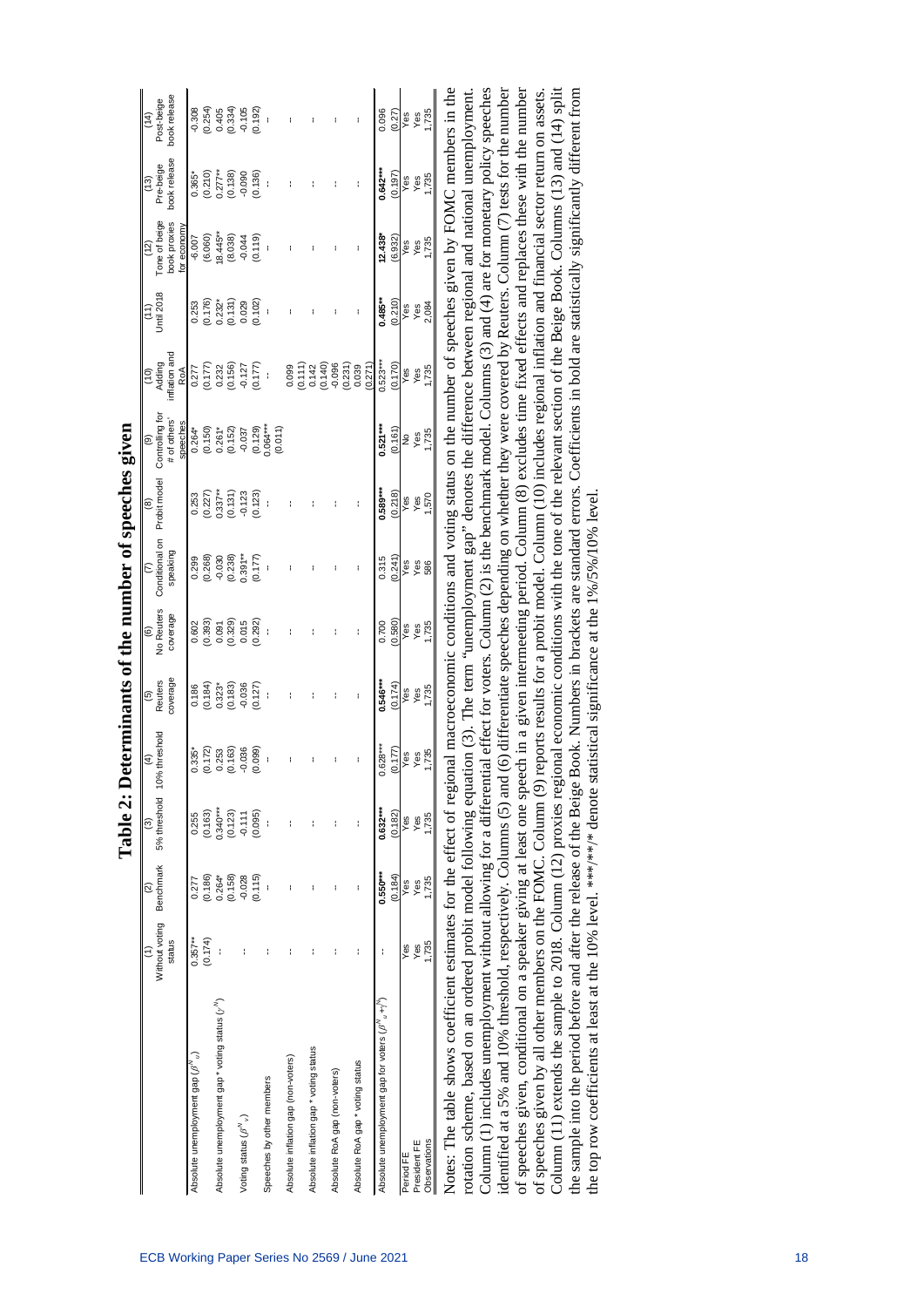*Speech tone.* To investigate the extent to which the tone  $\tau_{i,t}$  expressed in the speeches depends on a president's voting status, we estimate the relationship

$$
\tau_{i,t} = \mu_i + \mu_t + \beta_u^{\tau} u_{d,t} + \beta_v^{\tau} v_{d,t} + \gamma^{\tau} u_{d,t} v_{d,t} + \varepsilon_{i,t}
$$
\n<sup>(4)</sup>

As before, we include president and period fixed effects and cluster standard errors by president. Appendix Table A.1 provides basic summary statistics for the speech tone.

We expect the tone of a speech of a president in years with and without the right to vote to be negatively related to regional unemployment,  $\beta_u^{\tau} < 0$  and  $\beta_u^{\tau} + \gamma^{\tau} < 0$ . The parameter of interest for a test of the hypotheses is  $y^{\tau}$ , as it measures the difference across voting status. The loss-compensation hypothesis predicts  $\gamma^{\tau} > 0$ , i.e. the relationship between tone and regional unemployment is more negative in years a president does not have the right to vote, while the gain-enhancement hypothesis predicts the opposite,  $\gamma^{\tau} < 0$ .

We present the estimation results in Table 3. The first specification shows that a president tends to use a more negative tone, the larger is difference between regional and national unemployment, but that this relationship is not statistically significant. The benchmark estimation in column 2 differentiates voters and non-voters. It shows that presidents' tone reacts more strongly to the regional unemployment situation when they have voting rights: their estimated reaction to regional unemployment is more than twice as large. This reaction is statistically significant at the 5% level, as can be seen by the sum of the two estimated coefficients,  $\beta_u^{\tau} + \gamma^{\tau}$ , provided in the middle panel of Table 3. The estimate implies that a 1 percentage point increase in regional unemployment relative to the U.S. figure lowers the sentiment of the speeches that presidents deliver in years with the right to vote by one fourth of its standard deviation.

The findings on speech tone again support the gain-enhancement hypothesis and go against the loss-compensation hypothesis.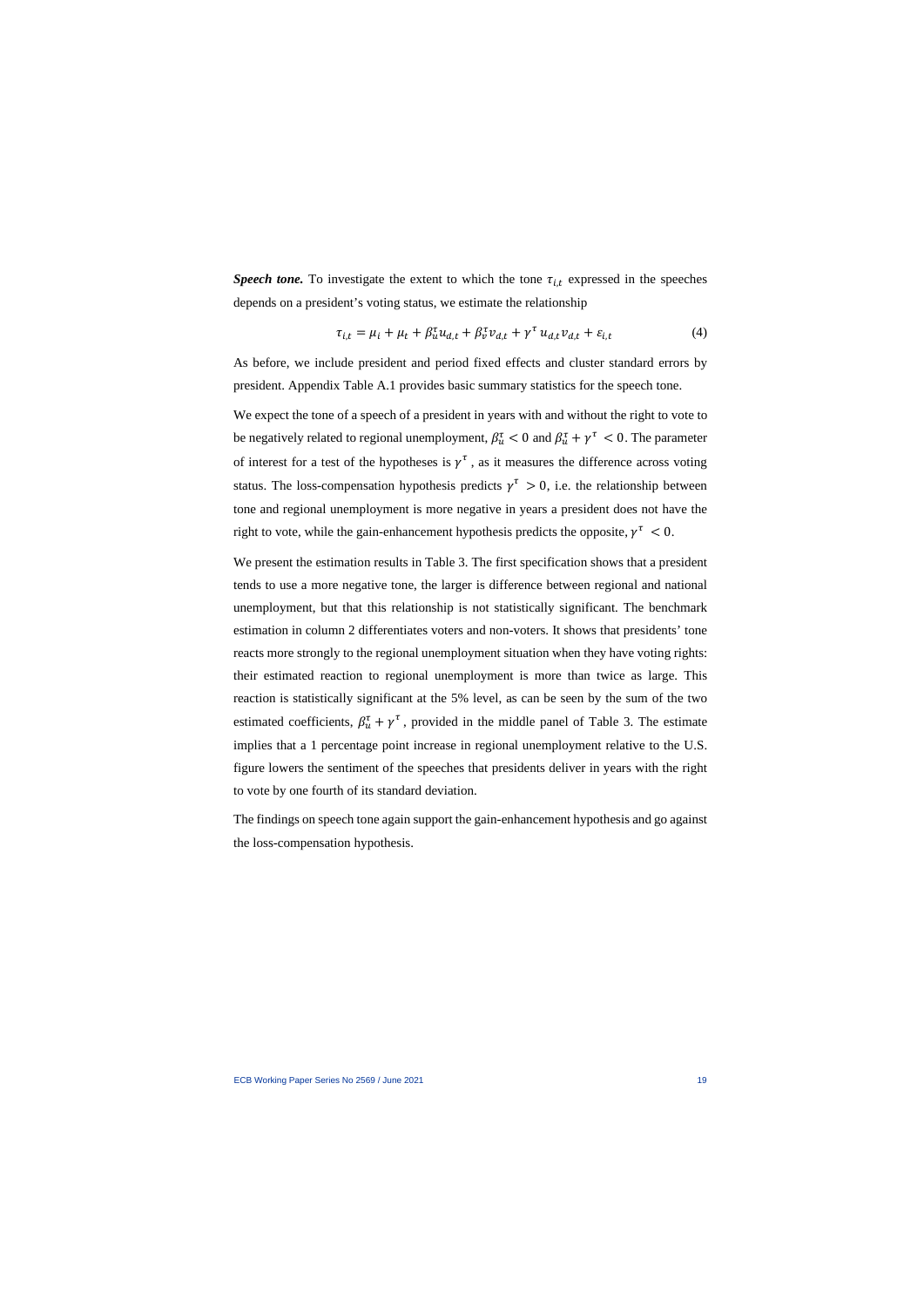|                                                                                                                                                                                  |                          |                          |                                                               | Table 3: Determinants of the tone of speeches |                                                      |                                               |                                                     |                                                                                                  |                                                |                                               |                                                     |                                               |
|----------------------------------------------------------------------------------------------------------------------------------------------------------------------------------|--------------------------|--------------------------|---------------------------------------------------------------|-----------------------------------------------|------------------------------------------------------|-----------------------------------------------|-----------------------------------------------------|--------------------------------------------------------------------------------------------------|------------------------------------------------|-----------------------------------------------|-----------------------------------------------------|-----------------------------------------------|
|                                                                                                                                                                                  |                          | $\widehat{\mathfrak{D}}$ | $\widehat{\mathcal{O}}$                                       | $\overline{4}$                                | $\overline{5}$                                       | $\widehat{\mathbf{e}}$                        | (7)                                                 | $\circledcirc$                                                                                   | $\widehat{\mathbf{e}}$                         | (10)                                          | $\left(11\right)$                                   | (12)                                          |
|                                                                                                                                                                                  | Without voting<br>status | Benchmark                | 5% threshold 10% threshold                                    |                                               | coverage<br>Reuters                                  | No Reuters<br>coverage                        | Controlling for<br>tone of others'                  | nflation and<br>Adding                                                                           | <b>Jntil 2018</b>                              | Tone of beige<br>book proxies                 | book release<br>Pre-beige                           | book release<br>Post-beige                    |
|                                                                                                                                                                                  |                          |                          |                                                               |                                               |                                                      |                                               | speeches                                            | RoA                                                                                              |                                                | for economy                                   |                                                     |                                               |
| Regional unemployment $(\beta^r{}_u)$                                                                                                                                            | $-0.148$                 | $-0.112$                 |                                                               | $-0.235$                                      | 0.011                                                | $-0.831$                                      | $-0.083$                                            | $-0.181$                                                                                         | $-0.230**$                                     | $9.568*$                                      | $-0.167$                                            | 0.808                                         |
|                                                                                                                                                                                  | (0.118)                  | (0.119)                  | $-0.123$<br>$(0.135)$<br>$-0.138**$<br>$(0.059)$<br>$1.015**$ |                                               |                                                      |                                               |                                                     |                                                                                                  |                                                |                                               |                                                     |                                               |
| Regional unemployment * voting status $(y^r)$                                                                                                                                    |                          | $-0.156**$               |                                                               |                                               |                                                      |                                               |                                                     | $(0.111)$<br>$-0.231***$                                                                         |                                                |                                               |                                                     |                                               |
|                                                                                                                                                                                  |                          | (0.062)                  |                                                               | $(0.170)$<br>$-0.196***$<br>$(0.073)$         |                                                      |                                               |                                                     |                                                                                                  |                                                |                                               |                                                     |                                               |
| Voting status $(\beta^{\tau}{}_{\nu})$                                                                                                                                           | I                        | $1.139***$               |                                                               | $1.435***$                                    | $(0.120)$<br>$-0.192***$<br>$(0.059)$<br>$(1.410***$ | $(1.323)$<br>$-0.102$<br>$(0.515)$<br>$0.831$ | $(0.063)$<br>$-0.150***$<br>$(0.047)$<br>$1.056***$ | $(0.070)$<br>2.007***                                                                            | $(0.110)$<br>$-0.105$<br>$(0.063)$<br>$0.752*$ | $(5.279)$<br>$-2.448$<br>$(7.674)$<br>$2.480$ | $(0.162)$<br>$-0.202***$<br>$(0.061)$<br>$1.556***$ | $(0.870)$<br>$-0.100$<br>$-0.100$<br>$-0.050$ |
|                                                                                                                                                                                  |                          | (0.425)                  | (0.413)                                                       | (0.483)                                       | (0.400)                                              | (3.100)                                       | $(0.320)$<br>$0.587***$                             | (0.628)                                                                                          | (0.406)                                        | (7.454)                                       | (0.401)                                             | (4.180)                                       |
| Speeches by other members                                                                                                                                                        | ł                        |                          | ł                                                             | I                                             |                                                      |                                               |                                                     | ł                                                                                                | ł                                              | ł                                             |                                                     |                                               |
|                                                                                                                                                                                  |                          |                          |                                                               |                                               |                                                      |                                               | (0.071)                                             |                                                                                                  |                                                |                                               |                                                     |                                               |
| Regional inflation (non-voters)                                                                                                                                                  | I                        | I                        | ł                                                             |                                               |                                                      |                                               |                                                     |                                                                                                  |                                                |                                               |                                                     |                                               |
|                                                                                                                                                                                  |                          |                          |                                                               |                                               |                                                      |                                               |                                                     |                                                                                                  |                                                |                                               |                                                     |                                               |
| Regional inflation * voting status                                                                                                                                               | ł                        | I                        | ł                                                             |                                               |                                                      |                                               |                                                     |                                                                                                  |                                                |                                               |                                                     |                                               |
|                                                                                                                                                                                  |                          |                          |                                                               |                                               |                                                      |                                               |                                                     | $-0.043$<br>$(0.076)$<br>$0.049$<br>$(0.082)$<br>$(0.154)$<br>$(0.154)$<br>$-0.154$ <sup>3</sup> |                                                |                                               |                                                     |                                               |
| Regional RoA (non-voters)                                                                                                                                                        | ł                        | I                        | ł                                                             |                                               |                                                      |                                               |                                                     |                                                                                                  |                                                |                                               |                                                     |                                               |
|                                                                                                                                                                                  |                          |                          |                                                               |                                               |                                                      |                                               |                                                     |                                                                                                  |                                                |                                               |                                                     |                                               |
| Regional RoA * voting status                                                                                                                                                     | ł                        | I                        | ł                                                             |                                               |                                                      |                                               |                                                     |                                                                                                  |                                                |                                               |                                                     |                                               |
|                                                                                                                                                                                  |                          |                          |                                                               |                                               |                                                      |                                               |                                                     | (0.226)                                                                                          |                                                |                                               |                                                     |                                               |
| Regional unemployment for voters $(\beta^r_{u} + \gamma^r)$                                                                                                                      | t                        | $-0.268***$              | $-0.262*$                                                     | $-0.431*$                                     | $-0.180$                                             | $-0.934$                                      | $-0.233***$                                         | $-0.412***$                                                                                      | $-0.335***$                                    | 7.120                                         | $-0.369**$                                          | 0.708                                         |
|                                                                                                                                                                                  |                          | (0.127)                  | (0.127)                                                       | (0.205)                                       | (0.138)                                              | (1.359)                                       | (0.062)                                             | (0.130)                                                                                          | (0.125)                                        | (4.934)                                       | (0.178)                                             | (1.150)                                       |
| Period FE                                                                                                                                                                        | Yes                      | Yes                      | Yes                                                           | Yes                                           | Yes                                                  | Yes                                           | $\frac{\mathsf{o}}{\mathsf{c}}$                     | səy                                                                                              | səy                                            | sə <sub>X</sub>                               | Yes                                                 | Yes                                           |
| President FE                                                                                                                                                                     | Yes                      | Yes                      | Yes                                                           | Yes                                           | Yes                                                  | $rac{62}{66}$<br>0.792                        | Yes                                                 | Yes                                                                                              |                                                | Yes                                           | Yes                                                 | Yes                                           |
| Observations                                                                                                                                                                     | 586                      | 586                      | 714                                                           |                                               | 510                                                  |                                               |                                                     | 586                                                                                              |                                                | 586                                           | 470                                                 |                                               |
| $\approx$                                                                                                                                                                        | 0.615                    | 0.625                    | 0.574                                                         | 471<br>0.612                                  | 0.624                                                |                                               | 586<br>0.393                                        | 0.632                                                                                            | Yes<br>745<br>0.596                            | 0.618                                         | 0.665                                               | 116<br>0.864                                  |
| Notes: The table shows coefficient estimates for the effect of regional macroeconomic conditions and voting status on the tone of speeches given by FOMC members in the rotation |                          |                          |                                                               |                                               |                                                      |                                               |                                                     |                                                                                                  |                                                |                                               |                                                     |                                               |
| coheme following equation (4) Column (1) includes upermologyment without allowing for a differential effect for woters. Column (2) is the benchmark model Columns (3) and (4)    |                          |                          |                                                               |                                               |                                                      |                                               |                                                     |                                                                                                  |                                                |                                               |                                                     |                                               |

scheme, following equation (4). Column (1) includes unemployment without allowing for a differential effect for voters. Column (2) is the benchmark model. Columns (3) and (4) scheme, following equation (4). Column (1) includes unemployment without allowing for a differential effect for voters. Column (2) is the benchmark model. Columns (3) and (4) are for monetary policy speeches identified at a 5% and 10% threshold, respectively. Columns (5) and (6) differentiate speeches depending on whether they were covered by are for monetary policy speeches identified at a 5% and 10% threshold, respectively. Columns (5) and (6) differentiate speeches depending on whether they were covered by Reuters. Column (7) excludes time fixed effects and replaces these with the tone of speeches given by all other members on the FOMC. Column (8) includes regional inflation and Reuters. Column (7) excludes time fixed effects and replaces these with the tone of speeches given by all other members on the FOMC. Column (8) includes regional inflation and financial sector return on assets. Column (9) extends the sample to 2018. Column (10) proxies regional economic conditions with the tone of the relevant section of the Beige Book. financial sector return on assets. Column (9) extends the sample to 2018. Column (10) proxies regional economic conditions with the tone of the relevant section of the Beige Book. Columns (11) and (12) split the sample into the period before and after the release of the Beige Book. Numbers in brackets are standard errors. Coefficients in bold are statistically Columns (11) and (12) split the sample into the period before and after the release of the Beige Book. Numbers in brackets are standard errors. Coefficients in bold are statistically significantly different from the top row coefficients at least at the 10% level. \*\*\* /\* denote statistical significance at the 1%/5%/10% level. significantly different from the top row coefficients at least at the 10% level. \*\*\*/\* denote statistical significance at the 1%/5%/10% level.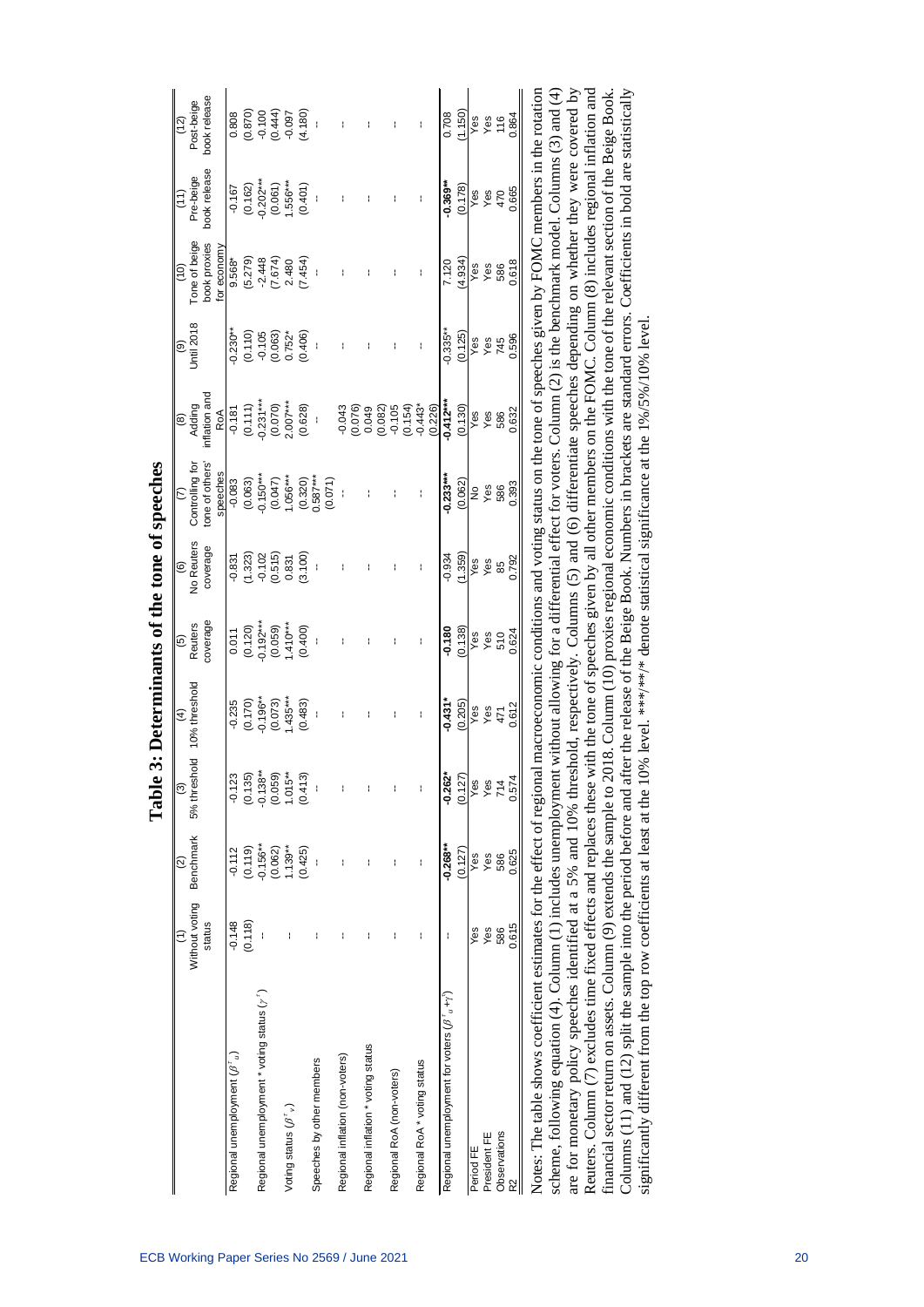We subject these findings to the same robustness tests as before, by changing the threshold for identifying monetary policy-related speeches, by separating speeches that are covered by Reuters and those that are not, by removing period fixed effects and instead controlling for the tone of the speeches by all other FOMC members, by adding regional inflation and the financial sector return on assets, and by extending the sample to 2018. Results are robust.[19](#page-21-0)

As before, we also relate our estimation to the Beige Book. Using the content of the Beige Book as an alternative proxy for regional economic conditions yields largely insignificant results.[20](#page-21-1) When we split the sample into pre-Beige Book release and post release, the findings suggest that the voting right makes the president more committed in particular in the period in which the Reserve Banks gather regional information, and where this information has not yet been widely shared.

*Intermeeting speech behavior following dissent or a surprise decision.* We now test the predictions concerning speech behavior in periods of conflicting views within the FOMC or uncertainty about the right decision. Recall that the loss-compensation hypothesis maintains that, all else equal, in such periods, the number and tone of speeches of *nonvoting* presidents react more strongly to local economic conditions than otherwise, whereas the gain-enhancement hypothesis maintains that in such periods *voting* presidents react more strongly to local economic conditions.

We say that a period is characterized by conflicting views if at the last FOMC meeting at least one member cast a dissenting vote. We say that a period is characterized by uncertainty about the right decision if the decision at the last meeting surprised the market. We measure market surprises with the high-frequency responses in Fed funds futures

<sup>&</sup>lt;sup>19</sup> As an additional robustness check, we estimate the effects on the number of speeches and speech tone jointly in a Heckman model. The underlying idea is that we observe the sentiment of the speeches by Reserve Bank presidents who decide to deliver a speech, but that we cannot observe the sentiment of those who do not. If the decision to give a speech is not random, it could introduce a sample selection bias in our estimates. The Heckman procedure corrects for such potential bias. The procedure involves a two-stage estimation method. In the first stage (selection), the probability of being included in the sample (in our application, the decision to deliver a speech or not) is estimated by way of a probit model. In the second stage (option), the sentiment expressed in the speeches is explained. The estimation of our model is conveniently identified, given the exclusion restriction that the absolute deviations of regional economic conditions from the U.S. average affect the number of speeches but do not affect the sentiment contained in the speeches. The results of this exercise, which we do not reported for brevity, show that our results are highly robust, both quantitatively and qualitatively.

<span id="page-21-1"></span><span id="page-21-0"></span><sup>&</sup>lt;sup>20</sup> Note that we would expect the relationship between Beige-Book tone and speech tone to be positive, which is what we find.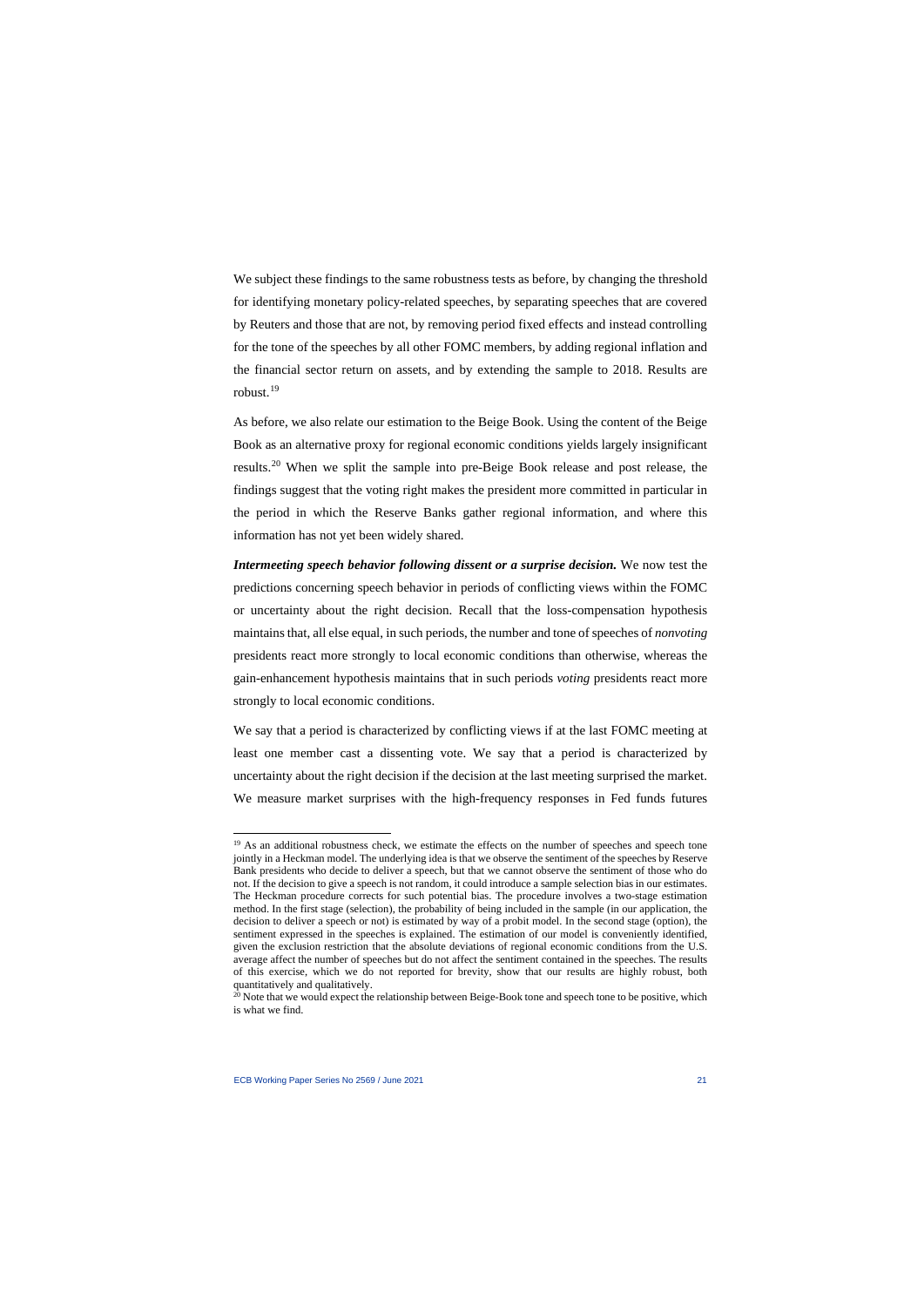around the FOMC announcements provided in Nakamura and Steinsson (2018). We classify a decision as surprising if the associated monetary shock is large in absolute value, i.e., if it is larger than the  $75<sup>th</sup>$  percentile or smaller than the  $25<sup>th</sup>$  of the shocks' distribution. We run separate tests for each situation. In either case, we extend the speech and tone regression models by a dummy,  $P_t$ , that equals one if the last meeting has the characteristic. We interact this dummy with the regional economic conditions, the voting status and with both variables. For the number of speeches, the model becomes

$$
Pr(N_{i,t} = o) = Pr\left(\begin{array}{l} \kappa_{o-1} < \mu_i + \mu_t + \beta_u^N |u_{d,t} - u_{US,t}| + \beta_v^N v_{d,t} \\ + \gamma_{uv}^N |u_{d,t} - u_{US,t}|v_{d,t} + \gamma_{uv}^N |u_{d,t} - u_{US,t}|P_t + \gamma_{vv}^N v_{d,t}P_t \\ + \delta^N |u_{d,t} - u_{US,t}|v_{d,t}P_t + \varepsilon_{i,t} \le \kappa_o \end{array}\right), \quad (5)
$$

while the model for the tone of speeches turns into

$$
\tau_{i,t} = \mu_i + \mu_t + \beta_u^{\tau} u_{d,t} + \beta_v^{\tau} v_{d,t} + \gamma_{uv}^{\tau} u_{d,t} v_{d,t} + \gamma_{u}^{\tau} u_{d,t} P_t
$$
  
 
$$
+ \gamma_{v}^{\tau} v_{d,t} P_t + \delta^{\tau} u_{d,t} v_{d,t} P_t + \varepsilon_{i,t}.
$$
 (6)

The loss-compensation hypothesis predicts  $\gamma_{u}^{N} > 0$  for speech number and  $\gamma_{u}^{T} < 0$  for speech tone; the gain-enhancement hypothesis predicts  $\delta^N > 0$  for speech number and  $\delta^{\tau}$  < 0 for speech tone.

*Dissent.* We first analyze the effect of the presence or absence of dissenting votes. Column 1 in Tables 4 and 5 show the results for the number of speeches and their tone, respectively. For presidents in non-voting years, whether the last meeting was characterized by dissent or not appears irrelevant for the relationship between, on the one hand, regional conditions and, on the other, speech number and tone; for presidents in voting years, the character of the last meeting matters. In such years, dissent in the meeting is associated with speech number and tone in the next intermeeting period responding more strongly to regional economic circumstances.

The middle parts of Tables 4 and 5 report the relevant sums of coefficients for the number and tone regressions, respectively, for various combinations of voting status and type of last meeting. After an FOMC meeting with dissent in a year that presidents have voting power, the number and tone of their public speeches react around four times more strongly to regional conditions than after a meeting *without* dissent in a year that they do *not* have voting power (0.894 versus 0.197 and -0.426 versus -0.099, respectively).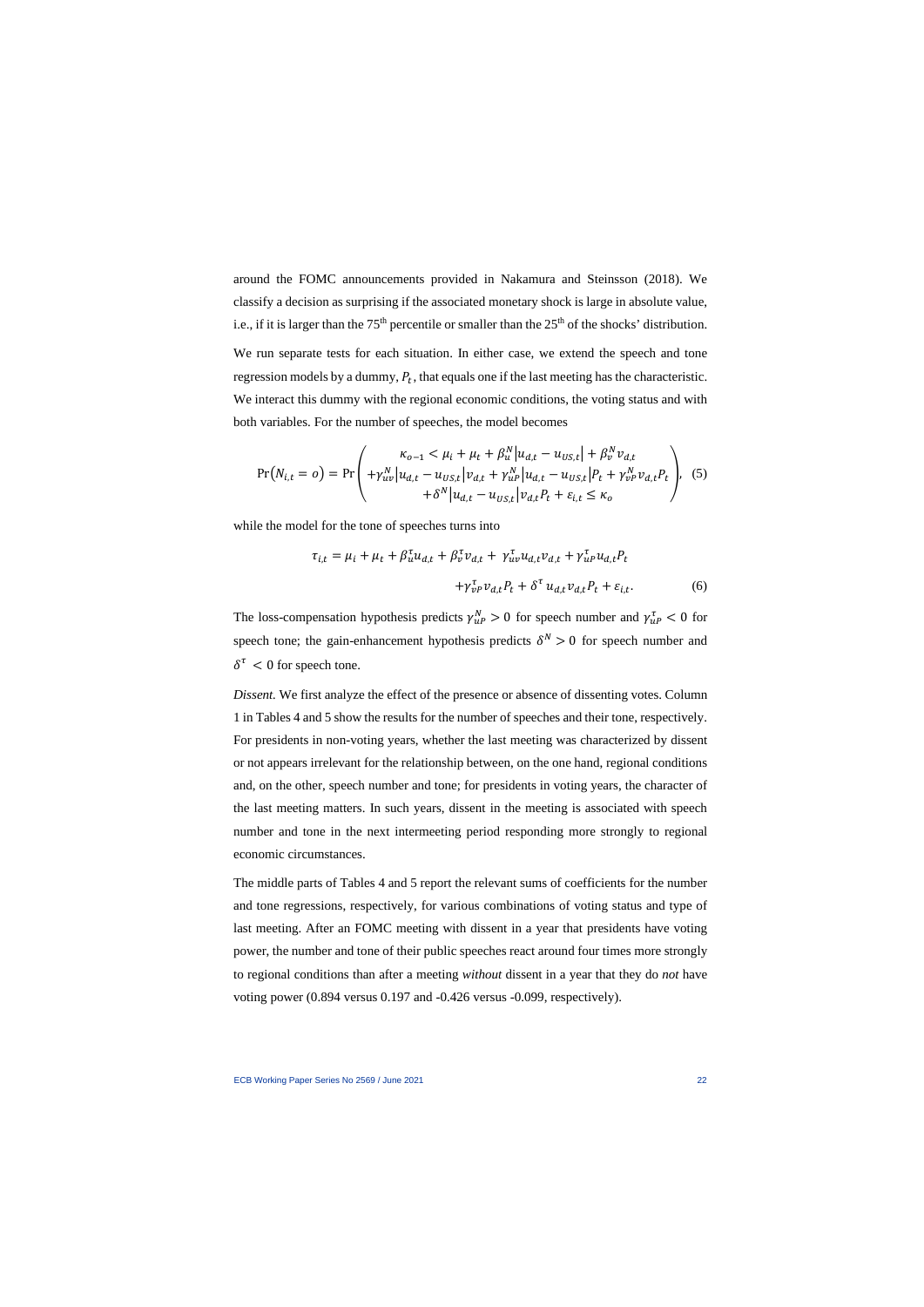*Surprise decision.* The relationship between speech behavior and regional economic circumstances does not seem to depend on whether the last FOMC decision surprised the market. The relevant coefficients in column 2 of Tables 4 and 5 are statistically insignificant in years with and without the right to vote.

The relevant sums of coefficients in the middle parts of Tables 4 and 5 show that the influence exerted by regional conditions on the number and tone of presidential speeches is considerably stronger following a decision that surprised the market in a year a president has the right to vote than following an *unsurprising* decision in a year *without* the right to vote (0.698 versus 0.252 for number of speeches and -0.317 versus -0.087 for their tone).

The findings on speech behavior after dissenting votes provide further support for the gainenhancement hypothesis, and no support for the loss-compensation hypothesis; the findings on speech behavior after a surprising decision do not favor any of the hypotheses.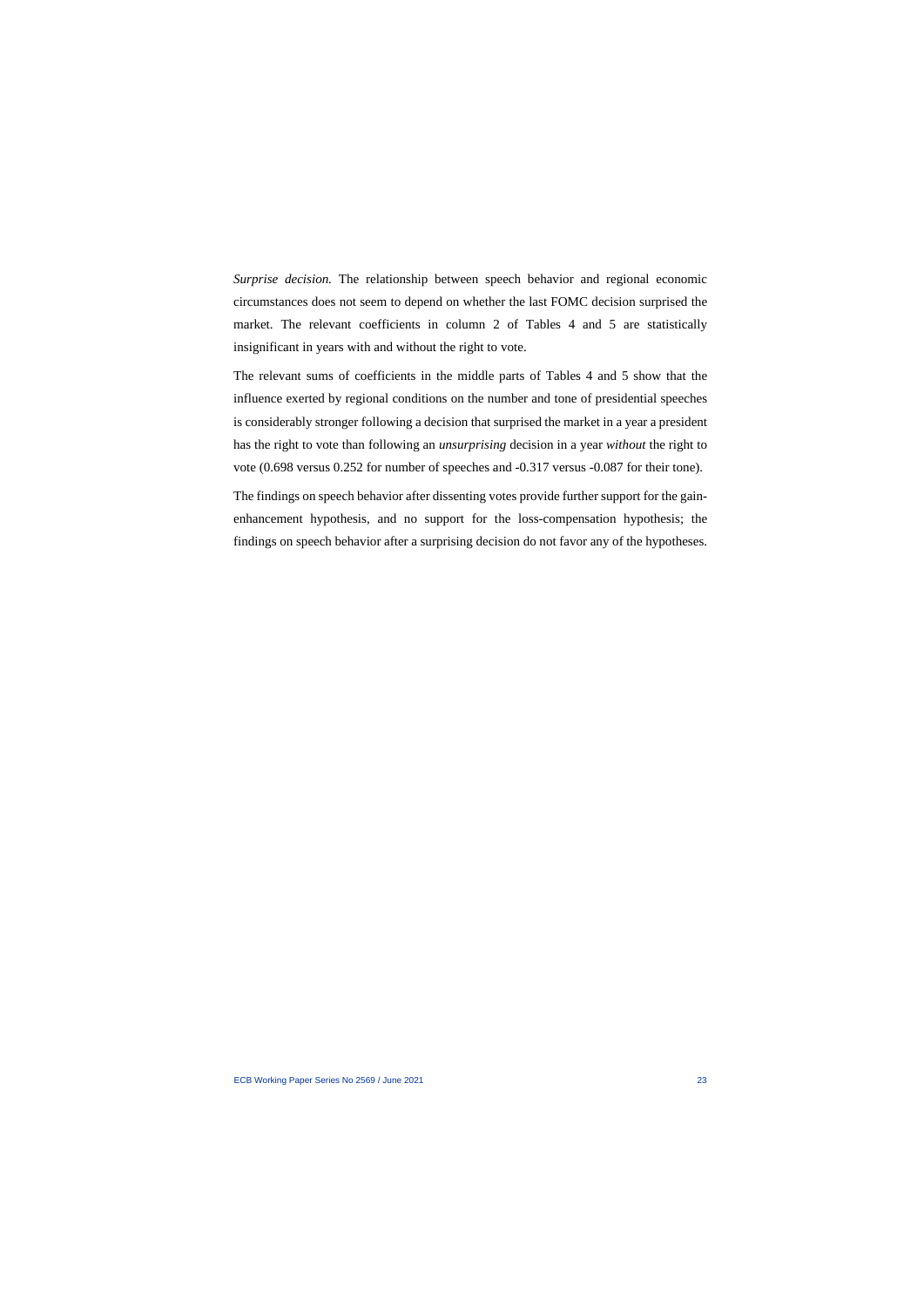|                                                                                                                               | (1)         | (2)            |
|-------------------------------------------------------------------------------------------------------------------------------|-------------|----------------|
|                                                                                                                               | Dissent at  | Large surprise |
|                                                                                                                               | previous    | at previous    |
|                                                                                                                               | meeting     | meeting        |
|                                                                                                                               |             |                |
| Absolute unemployment gap $(\beta^{N}{}_{u})$                                                                                 | 0.197       | 0.252          |
|                                                                                                                               | 0.212       | 0.196          |
| Absolute unemployment gap * voting status $(\gamma_{uv})$                                                                     | $-0.053$    | 0.173          |
|                                                                                                                               | 0.142       | 0.203          |
| Absolute unemployment gap * characteristic $(\gamma_{\mu}^N)$                                                                 | 0.164       | 0.065          |
|                                                                                                                               | 0.228       | 0.156          |
| Absolute unemployment gap * characteristic * voting $(\delta^N)$                                                              | $0.585**$   | 0.208          |
|                                                                                                                               | 0.228       | 0.219          |
| Voting status $(\beta^{N}$ <sub>v</sub> )                                                                                     | 0.192       | 0.066          |
|                                                                                                                               | 0.125       | 0.147          |
| Voting * Characteristic $(\gamma_{\nu\rho})$                                                                                  | $-0.447***$ | $-0.204$       |
|                                                                                                                               | 0.161       | 0.194          |
| Absolute unemployment gap for voters w/out characteristic $(\beta^{N}{}_{ii} + \gamma^{N}{}_{ii})$                            | 0.144       | $0.425**$      |
|                                                                                                                               | 0.234       | 0.181          |
| Absolute unemployment gap for non-voters with characteristic $(\beta_{\mu}^N + \gamma_{\mu}^N)$                               | 0.361       | 0.317          |
|                                                                                                                               | 0.227       | 0.202          |
| Absolute unemployment gap for voters with characteristic $(\beta_{\mu}^N + \gamma_{\mu}^N + \gamma_{\mu}^N + \delta_{\mu}^N)$ | $0.894***$  | $0.698***$     |
|                                                                                                                               | 0.188       | 0.226          |
| Period FE                                                                                                                     | Yes         | Yes            |
| <b>President FE</b>                                                                                                           | Yes         | Yes            |
| Observations                                                                                                                  | 1,735       | 1,735          |

### **Table 4: The number of speeches after dissent or a surprise decision**

Notes: The table shows coefficient estimates for the effect of regional macroeconomic conditions and voting status on the number of speeches given by presidents in the rotation scheme, based on an ordered probit model following equation (5), allowing for differential effects for voting members depending on whether there has been dissent in the last meeting (Column 1) or a relatively large surprise in the last meeting (Column 2). The term "unemployment gap" denotes the difference between regional and national unemployment. Numbers in italics are standard errors. Coefficients in bold are statistically significantly different from the top row coefficients at least at the 10% level. Coefficients in bold and italics are furthermore statistically significantly different from the voters without the characteristics at least at the 10% level. \*\*\*/\*\*/\* denote statistical significance at the 1%/5%/10% level.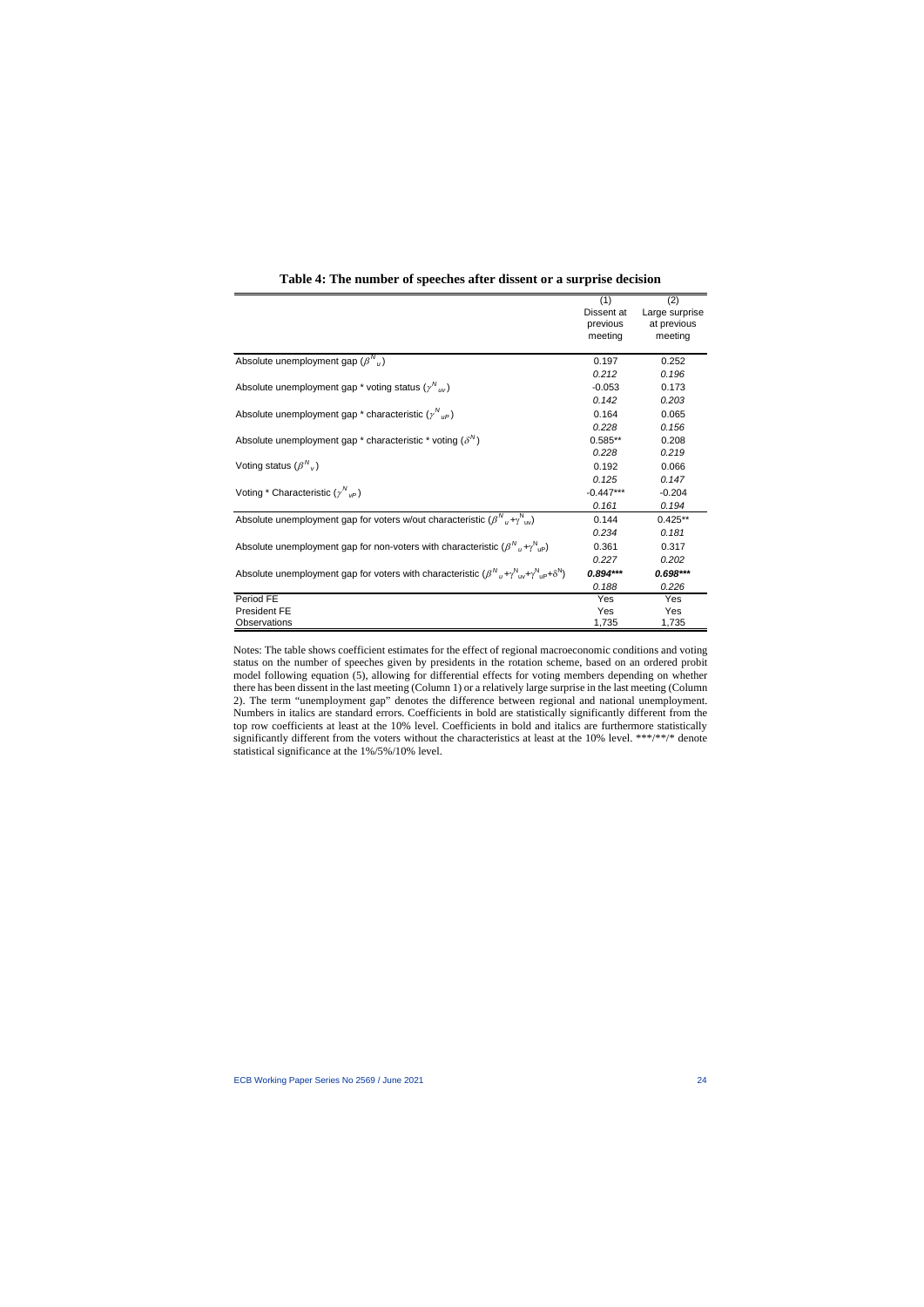|                                                                                                                                          | (1)         | (2)            |
|------------------------------------------------------------------------------------------------------------------------------------------|-------------|----------------|
|                                                                                                                                          | Dissent at  | Large surprise |
|                                                                                                                                          | previous    | at previous    |
|                                                                                                                                          | meeting     | meeting        |
| Regional unemployment $(\beta^{\tau}{}_{\mu})$                                                                                           | $-0.099$    | $-0.087$       |
|                                                                                                                                          | 0.129       | 0.109          |
| Regional unemployment * voting status ( $\gamma^{\tau}{}_{\mu\nu}$ )                                                                     | $-0.086$    | $-0.123$       |
|                                                                                                                                          | 0.076       | 0.098          |
| Regional unemployment * characteristic ( $\gamma^{\tau}{}_{\mu}$ )                                                                       | $-0.033$    | $-0.056$       |
|                                                                                                                                          | 0.124       | 0.134          |
| Regional unemployment * characteristic * voting $(\delta^{\tau})$                                                                        | $-0.207*$   | $-0.051$       |
|                                                                                                                                          | 0.101       | 0.153          |
| Voting status $(\beta^{\tau}$ <sub>v</sub> )                                                                                             | 0.620       | 0.818          |
|                                                                                                                                          | 0.51        | 0.693          |
| Voting * Characteristic $(\gamma^{\tau}{}_{\nu P})$                                                                                      | $1.634**$   | 0.542          |
|                                                                                                                                          | 0.75        | 0.979          |
| Regional unemployment for voters w/out characteristic ( $\beta^{\tau}{}_{\mu} + \gamma^{\tau}{}_{\nu}$ )                                 | $-0.185$    | $-0.210$       |
|                                                                                                                                          | 0.125       | 0.127          |
| Regional unemployment for non-voters with characteristic ( $\beta^{\tau}{}_{\mu}$ + $\gamma^{\tau}{}_{\nu}$ )                            | $-0.132$    | $-0.143$       |
|                                                                                                                                          | 0.137       | 0.162          |
| Regional unemployment for voters with characteristic $(\beta^{\tau}{}_{u} + \gamma^{\tau}{}_{uv} + \gamma^{\tau}{}_{u} + \delta^{\tau})$ | $-0.426***$ | $-0.317*$      |
|                                                                                                                                          | 0.148       | 0.169          |
| Period FE                                                                                                                                | Yes         | Yes            |
| <b>President FE</b>                                                                                                                      | Yes         | Yes            |
| Observations                                                                                                                             | 586         | 586            |
| R <sub>2</sub>                                                                                                                           | 0.630       | 0.626          |

### **Table 5: The tone of speeches after dissent or a surprise decision**

Notes: The table shows coefficient estimates for the effect of regional macroeconomic conditions and voting status on the tone of speeches given by presidents in the rotation scheme, following equation (6), allowing for differential effects for voting members depending on whether there has been dissent in the last meeting (Column 1) or a relatively large surprise in the last meeting (Column 2). Numbers in italics are standard errors. Coefficients in bold are statistically significantly different from the top row coefficients at least at the 10% level. Coefficients in bold and italics are furthermore statistically significantly different from the voters without the characteristics at least at the 10% level. \*\*\*/\*\*/\* denote statistical significance at the 1%/5%/10% level.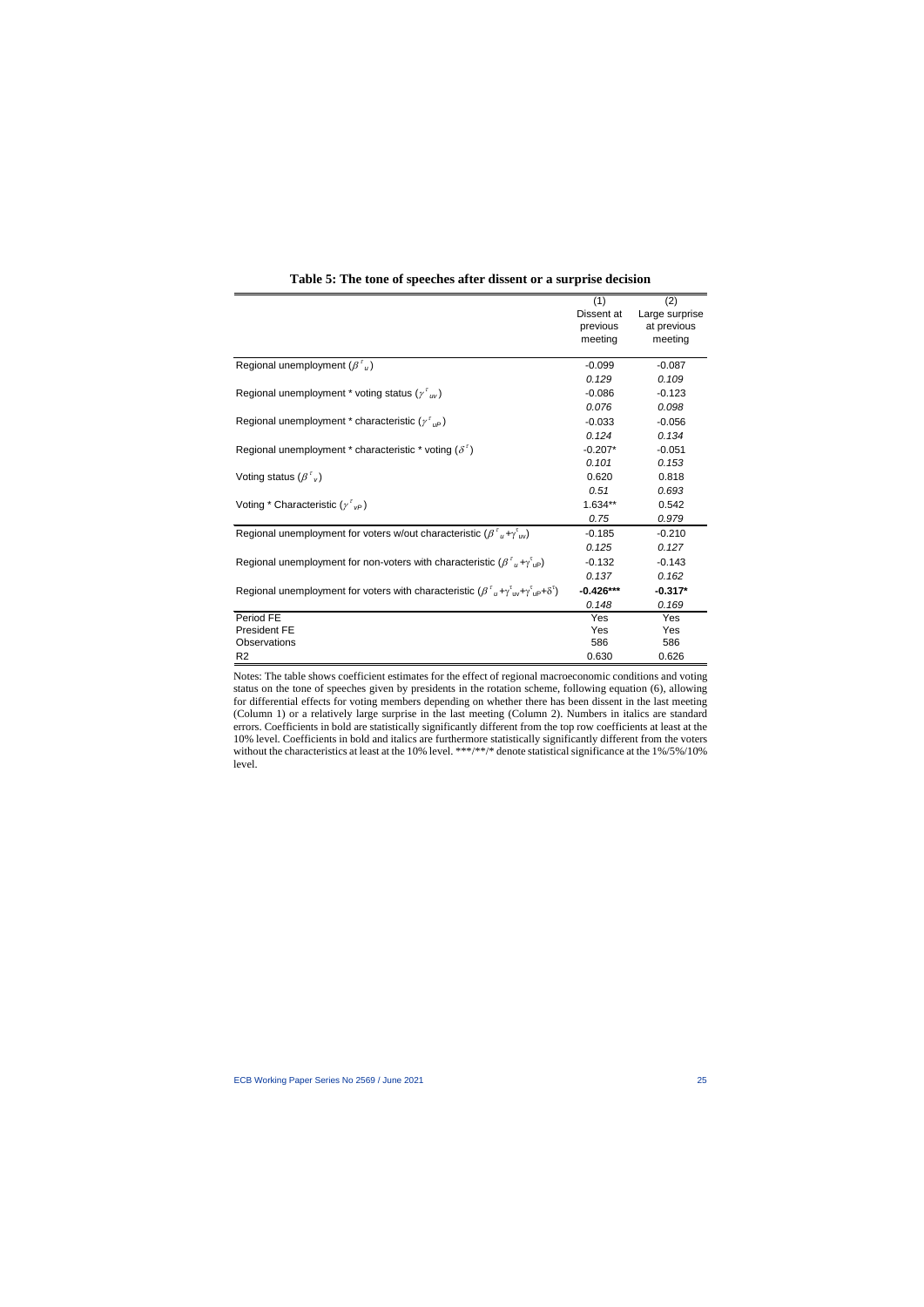#### **4.3. Voting status and deliberation behavior in the FOMC meeting**

The results so far have provided compelling evidence supporting the gain-enhancement hypothesis with regard to communication behavior in the intermeeting period. We now test whether this behavioral pattern prevails during the deliberation stage at the FOMC meetings. Recall that the FOMC meeting starts with an economy go-round, where all participants discuss the economic situation. In this round, presidents discuss, inter alia, the regional economic conditions. Subsequently, the discussion moves on to the implications for the monetary policy decisions. Since monetary policy is set for the U.S. aggregate economy, we would expect regional economic conditions to be playing a lesser role in this part of the meeting. This meeting structure naturally suggests that it will be important to analyze the first intervention of each president separately from their entire set of interventions.

For brevity, we relegate results regarding the length of the interventions to the appendix. Appendix Table A.6 shows that hardly any of the regression variables has statistically significant effects. That neither regional economic conditions nor the number of speeches delivered during the intermeeting period influence the length of interventions might be due to the set duration of the meeting. This limits the freedom of individual presidents to choose the number and length of their interventions.

The study of the tone of the interventions yields more interesting results. Analogous to the speech tone regression, we test whether presidents adapt the tone of their meeting interventions  $T_{i,t}$  to regional unemployment, and whether this adaptation depends on their voting status. We also investigate to what extent speech behavior between meetings and interventions during the meeting are linked, and whether any link depends on presidents' voting status. In its most general form, we estimate

$$
T_{i,t} = \mu_i + \mu_t + \beta_u^T u_{d,t} + \beta_v^T v_{d,t} + \gamma_{uv}^T u_{d,t} v_{d,t} + \beta_\tau^T \tau_{i,t} + \gamma_{\tau \nu}^T \tau_{i,t} v_{d,t} + \varepsilon_{i,t} \tag{7}
$$

As before, we include president and period fixed effects and cluster standard errors by president.

We expect the tone of an intervention in years with and without the right to vote to be negatively related to regional unemployment,  $\beta_u^T < 0$  and  $\beta_u^T + \gamma_{uv}^T < 0$ . The parameter of interest for a test of the hypotheses is  $\gamma_{uv}^T$ , as it measures the difference across voting status. The loss-compensation hypothesis predicts  $\gamma_{uv}^T > 0$ , i.e. the relationship between tone and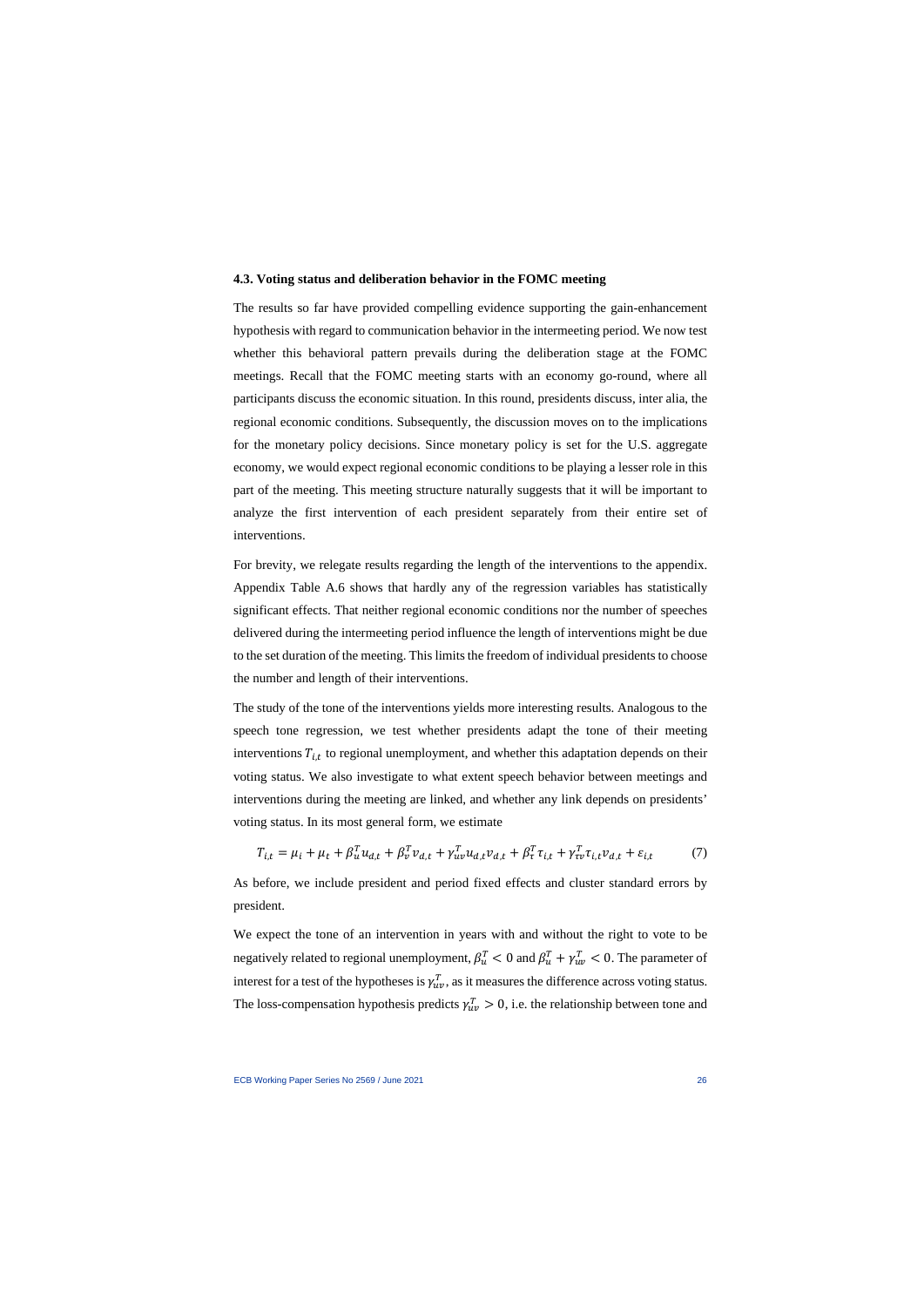regional unemployment is more negative in years a president does not have the right to vote, while the gain-enhancement hypothesis predicts the opposite,  $\gamma_{uv}^T < 0$ .

As these regressions are conditional on presidents having given speeches in the intermeeting period, we first repeat the earlier analysis that relates intervention tone to regional unemployment, but condition on the observations with intermeeting speeches.

The results for the first intervention by a president are shown in the left panel of Table 6, while the results for all interventions pooled are shown in the right panel. Column (1) shows that the tone of a president's first intervention becomes more negative, the larger is the difference between regional and national unemployment. This negative impact is significantly stronger in years presidents have the right to vote than in years they don't have that right. If we limit attention to those presidents who gave a speech in the preceding intermeeting period, the evidence in favor of the gain-enhancement hypothesis and against the loss-compensation hypothesis becomes stronger, see column (2). The right panel shows that for all interventions pooled, the relationship with regional unemployment is absent. This is as expected, given that regional economic conditions are primarily discussed in the first go-round.

The inclusion of speech tone as an explanatory variable turns this variable into the main vehicle through which presidents' voting status influences their tone at the meeting. In particular, in years with the right to vote speech tone and intervention tone are more strongly correlated than in years a president does not have the right to vote. This appears consistent with the stronger commitment thanks to the right to vote, and inconsistent with an attempt at an unambiguous message to compensate for the loss of voting right.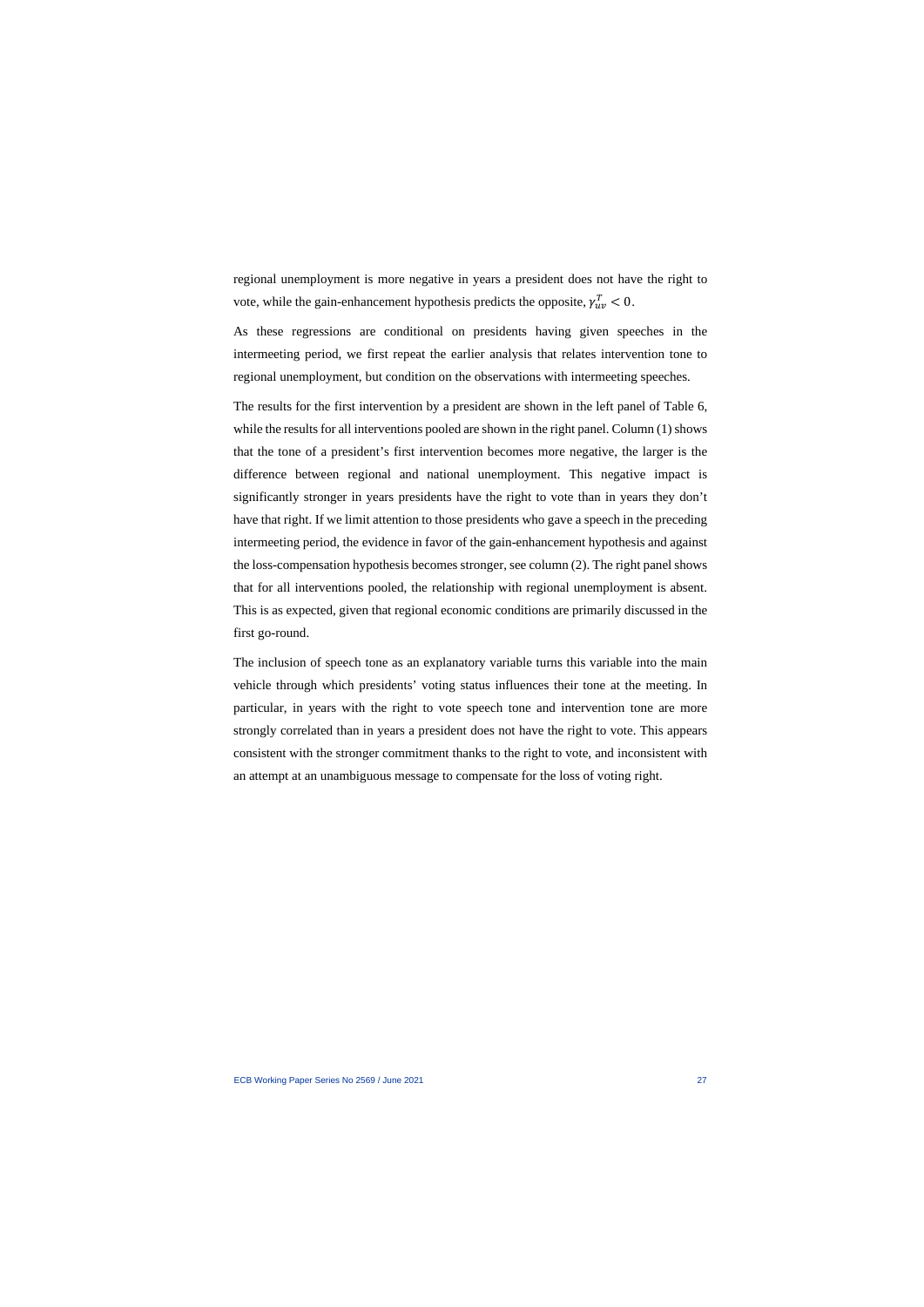|                                                             |             | First intervention |                          |             |          |           | All interventions |          |
|-------------------------------------------------------------|-------------|--------------------|--------------------------|-------------|----------|-----------|-------------------|----------|
|                                                             | (1)         | (2)                | (3)                      | (4)         | (5)      | (6)       | (7)               | (8)      |
| Regional unemployment $(\beta',\alpha)$                     | $-0.425***$ | $-0.583*$          | $\overline{\phantom{a}}$ | $-0.599**$  | $-0.052$ | $-0.154$  | $\sim$            | $-0.158$ |
|                                                             | (0.150)     | (0.304)            |                          | (0.281)     | (0.084)  | (0.127)   |                   | (0.121)  |
| Regional unemployment * voting status ( $\gamma^T{}_{uv}$ ) | $-0.135*$   | $-0.282**$         | $\sim$                   | $-0.193$    | $-0.042$ | $-0.094$  | $\sim$            | $-0.057$ |
|                                                             | (0.073)     | (0.130)            |                          | (0.141)     | (0.035)  | (0.058)   |                   | (0.058)  |
| Tone of speeches $(\beta^{\prime},)$                        |             |                    | $-0.243$                 | $-0.240$    |          |           | $-0.071$          | $-0.070$ |
|                                                             |             |                    | (0.202)                  | (0.199)     |          |           | (0.049)           | (0.049)  |
| Tone of speeches * voting status $(\gamma', \gamma)$        | $\sim$      | ۰.                 | $0.501*$                 | 0.368       | $-$      | ۰.        | $0.178**$         | $0.139*$ |
|                                                             |             |                    | (0.254)                  | (0.281)     |          |           | (0.073)           | (0.072)  |
| Voting status $(\beta^T)$                                   | 0.550       | 1.756*             | $-0.048$                 | 1.224       | 0.269    | $0.780*$  | $0.181*$          | 0.555    |
|                                                             | (0.437)     | (0.916)            | (0.230)                  | (0.976)     | (0.252)  | (0.432)   | (0.097)           | (0.434)  |
| Regional unemployment for voters $(\beta^T, +\gamma^T)$     | $-0.560***$ | $-0.865***$        |                          | $-0.792***$ | $-0.094$ | $-0.248*$ | $\sim$            | $-0.215$ |
|                                                             | (0.141)     | (0.272)            |                          | (0.280)     | (0.084)  | (0.138)   |                   | (0.139)  |
| Tone of speeches for voters $(\beta^T, +\gamma^T)$          |             |                    | 0.258                    | 0.128       |          | --        | 0.107             | 0.069    |
|                                                             |             |                    | (0.226)                  | (0.240)     |          |           | (0.065)           | (0.057)  |
| Period FE                                                   | Yes         | Yes                | Yes                      | Yes         | Yes      | Yes       | Yes               | Yes      |
| President FE                                                | Yes         | Yes                | Yes                      | Yes         | Yes      | Yes       | Yes               | Yes      |
| R <sub>2</sub>                                              | 0.145       | 0.333              | 0.331                    | 0.339       | 0.472    | 0.568     | 0.569             | 0.572    |
| Observations                                                | 1,714       | 582                | 582                      | 582         | 1,714    | 582       | 582               | 582      |

**Table 6: Determinants of the tone of interventions at the FOMC meeting**

Notes: The table shows coefficient estimates for the effect of regional macroeconomic conditions, the tone of speeches and voting status on the tone of meeting interventions, based on an OLS model following equation (7). Columns (1) and (5) include all observations for meeting interventions, all other columns are conditional on the speaker at the meeting also having delivered at least one intermeeting speech. The left panel relates to the tone of the first intervention at the FOMC meeting, the right panel to the tone of all interventions together. Numbers in brackets are standard errors. Coefficients in bold are statistically significantly different from the top row coefficients at least at the 10% level. \*\*\*/\*\*/\* denote statistical significance at the 1%/5%/10% level.

#### **4.4. Market reaction: a vote discount**

The goal of this section is to understand whether the reaction of financial markets to a speech depends on the voting status of the president delivering the speech. As before, we limit attention to speeches about monetary policy. To ensure clean inference, we further restrict our analysis to days on which only a single speech was given, leaving us with 585 observations. We measure the market reaction as the absolute daily asset price change, where we focus on constant maturity Treasury yields with maturities ranging from 3 months to 5 years (for maturities below 3 months and beyond 5 years, we do not find any statistically significant results).

Using the absolute value of the asset price change allows us to test for the extent to which speeches move markets, regardless of whether the relevant information pertains to the economic outlook or to the monetary policy inclination. As shown by Nakamura and Steinsson (2018) and Jarocinski and Karadi (2020), markets might respond in opposite directions depending on whether central bank announcements affect beliefs about economic fundamentals or about monetary policy. By analyzing the absolute change, we can remain agnostic about the source of market movement.

To test for differential market reaction, we regress the absolute value of the daily change in Treasury yields,  $|dR|_t$ , on the voting dummy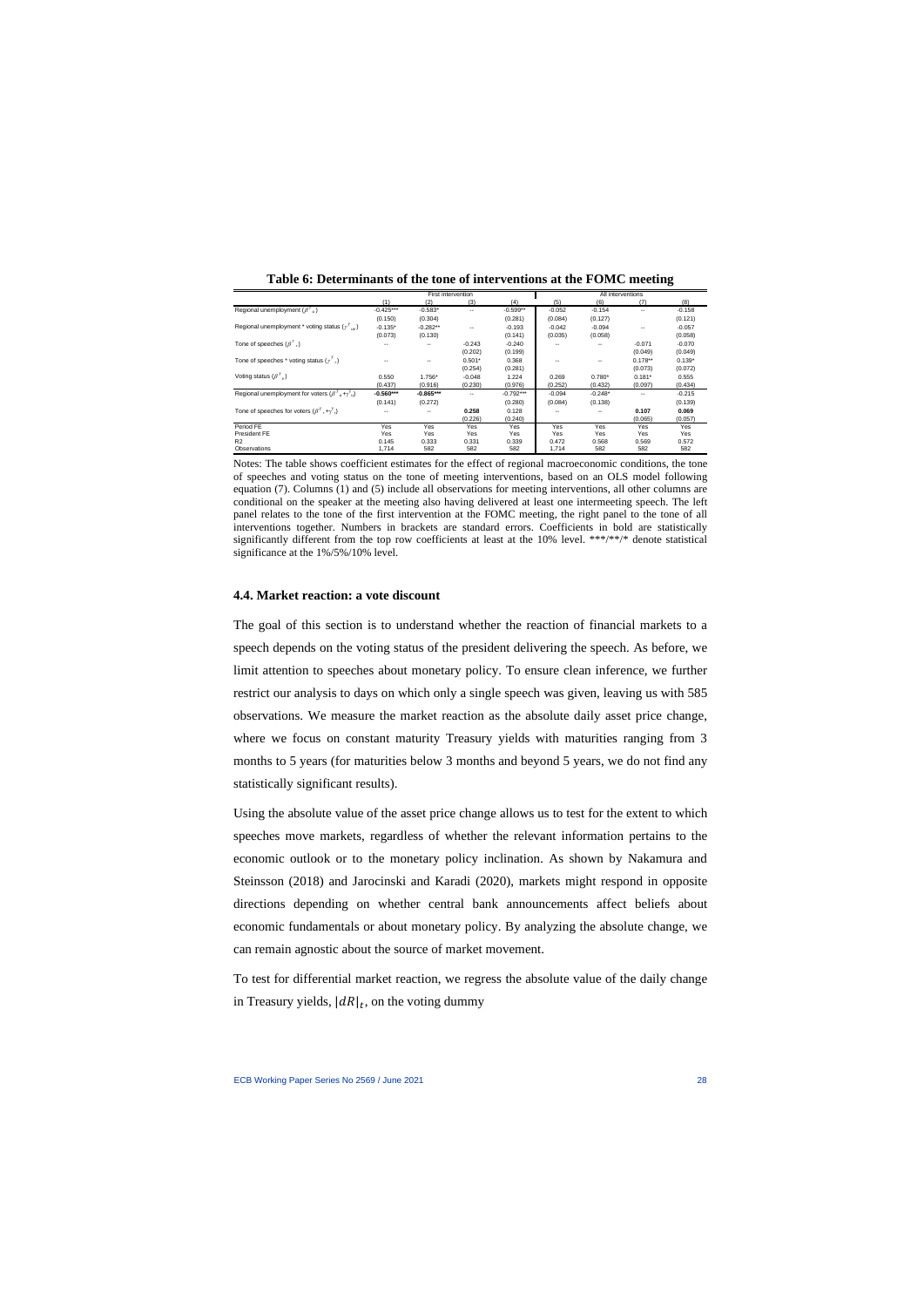$$
|dR|_t = \mu_i + \mu_{down} + \beta v_{d,t} + \varepsilon_{it}
$$
\n(8)

controlling for president fixed effects  $\mu_i$  and day-of-the-week fixed effects,  $\mu_{dow}$ .

The top panel of Table 7 presents the benchmark estimates. These show some first evidence of a vote discount: presidents who deliver a speech in years that they vote move markets less than in years they do not vote, albeit at low levels of statistical significance. A regression coefficient of 0.005 implies a change of half a basis point. To put the size of this difference into perspective, Table 7 also reports the average absolute daily change for the various maturities, and the absolute size of  $\beta$ , the coefficient of interest, as a fraction of the average absolute daily change. The fractions tend to be substantial, ranging from more than 25% for 3-month rates to slightly above 10% for 5-year rates. As before, we separately analyze the subsamples pre- and post-Beige Book. Compared to the overall sample, the differences are larger and more statistically significant in the pre-Beige Book subsample (panel B, up to 36% at the 3-month maturity). In contrast, there is no difference across years with and without the voting right in the post-Beige Book subsample (panel A in appendix Table A.7). This is in line with our earlier finding that after the publication of the Beige Book, speech behavior does not depend on voting status.

We also separately analyze speeches given after meetings with or without dissent. Our earlier analysis shows that speeches of voting presidents delivered after FOMC meetings with dissent were particularly responsive to regional conditions. As shown in panel C, in this case we find a significant vote discount, both in statistical and economic terms, whereas the evidence for a vote discount is much less pronounced following meetings without dissent (reported in panel B of appendix Table A.7).

For robustness, we extend our sample to include all monetary policy speeches until 2018, and replicate our earlier findings, at higher levels of statistical significance (panel D). Statistical and economic significance also increase when we condition on speeches that are reported on Reuters (panel E).

We deal with the issue that our speech data does not contain time stamps; hence, we only know the day of a speech, not the exact time when it was delivered. Market closing for the Treasury yields is at 03:30pm Eastern Time, implying that any speech delivered afterwards affects yields on the subsequent day. To address this, we rely on "FOMC speak", an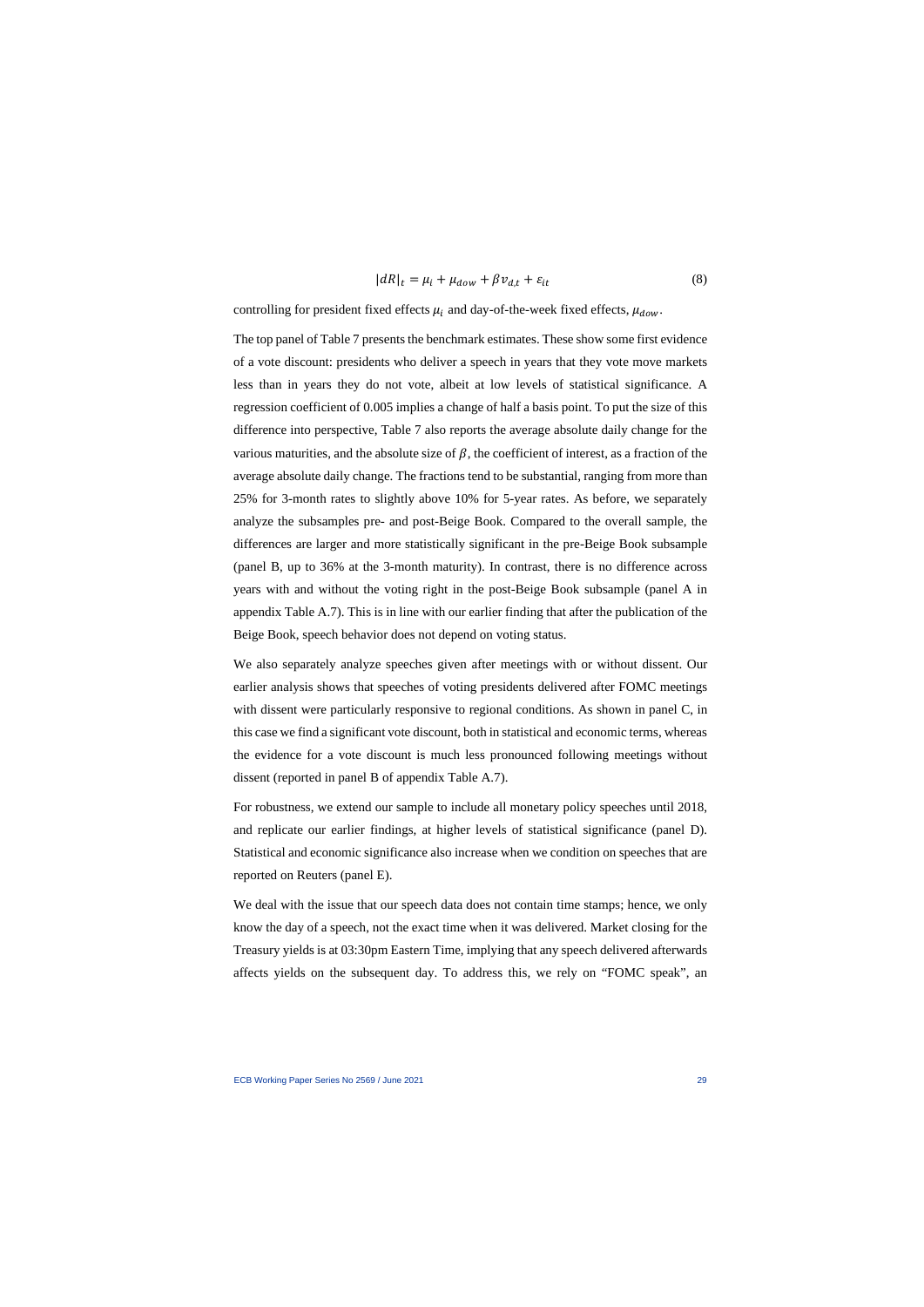alternative speech dataset provided by the Federal Reserve Bank of St Louis.<sup>[21](#page-30-0)</sup> which contains the time stamp of a large number of speeches. This allows us to appropriately time the speeches. However, the dataset does not differentiate monetary policy speeches and other speeches. The results in panel F for 568 speeches delivered in the years 2011-2019 confirm our earlier findings.

Finally, we conduct another robustness tests, the results of which are shown in Table A.8 in the appendix. We exploit the around-the-clock nature of currency trade to measure the impact of speeches. We calculate the absolute change of the Japanese Yen-U.S. Dollar exchange rate between London fixing and Tokyo close of business, times that correspond to 11am Eastern Time and midnight Pacific Time (or 01am Pacific Time during U.S daylight saving time), respectively.<sup>[22](#page-30-1)</sup> The results show that presidents move also this market less in years they vote. The difference in impact (estimated at the 10% significance level), compared to the average absolute daily change in the exchange rate, is, at 20%, substantial.

<span id="page-30-1"></span><span id="page-30-0"></span>

 $21 \frac{\text{https://www.stlouisfed.org/fomcspeak/viewbydate.}}{22 \text{ Based on the species with time stamp from "FOMC speak", the time window for the Treasury yields}}$  $21 \frac{\text{https://www.stlouisfed.org/fomcspeak/viewbydate.}}{22 \text{ Based on the species with time stamp from "FOMC speak", the time window for the Treasury yields}}$  $21 \frac{\text{https://www.stlouisfed.org/fomcspeak/viewbydate.}}{22 \text{ Based on the species with time stamp from "FOMC speak", the time window for the Treasury yields}}$ appropriately allocates 68% of all speeches (and wrongly allocates the speeches given later in the day). The exchange rate time window would allocate 63% of all speeches correctly and generates a mismatch for the speeches given early in the day. The two time windows do therefore nicely complement one another, as they capture the set of speeches that is missing from the other time window.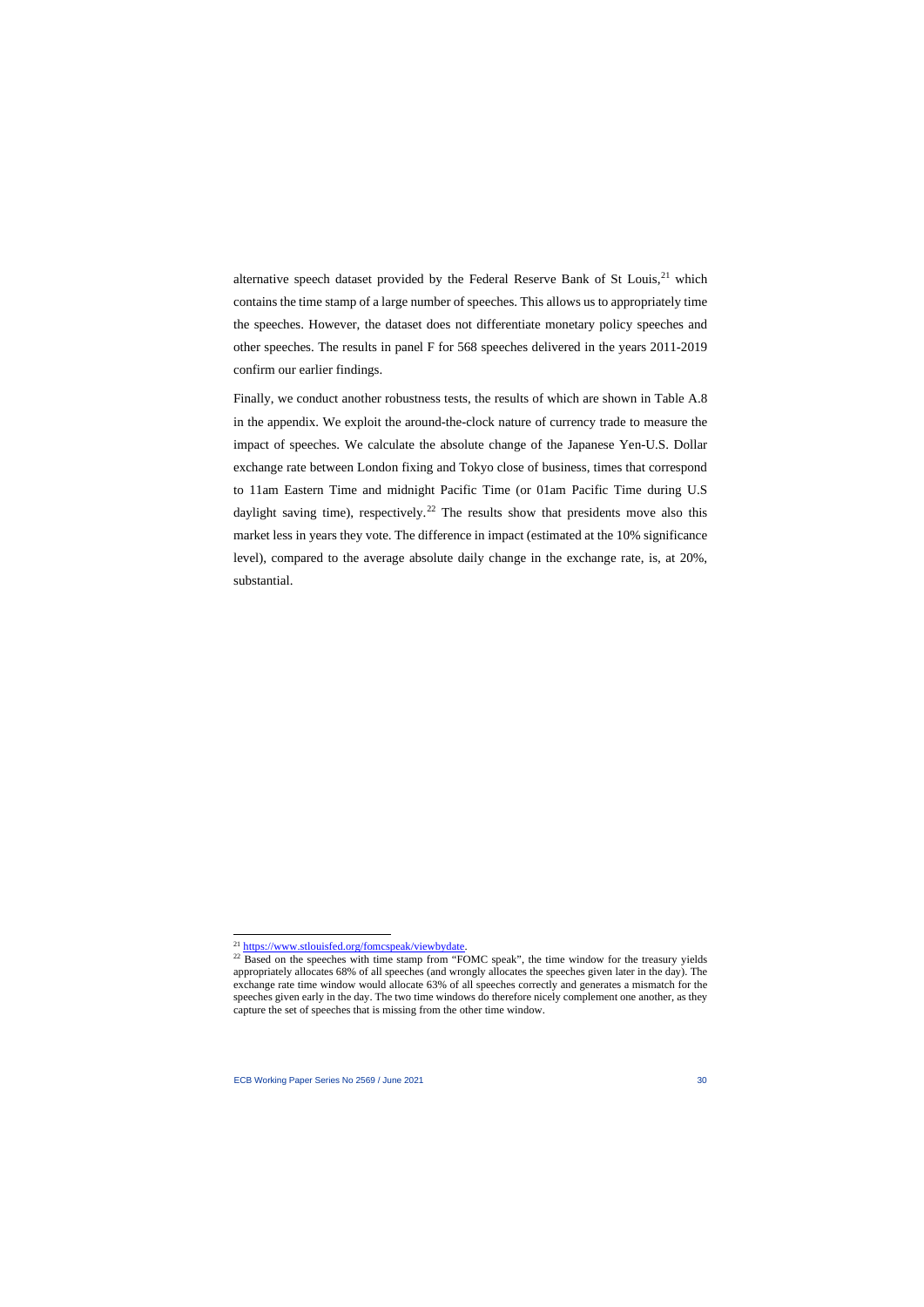|                                   | 3-month<br>rates | 6-month<br>rates | 12-month<br>rates | 2-year<br>rates | 5-year<br>rates |
|-----------------------------------|------------------|------------------|-------------------|-----------------|-----------------|
| Panel A: benchmark                |                  |                  |                   |                 |                 |
| Voting                            | $-0.006*$        | $-0.004$         | $-0.005*$         | $-0.006*$       | $-0.005$        |
|                                   | (0.003)          | (0.003)          | (0.003)           | (0.004)         | (0.004)         |
| Average absolute change           | 0.023            | 0.021            | 0.026             | 0.036           | 0.045           |
| Fraction                          | 0.260            | 0.188            | 0.191             | 0.168           | 0.111           |
| Observations                      | 585              | 585              | 585               | 585             | 585             |
| R-squared                         | 0.064            | 0.134            | 0.163             | 0.118           | 0.072           |
| Panel B: pre-Beige Book           |                  |                  |                   |                 |                 |
| Voting                            | $-0.008**$       | $-0.007***$      | $-0.008**$        | $-0.008**$      | $-0.007$        |
|                                   | (0.004)          | (0.003)          | (0.003)           | (0.004)         | (0.005)         |
| Average absolute change           | 0.022            | 0.021            | 0.026             | 0.036           | 0.045           |
| Fraction                          | 0.357            | 0.335            | 0.311             | 0.225           | 0.157           |
| Observations                      | 483              | 483              | 483               | 483             | 483             |
| R-squared                         | 0.069            | 0.144            | 0.176             | 0.128           | 0.070           |
| Panel C: post-dissent             |                  |                  |                   |                 |                 |
| Voting                            | $-0.009$         | $-0.007*$        | $-0.007$          | $-0.010*$       | $-0.014**$      |
|                                   | (0.006)          | (0.004)          | (0.005)           | (0.005)         | (0.006)         |
| Average absolute change           | 0.022            | 0.019            | 0.021             | 0.030           | 0.042           |
| Fraction                          | 0.403            | 0.377            | 0.328             | 0.335           | 0.332           |
| Observations                      | 264              | 264              | 264               | 264             | 264             |
| R-squared                         | 0.167            | 0.181            | 0.235             | 0.227           | 0.164           |
| Panel D: beyond 2013              |                  |                  |                   |                 |                 |
| Voting                            | $-0.005**$       | $-0.004**$       | $-0.004*$         | $-0.006**$      | $-0.006*$       |
|                                   | (0.002)          | (0.002)          | (0.002)           | (0.003)         | (0.003)         |
| Average absolute change           | 0.021            | 0.019            | 0.023             | 0.032           | 0.042           |
| Fraction                          | 0.244            | 0.213            | 0.174             | 0.186           | 0.142           |
| Observations                      | 769              | 769              | 769               | 769             | 769             |
| R-squared                         | 0.069            | 0.142            | 0.165             | 0.128           | 0.081           |
| Panel E: speeches on Reuters      |                  |                  |                   |                 |                 |
| Voting                            | $-0.008**$       | $-0.006**$       | $-0.005*$         | $-0.006$        | $-0.005$        |
|                                   | (0.004)          | (0.003)          | (0.003)           | (0.004)         | (0.005)         |
| Average absolute change           | 0.023            | 0.020            | 0.024             | 0.034           | 0.045           |
| Fraction                          | 0.355            | 0.306            | 0.206             | 0.175           | 0.112           |
| Observations                      | 438              | 438              | 438               | 438             | 438             |
| R-squared                         | 0.057            | 0.135            | 0.166             | 0.123           | 0.079           |
| Panel F: speeches from FOMC speak |                  |                  |                   |                 |                 |
| Voting                            | $-0.001$         | $-0.002**$       | $-0.003**$        | $-0.002$        | $-0.005**$      |
|                                   | (0.001)          | (0.001)          | (0.001)           | (0.002)         | (0.002)         |
| Average absolute change           | 0.011            | 0.010            | 0.012             | 0.021           | 0.032           |
| Fraction                          | 0.091            | 0.195            | 0.243             | 0.097           | 0.156           |
| Observations                      | 568              | 568              | 568               | 568             | 568             |
| R <sub>2</sub>                    | 0.082            | 0.102            | 0.136             | 0.103           | 0.073           |

Notes: The table shows coefficient estimates for the effect of speeches on the daily absolute change in constant maturity treasury yields, following equation (8). Panel A shows results for all speeches on days with only one speech. Panels B and C split [PAS OP!!] this sample into pre-Beige Book release and speeches following FOMC meetings with dissent. Panel D extends the speech sample until 2018. Panel E restricts the sample to speeches reported upon by Reuters. Panel F uses speeches with a time stamp as recorded in the "FOMC speak" database. Rows "average absolute change" report the average absolute change of the dependent variable for the full sample. Rows "fraction" report the absolute value of the estimated coefficient on the voting dummy as a fraction of the average absolute change of the dependent variable. Numbers in brackets are standard errors. \*\*\*/\*\*/\* denote statistical significance at the 1%/5%/10% level.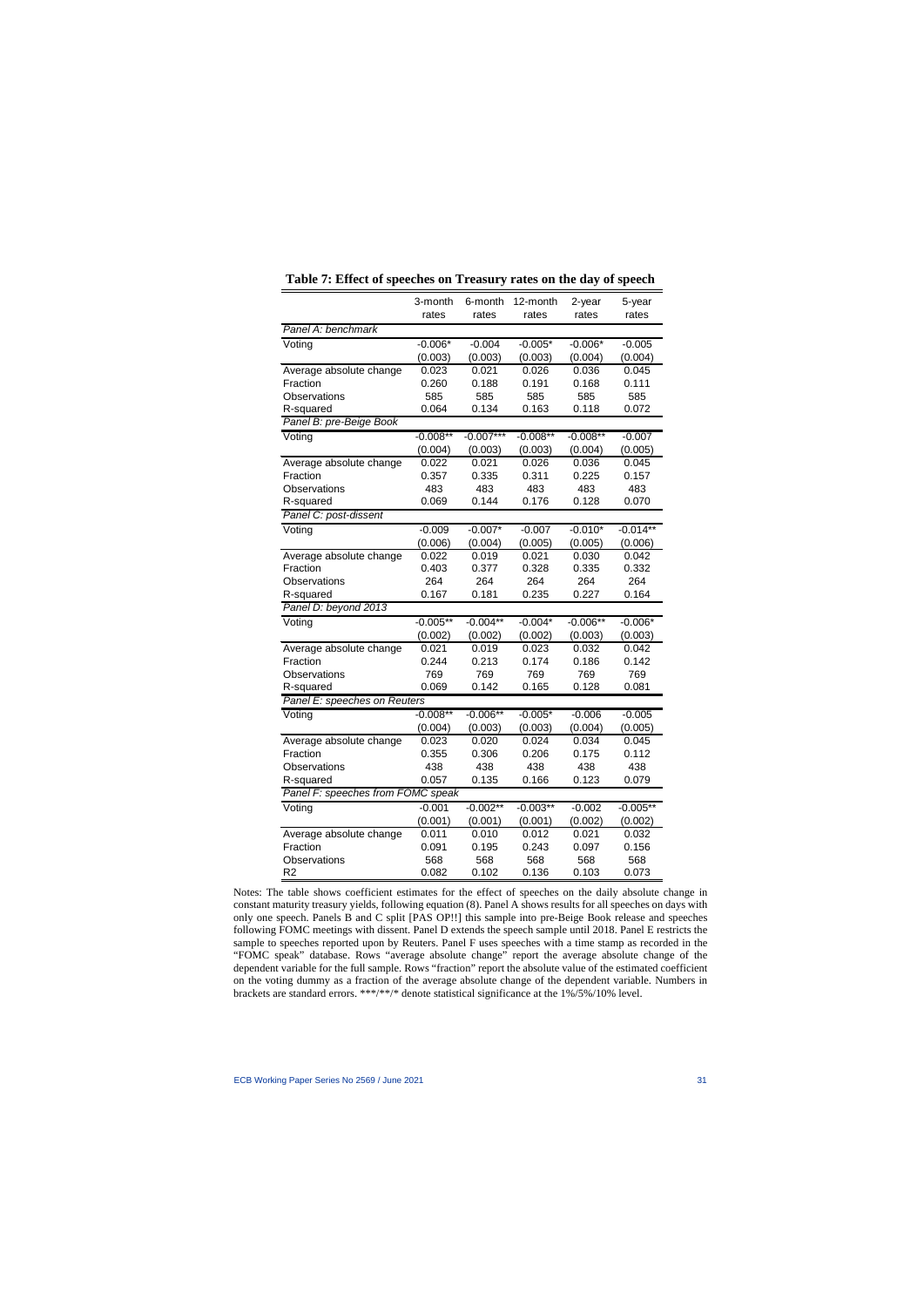*Consistency of market reaction and presidents' behavior.* How to explain the vote discount? After all, the influence of voting presidents on the FOMC decision is more direct thanks to their votes. At first sight, one might therefore expect a stronger market reaction to their views. We explain the vote discount in terms of the difference in information that speeches delivered by presidents with and without the right to vote contain.

Speeches potentially contain information of relevance to financial markets, as speech characteristics and economic variables correlate. The exact relationship between various economic variables and speech characteristics is unknown. This creates an inference or signal extraction problem: speeches are potentially useful, but the information contained in them must be inferred or extracted. The information that speeches contain can differ in relevance for the pricing of a nation-wide asset. To price nation-wide assets such as U.S. government securities or the U.S. dollar, market participants are likely more interested in national than regional information: national information is more directly relevant, while regional information could be relevant after its translation to the national level. Speeches with characteristics that are more strongly correlated with national information will lead to larger price reactions than speeches that are less strongly correlated with national information. Our findings show that the information content varies across voting status: speeches in voting years are more strongly correlated with regional information than speeches in nonvoting years. Thus, relatively speaking, the correlation between national variables and speech characteristics is weaker in years with than in years without the right to vote. A vote discount then logically follows.

Table 8 provides more details. It presents the estimates of two regressions for the number of speeches that presidents give. Column 1 is the benchmark model from Table 2; column 2 uses the same specification, except that we removed the period fixed effects. Period fixed effects capture what is common to all districts in an intermeeting period, including the general, U.S.-wide economic situation. Without the period fixed effects, regional unemployment has a significant effect on the number of speeches that presidents give, whether they vote or not. The introduction of the period fixed effects shows that in years in which they do not vote, the number of speeches does not react to idiosyncratic regional unemployment, whereas in years in which they do vote, it does so substantially.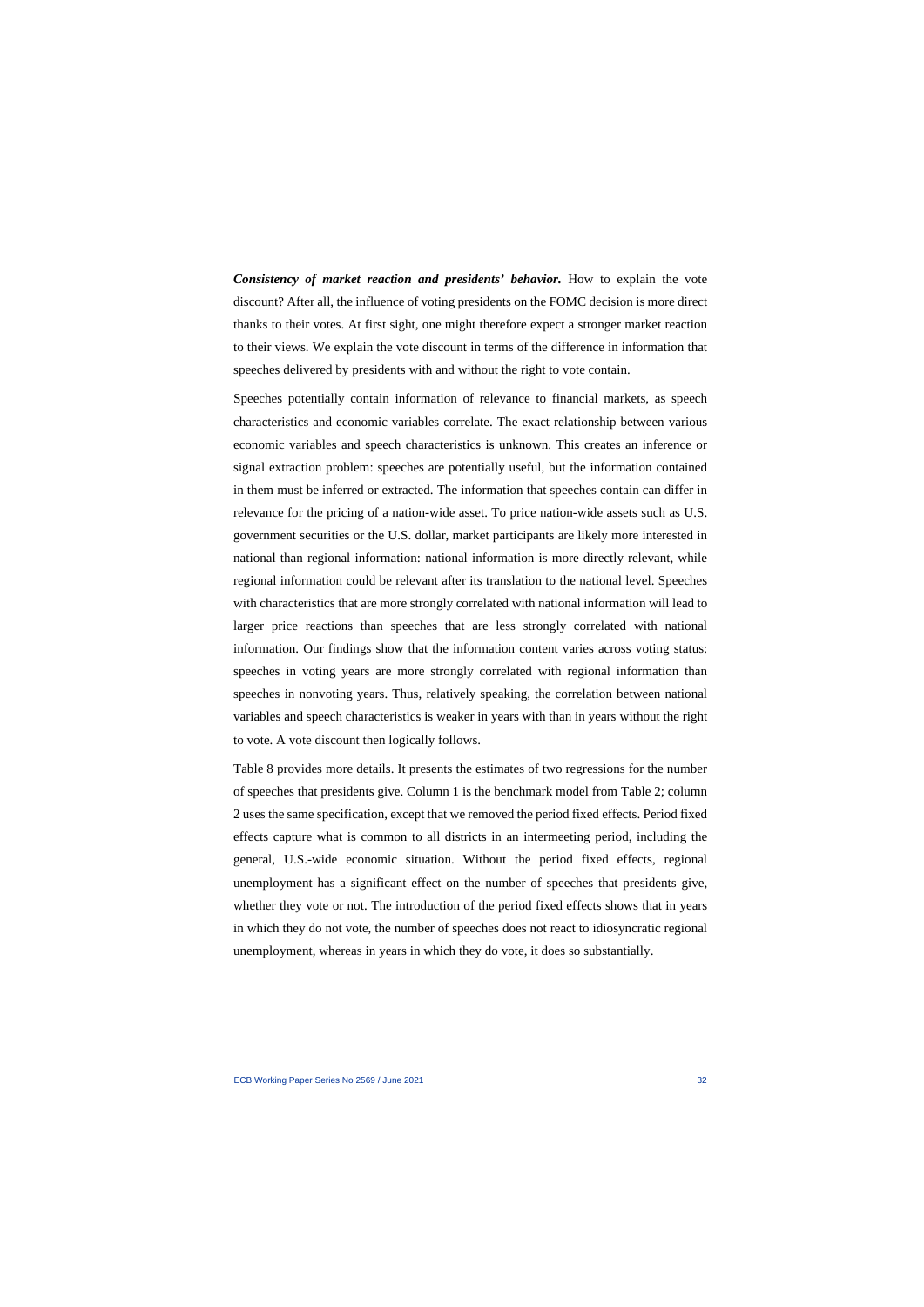|                                                                       | (1)              | (2)            |
|-----------------------------------------------------------------------|------------------|----------------|
|                                                                       | <b>Benchmark</b> | No period f.e. |
| Absolute unemployment gap $(\beta^{N}_{u})$                           | 0.277            | $0.255*$       |
|                                                                       | (0.186)          | (0.134)        |
| Absolute unemployment gap $*$ voting status ( $\gamma^N$ )            | $0.264*$         | 0.245          |
|                                                                       | (0.158)          | (0.150)        |
| Voting status $(\beta^{N}$ <sub>v</sub> )                             | $-0.028$         | $-0.028$       |
|                                                                       | (0.115)          | (0.133)        |
| Absolute unemployment gap for voters $(\beta^{N}{}_{U} + \gamma^{N})$ | $0.550***$       | $0.500***$     |
|                                                                       | (0.184)          | (0.156)        |
| Period FE                                                             | Yes              | No             |
| <b>President FE</b>                                                   | Yes              | Yes            |
| Observations                                                          | 1.735            | 1.735          |

**Table 8: What does the market learn from the number of speeches?**

Notes: See notes to Table 2. Column (1) replicates the benchmark specification in column (2) of that table. Column (2) is based on the benchmark specification, but without period fixed effects.

When we turn to speech tone, the same pattern holds. Table 9 presents the estimates of two regressions. Column 1 is the benchmark model from Table 3. Column 2 uses the same specification, except that we removed the period fixed effects.

|                                                                           | (1)              | (2)            |
|---------------------------------------------------------------------------|------------------|----------------|
|                                                                           | <b>Benchmark</b> | No period f.e. |
| Regional unemployment $(\beta^{\tau}{}_{\mu})$                            | $-0.112$         | $-0.186**$     |
|                                                                           | (0.119)          | (0.071)        |
| Regional unemployment * voting status $(\gamma^{\tau})$                   | $-0.156**$       | $-0.214***$    |
|                                                                           | (0.062)          | (0.047)        |
| Voting status $(\beta^{\tau}{}_{\nu})$                                    | $1.139**$        | 1.434***       |
|                                                                           | (0.425)          | (0.369)        |
| Regional unemployment for voters $(\beta^{\tau}{}_{\mu} + \gamma^{\tau})$ | $-0.268**$       | $-0.400***$    |
|                                                                           | (0.127)          | (0.076)        |
| Period FE                                                                 | Yes              | No             |
| <b>President FE</b>                                                       | Yes              | Yes            |
| Observations                                                              | 586              | 586            |
| R <sub>2</sub>                                                            | 0.625            | 0.303          |

**Table 9: What does the market learn from the tone of speeches?**

Notes: See notes to Table 3. Column (1) replicates the benchmark specification in column (2) of that table. Column (2) is based on the benchmark specification, but without period fixed effects.

Without the period fixed effects, regional unemployment determines the tone of presidents' speeches, albeit to different degrees, whether they vote or not. The introduction of the period fixed effects shows that in years in which they do not vote, the tone of their speeches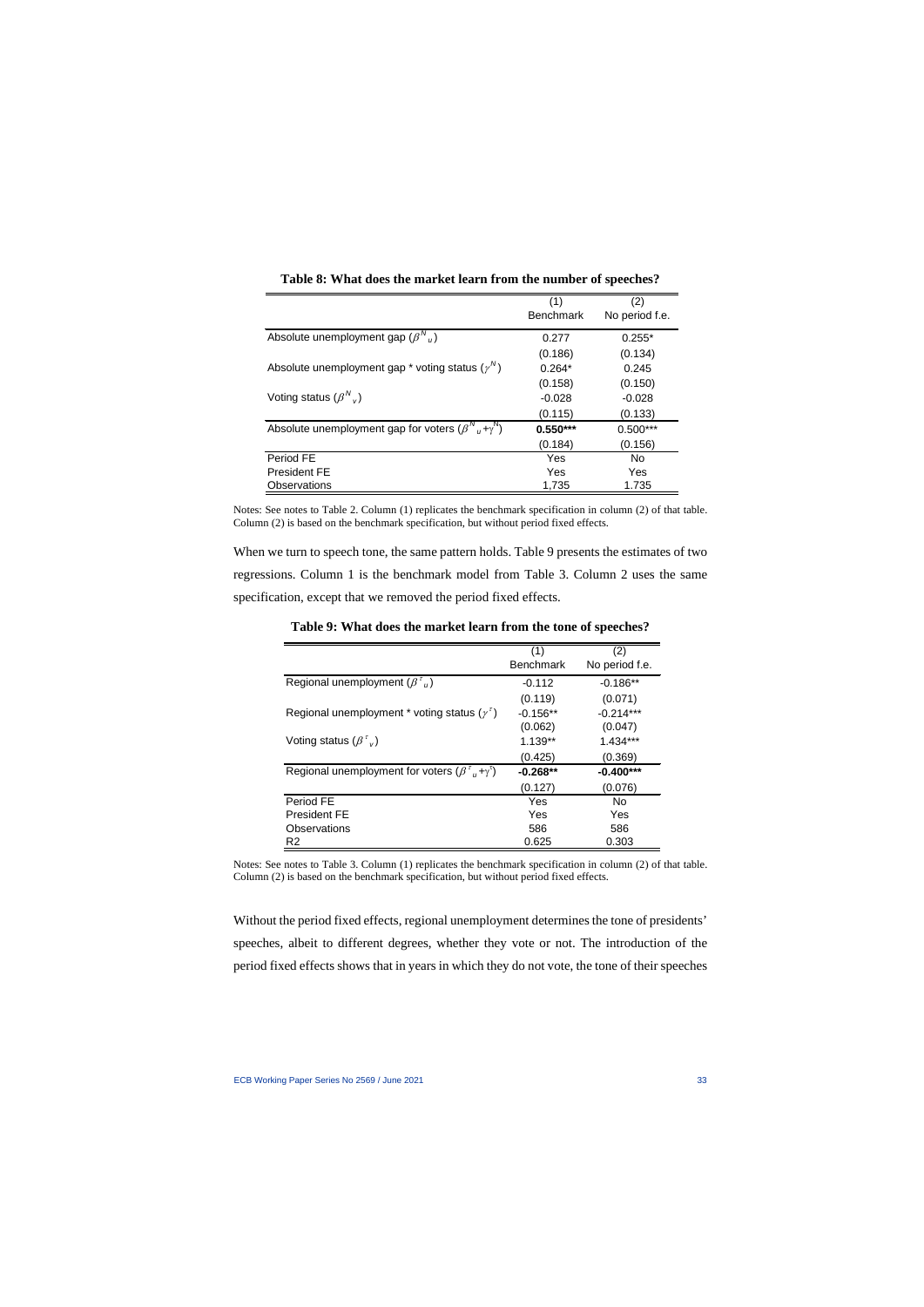does not react to idiosyncratic regional unemployment, whereas in years in which they do vote, it does so substantially.

Thus, the speech activity of non-voting presidents is driven by the component of regional economic conditions that moves in tandem with U.S.-wide economic conditions. Instead, in years that they vote, their speech activity is driven both by economy-wide conditions and to a considerable extent by idiosyncratic regional conditions. In other words, during years with the right to vote speech characteristics and national economic conditions are less correlated than during years without the right to vote. As the market extracts less information from the speeches in such years, the associated asset price change is smaller.

Consistent with this line of reasoning, panels B and C in Table 7 shows that the vote discount is especially large for speeches given before the publication of the Beige Book with district-level information, and following FOMC meetings with dissent; Tables 2 and 3 as well as Tables 4 and 5 show that these are precisely the speeches that respond most strongly in tone and number to the economic situation at the district-level when a president has voting status.

#### **5. Discussion**

In this section, we start with an account of how the current structure of the FOMC came about. Then we compare the FOMC rotation scheme with schemes used by other committees to share voting rights. Next we discuss various proposals by lawmakers and academics to change FOMC membership, all of which affect the current practice of rotation. We end with a discussion of related literature.

### **5.1. How did the current FOMC come about?**

After a series of depressions and banking panics in the period 1870-1907, the need to form an institution performing central banking functions to support the liquidity and stability of the banking system was widely felt. The *governance* of such an institution, however, was a topic of intense debate, as some feared an institution dominated by New York and Wall Street, others feared government control over money and yet others feared that bankers' interests would prevail over public interests (Meltzer 2003, Binder and Spindel 2013). The Federal Reserve Act of 1913 created the Federal Reserve System, a hybrid structure. It consisted of a Federal Reserve Board with president-appointed and Senate-confirmed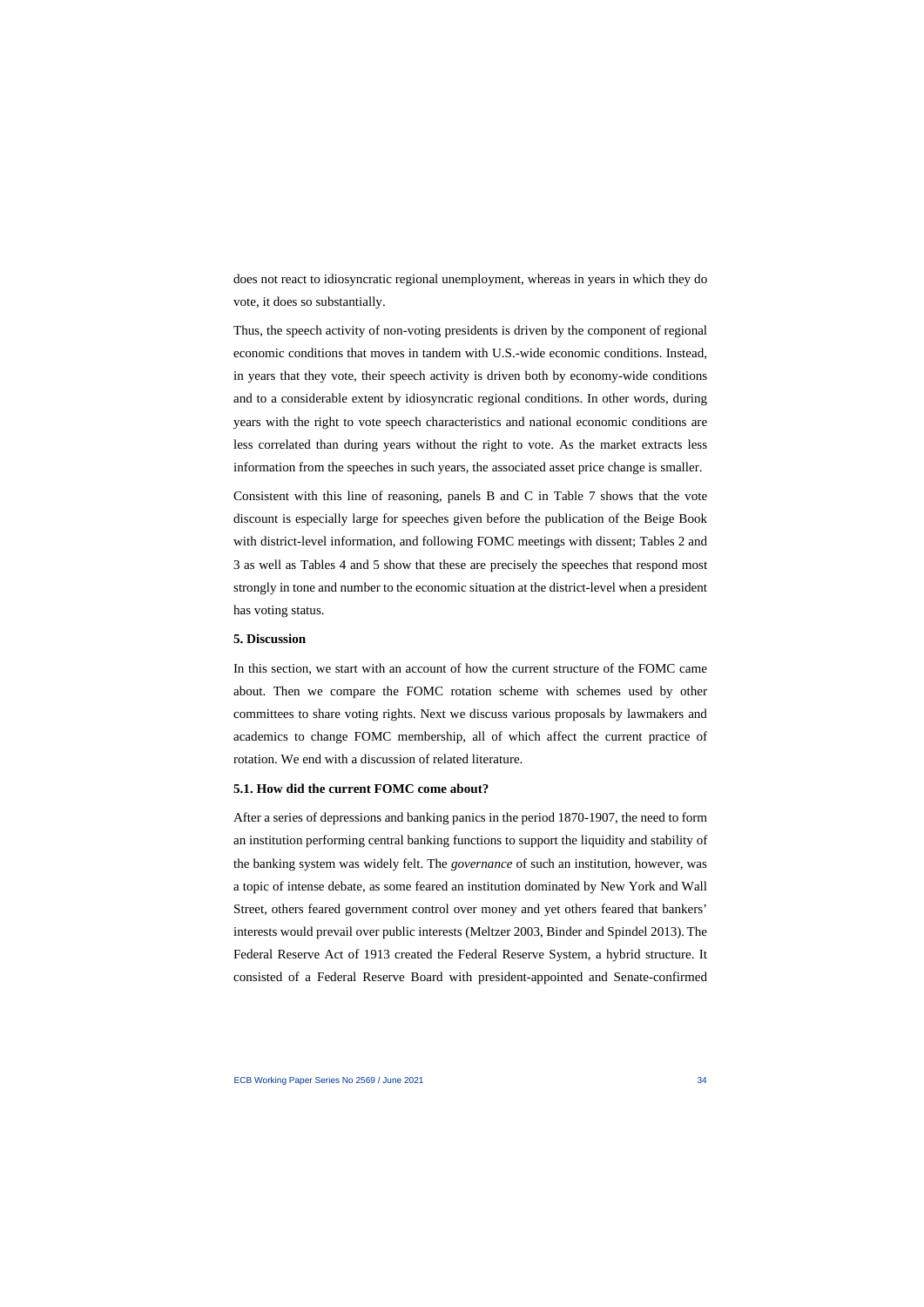governors,<sup>[23](#page-35-0)</sup> and 12 Federal Reserve banks, independently chartered corporations, each with its own board of directors, district and Federal Reserve city, and a chief executive officer appointed by its directors.<sup>24</sup>

In the first decades after its birth, the balance of power between the Board and the Reserve banks changed dramatically. In the early  $20<sup>th</sup>$  century, monetary policy was conducted mainly via lending to depository institutions through the "discount window" rather than via open market operations. Reserve banks were free to sell and purchase in the open market subject to rules and regulations of the Board. With the emergence of a national financial market, coordinated actions were required, and the New York Reserve bank gained a more important role because of the size of its banking sector and its role in the international financial system. Struggles for power resulted, both among the Reserve banks, and between the Reserve banks and the Board.

In 1922, the Reserve banks established a committee for the execution of open market operations, consisting of the governors of five Reserve banks, with the governor of the New York Reserve bank as its chairman. Its role was limited to recommendations and to execution of orders sent by Reserve banks. Reserve banks retained their right to perform open market operations at their discretion, also outside this committee. This committee was an informal arrangement; formally, the Board had to approve purchases and sales. This procedure became a source of friction. As open market operation increased in importance and discount rate policy declined, the Board lost influence. In 1923, the Board abolished this committee and established the Open Market Investment Committee (OMIC) instead. It initially consisted of the same five Reserve banks, but subsequently – following pressure from the Board – included all Reserve bank governors.

The Great Depression and banking crises of the 1920s and early 1930s were taken as proof that the U.S. central banking system had failed and needed to be re-assessed radically. The Banking Act of 1933 gave legal status to the open market committee that included all Reserve banks as members and called it the Federal Open Market Committee. The Act

<sup>23</sup> The Comptroller of the Currency and the Secretary of Treasury were *ex officio* members until the Banking Act of 1935.

<span id="page-35-1"></span><span id="page-35-0"></span><sup>&</sup>lt;sup>24</sup> To be precise, it was a committee tasked with the actual formation of the System, the Reserve Bank Organization Committee, that decided in 1914 on the number of districts within the bounds set by the Act, their boundaries and the Federal Reserve cities. By and large, the district boundaries have remained the same to this date.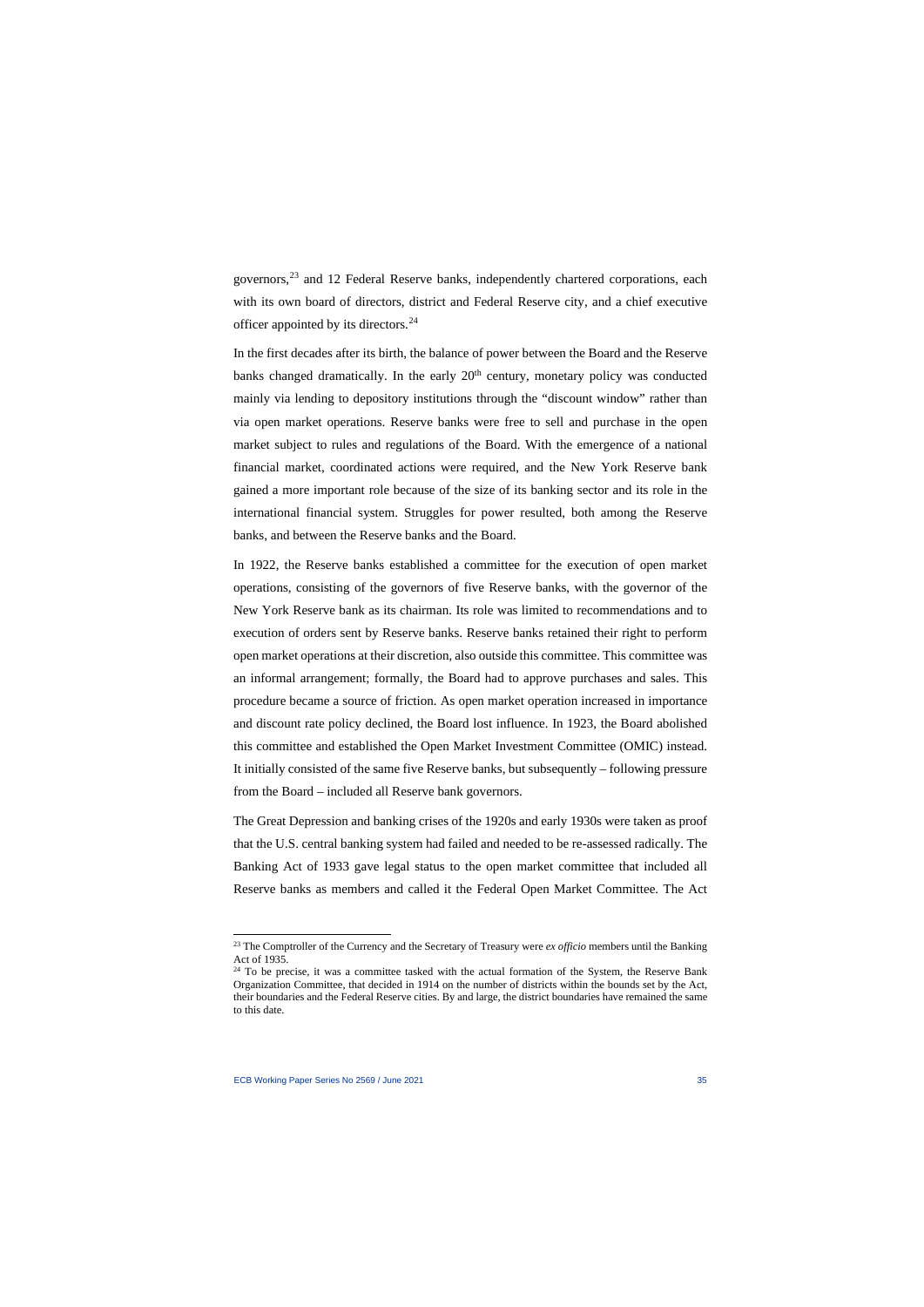made the decisions of this committee binding on the Reserve banks. The Banking Act of 1935 moved the locus of power to the Board in Washington. The act marked the end of the semiautonomous nature of the Reserve Banks and by and large formed the FOMC as it still is today. All 7 Board members obtained a seat on the FOMC and one of them became its chair. The 12 districts were grouped, and one seat was assigned to each of the 5 groups, as follows: the Reserve banks of New York and Boston; Philadelphia and Cleveland; Chicago and St. Louis; Richmond, Atlanta and Dallas; and Minneapolis, Kansas City and San Francisco. The change in the formal balance of power was further stressed by changing the title of the chief executive officer of a Reserve Bank from Governor to President, by changing the name of the board from Federal Reserve Board to Board of Governors and by making the nomination of a Reserve Bank president conditional on approval by the Board of Governors. To accommodate two or three districts with one seat, the amended Federal Reserve Act stipulates that the boards of directors of the Reserve banks in the same group elect annually their representative, and that each board have one vote. From 1936 onward, FOMC membership started to rotate on a yearly basis within each group. This was a practical solution to sharing one vote; rotation was not – and still is not – a legal requirement.<sup>[25](#page-36-0)</sup> From the September 1939 meeting onward, also nonvoting presidents were present at the meetings. A change in the law in 1942 kept the five-way split of the Reserve banks, but made the Federal Reserve Bank of New York a group on its own, effectively giving it a permanent seat on the FOMC. The accompanying reshuffling of districts gave rise to the following remaining four groups, effective from 1943: the Reserve Banks of Chicago and Cleveland; Boston, Philadelphia and Richmond; St. Louis, Dallas and Atlanta; and Kansas City, Minneapolis and San Francisco. These groups have remained unchanged since.

Struggles for power over monetary policy continued, especially between the Board and the New York Fed. Until 1955, the FOMC "delegated decisions to an executive committee [...] The committee was basically run by the Chairman and the New York Fed president" (Bordo and Prescott (2019), p. 20). In that year, this committee was abolished and from then onwards, the entire FOMC "became more involved with the open market decisions."

<span id="page-36-0"></span><sup>&</sup>lt;sup>25</sup> Former Reserve bank president Kocherlakota (2017) "suspect[s] that few, if any, directors know that the act gives them the freedom to deviate from the rotation scheme."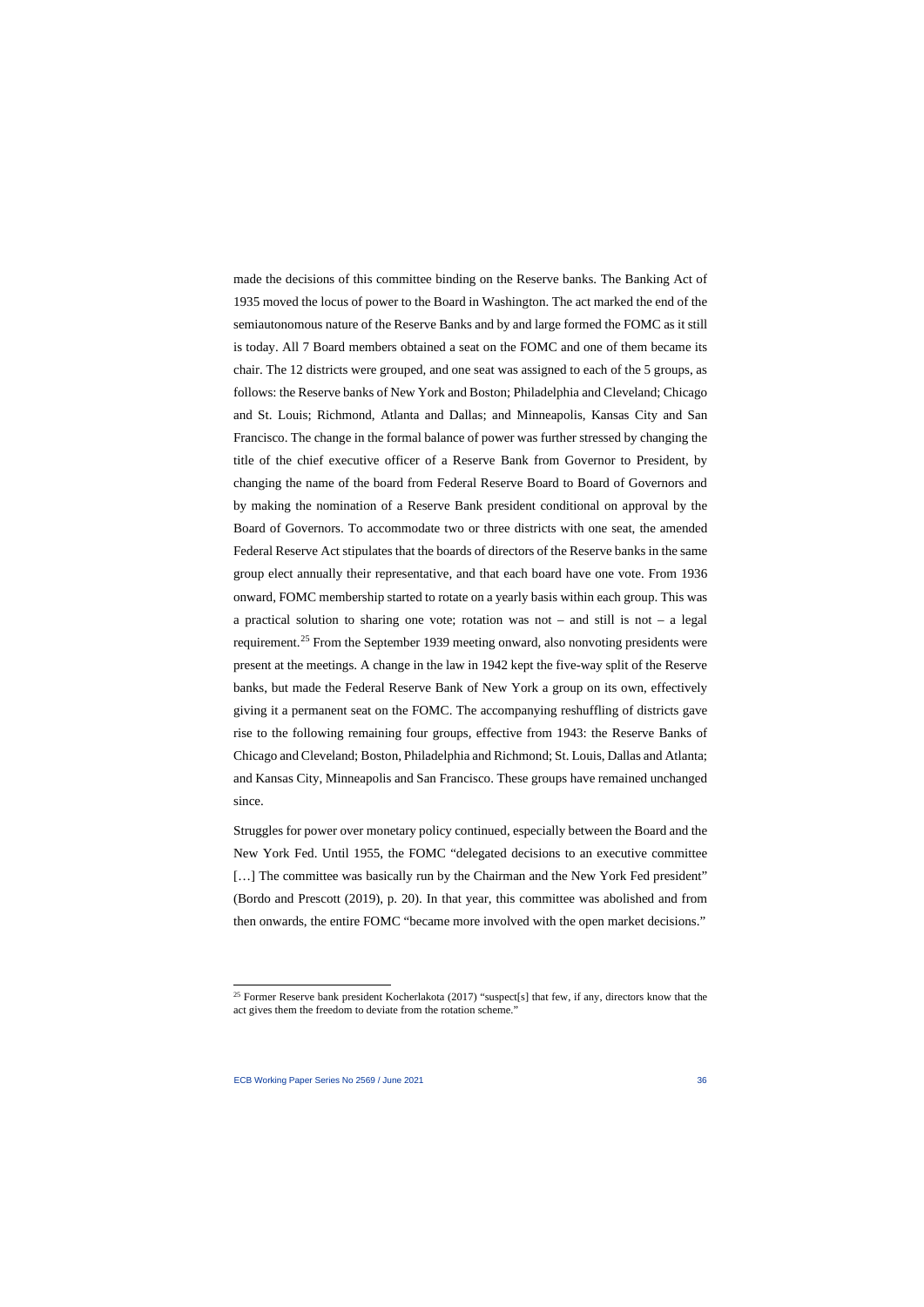In 1970, then-chairman Arthur Burns initiated the compilation of the first Beige Book, at the time called Red Book. Burns intended the Beige Book to replace parts of the presidents' verbal reporting about regional conditions during the meeting, and thus make the gathering of opinions and judgements from the districts more efficient and effective (FOMC minutes of May 5, 1970). Starting May 1983, the Beige Book was made public. Its release date was set to two weeks before the FOMC meeting (Fettig et al. 1999).

The decision at the FOMC meeting is taken by a formal vote at the end of the meeting. Historically, the vote count has always led to the approval of the proposed policy decision. Dissent is rare and usually limited to 1 or 2 dissenting votes.

#### **5.2 Committees and the sharing of voting rights**

Voting right rotation can be used to dilute the power of a group of potential decision makers or to increase group decision-making efficiency. It is an equitable way of sharing decisionmaking power among actors if the number of voting rights is smaller than the number of potential decision makers.<sup>[26](#page-37-0)</sup> The FOMC is not the only committee to have rotation without exclusion; the monetary policy committee of the European Central Bank (ECB), the Governing Council (GC), uses it too. Short of complete exclusion from the group of (potential) decision makers, there are other ways to dilute power or improve decisionmaking efficiency. We briefly present two such ways.

The Security Council (SC) of the United Nations (UN) has five permanent members and ten nonpermanent members. There is no mechanical rotation; instead, its nonpermanent members are elected for two-year terms by the member states of the UN. Article 23 of the Charter of the UN requires that "an equitable geographical distribution" has to be respected, not unlike the regional grouping of voting rights at the FOMC, but also states' contribution "to the maintenance of international peace and security" have to be considered. Each member of the SC has one vote, but only on procedural matters do votes of permanent and nonpermanent members have equal weight; on all other matters decisions "shall be made by an affirmative vote of nine members including the concurring votes of the permanent members" (Article 27). UN member states who are not a member of the SC cannot attend SC meeting; only if a member is "a party to a dispute under consideration by

<span id="page-37-0"></span><sup>&</sup>lt;sup>26</sup> The right to chair a meeting can also rotate, and often comes with agenda-setting rights. Within the European Union the presidency rotates.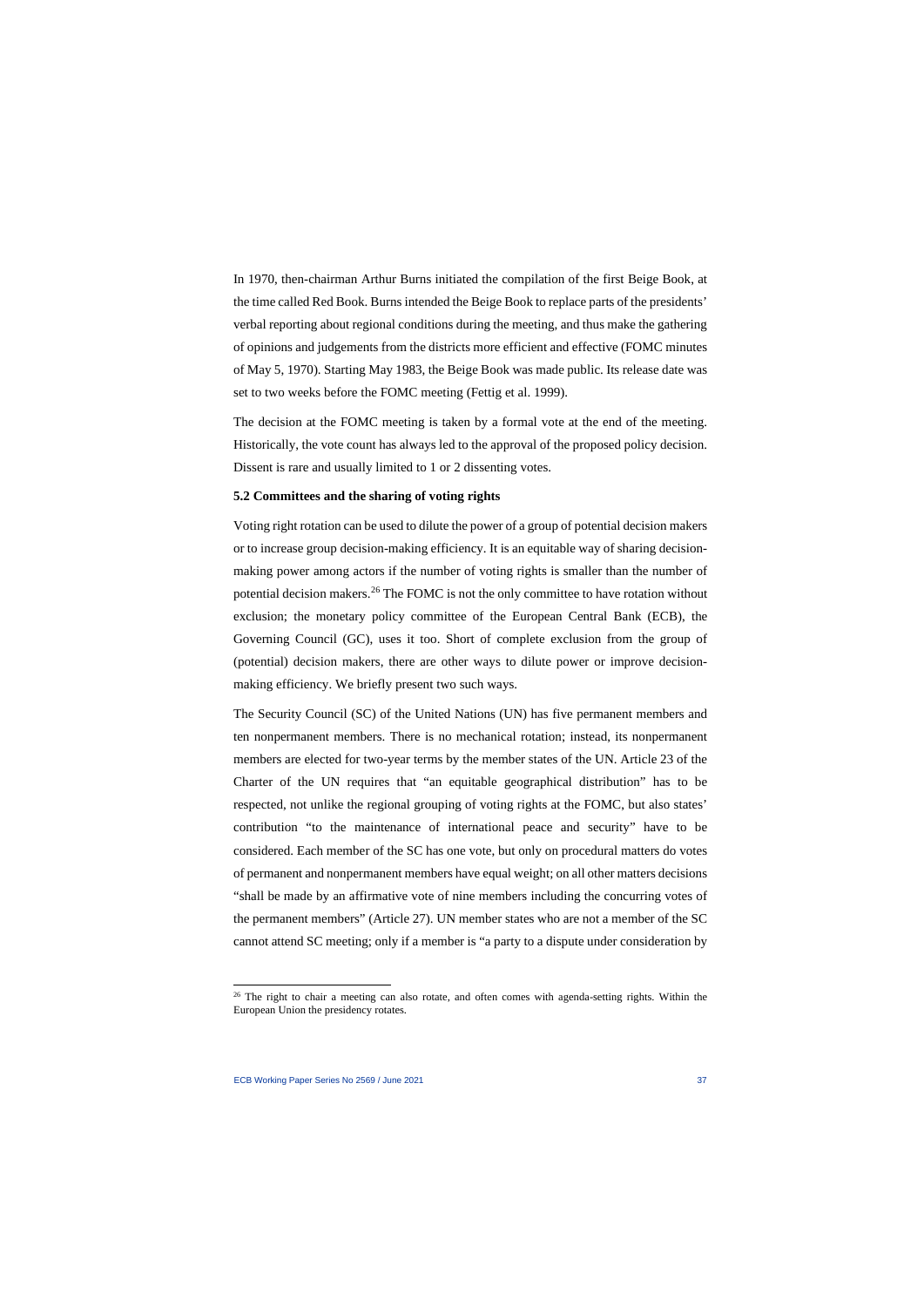the SC [shall it] be invited participate, without vote, in the discussion relating to the dispute" (Article 32).

The Executive Board of the World Health Organization (WHO) uses a scheme that is in some sense between the rotation without exclusion that characterizes the monetary policy committees of the Fed and the ECB and the elected nonpermanent members with exclusion of the Security Council.<sup>[27](#page-38-0)</sup> The WHO has 194 member states. Its Executive Board consists of 34 persons who have been designated by as many member states of the WHO. There is no mechanical rotation; instead, member states are elected for three-year terms by the World Health Assembly, the WHO's supreme decision-making body. Moreover, members may be re-elected, and the election outcome should reflect "an equitable geographical distribution". Much like the FOMC, all member states without a representative on the Board may "designate a representative who shall have the right to participate without vote in the deliberations of meetings of the Board."[28](#page-38-1) Many member states make use of this possibility.[29](#page-38-2) But unlike the situation at the FOMC, not having the right to vote does affect other rights: "Representatives of Member States and Associate Members participating in meetings under this Rule shall have the following rights: (a) the right to speak after members of the Board; (b) the right to make proposals, and amendments to proposals, which shall be considered by the Board only if seconded by a Board member; and (c) the right of reply." That is, the right to vote is bundled with other rights that a member state loses when it loses membership of the Board.

The fact that membership of the Security Council of the UN and the Executive Board of the WHO is not exogenous but a matter of election and that losing the right to vote implies losing other rights make these committees less attractive for a causal analysis of the behavioral consequences of a member's voting status. In addition, the regular schedule of FOMC meetings, the uniformity of each meeting and the similarity of the decision it takes

 $27$  We are grateful to Hans Gersbach for bringing this example to our attention.

<sup>&</sup>lt;sup>28</sup> This is Rule 3 of the Rules of Procedure of the Executive Board of the World Health Organization (WHO 2020a)

<span id="page-38-2"></span><span id="page-38-1"></span><span id="page-38-0"></span><sup>&</sup>lt;sup>29</sup> The attendance list of the February 8 2020 EB meeting is 99 pages long (WHO 2020b). The first 23 pages cover the delegates, alternates and experts designated by the members of the EB. The next 36 pages cover the representatives of member states not represented on the EB. The remaining 50 pages list representatives of observers, specialized agencies, other intergovernmental organizations, and non-state actors in official relations with WHO.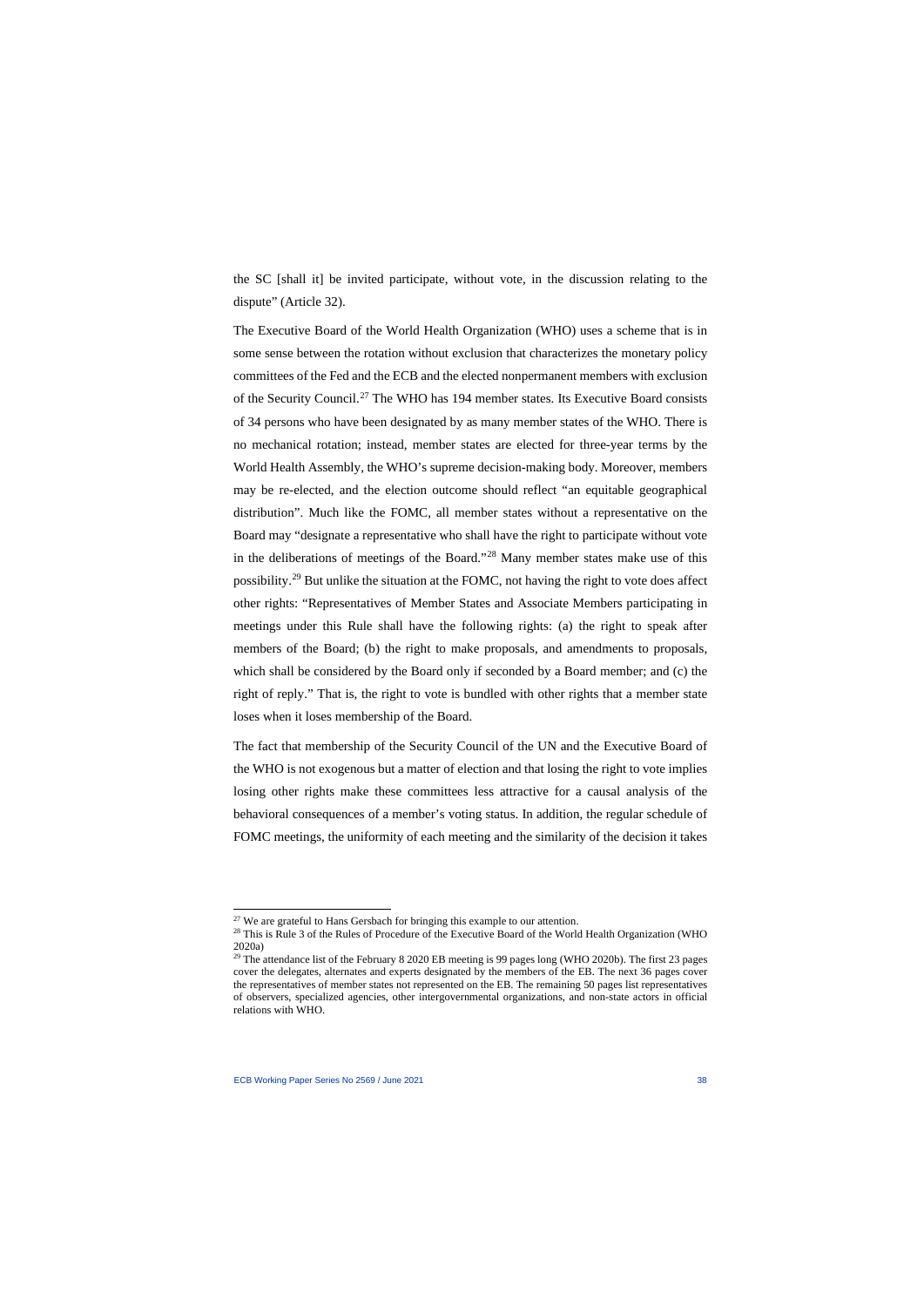facilitate the analysis. It also means that extrapolation of our findings is difficult as few other contexts are similar.

### **5.3 Current proposals to change FOMC membership.**

Academics and U.S. lawmakers have proposed various changes to FOMC membership. Bill H.R. 10 of the 115<sup>th</sup> Congress proposes to replace the five groups by six groups of two Reserve districts, putting the Federal Reserve Bank of New York back into the rotation system, and would make yearly rotation a legal requirement for the first time. In contrast, both H.R. 4759 and H.R. 6741 of the 115<sup>th</sup> Congress propose to make all Reserve presidents members of the FOMC and would thus remove rotation. These bills appear to aim at a change in preferences on the FOMC, see Congressional Research Service (2018). Conti-Brown (2016) proposes to have only members of the Board of Governors determining monetary policy. They should also appoint the presidents of the Reserve banks. He argues that this would simplify governance at the Federal Reserve, and thus clarify accountability. Finally, Vissing-Jorgensen (2020) proposes to eliminate rotation and reduce the number of Reserve districts and thus the number of Bank presidents on the FOMC. The point of her proposal is that the reduction of the number of FOMC members and the elimination of the rotation scheme will simplify the communication of the committee's reaction function and enhance its transparency.

Our analysis can shed light on some possible consequences of these proposals for the behavior of FOMC members. Some proposals remove the voting right rotation but keep voting rights for Reserve bank presidents. Arguably, presidents with a permanent position on the FOMC may feel even more committed than presidents with a nonpermanent position. Hence, ceteris paribus, a consequence of these proposals could be that districtspecific economic conditions will play a larger role in presidents' speeches and interventions, and, as a result, markets would react less to presidents' speeches.

Removing the voting rights for Reserve bank presidents altogether may have as a consequence that they seek other ways than participating in and voting at FOMC meetings to influence policy. After all, the regional information that Reserve bank presidents presently bring to the table forms a vital part of the meeting input and will continue to be sought for. This gives presidents a natural role in the deliberation process, if not during then prior to the meeting.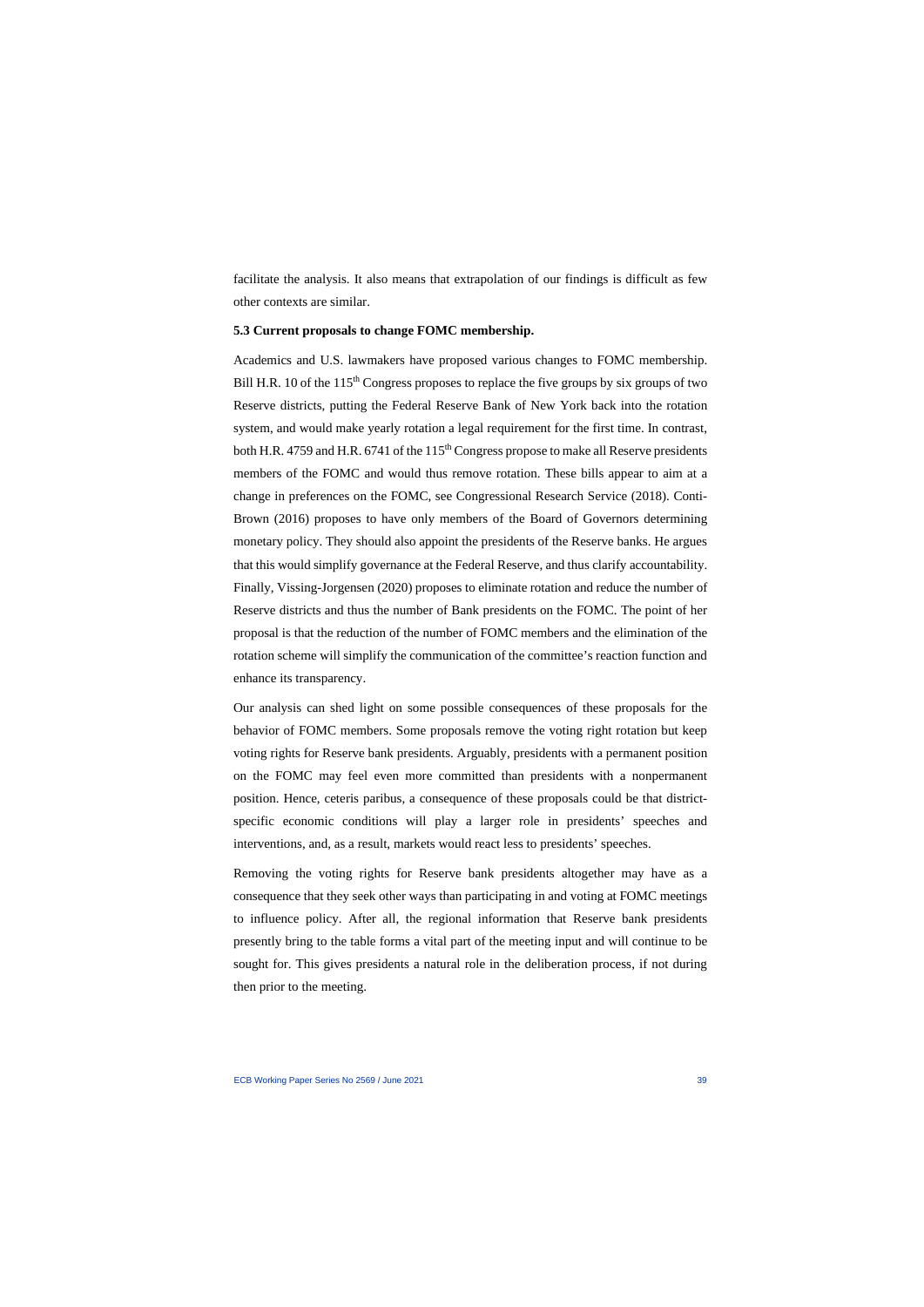Finally, the proposal by Vissing-Jorgensen (2020) to reduce the number of Reserve bank districts and to give each a permanent voting right could have two effects. On the one hand, an FOMC made up of only governors and, say, five permanent presidents would make it easier for the chairman to communicate the policy reaction function. On the other hand, thanks to the permanence of their positions presidents could become even more committed and thus more responsive to district-level information. This would make it harder for observers to extract relevant information. At the same time, the districts would be larger, and would likely be more correlated with the U.S. economic developments. Overall, the net effect is unclear.

#### **5.4 Related literature**

**The effects of differences in voting rights.** Few others appear to have studied voting right rotation. Tietz (2018) introduces the speech data set we use and finds that presidents react more strongly to misperceptions by the market about upcoming policy decisions in years they have voting status. Tillmann (2011) shows that non-voting presidents overpredict (underpredict) inflation relative to the consensus forecast if they favor tighter (looser) policy, suggesting that they use their forecast in an attempt to influence policy. Rieder and Gnan (2021) study ECB communication policy breaches by Governing Council members during the quiet periods immediately before GC meetings. They find, using the exogeneity of the voting right rotation scheme, that voting status does not affect the probability that a statement in this period is a breach. Bosman et al. (2013) run a laboratory experiment to study voting right rotation *with* exclusion. They find that rotation creates both larger total welfare and larger inequality among members than committee decision-making without rotation.

The effects of *obtaining* voting rights were discussed by proponents and opponents any time an extension of the elective franchise was debated. Although these contexts are quite different from ours, it is interesting to note that the proponents of women's suffrage stressed, without using the term, the complementarity between obtaining the right to vote and women's fight to "establish fair custody laws, better access to education, safer working conditions, real control of their property, and effective security against sexual abuse, among other things" to promote women's interests (Lopez-Guerra 2015). Opponents stressed substitution with household chores due to time constraints.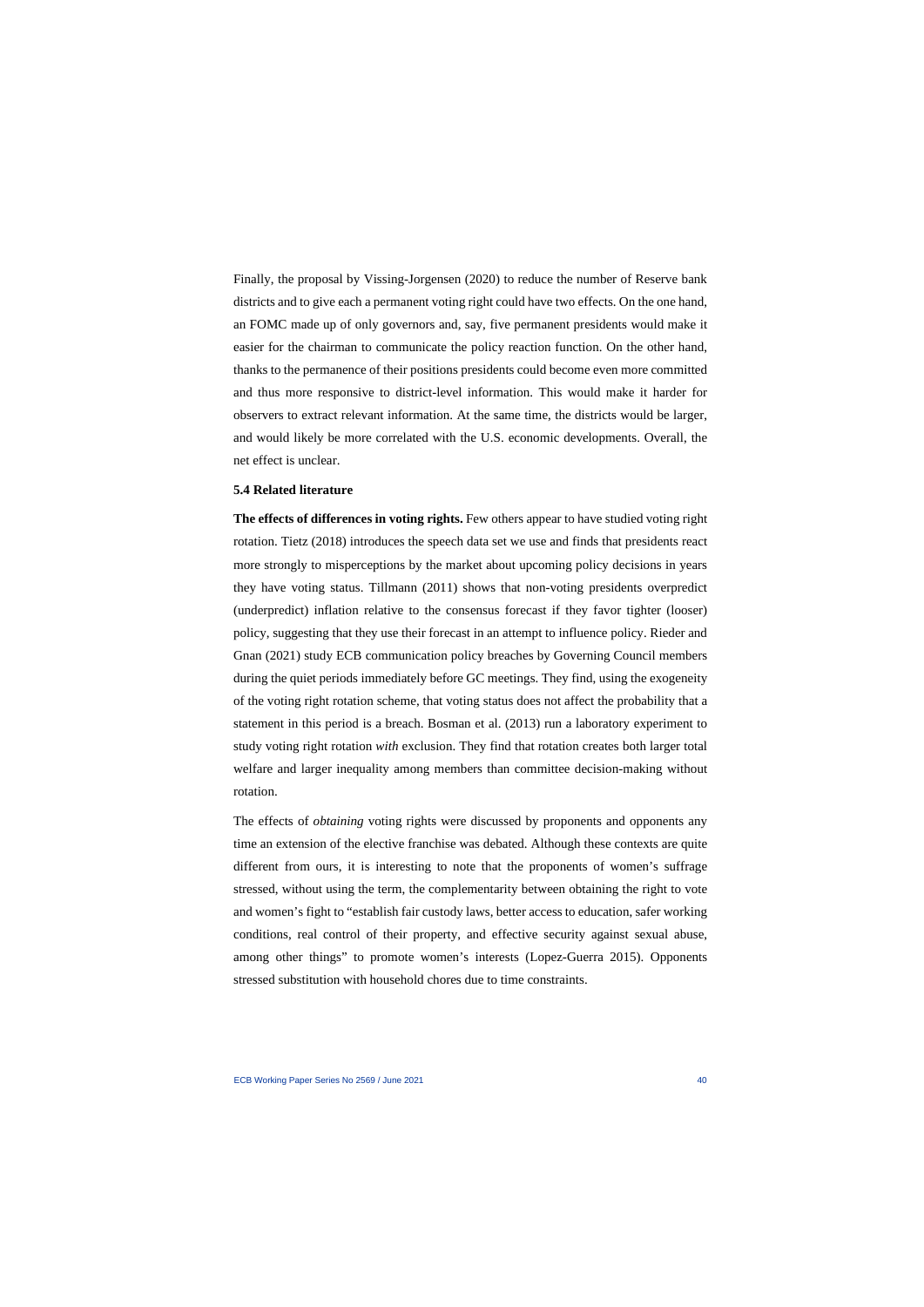Finally, company shares can come with and without voting rights; dual-class firms have issued both. Gompers, Ishii and Metric (2008) show that firm value of such firms is decreasing in insider voting rights. Li, Ortiz-Molina and Zhao (2008) find that the unification of dual-class shares into a single class by granting voting rights to all shareholders, attracts institutional investors.

**Monetary policy committees.** Monetary policy committees have attracted much attention in the economics literature for at least two reasons: their decisions are important and their decision-making processes have become more transparent over time.<sup>[30](#page-41-0)</sup> Besides the literatures on the communication of the committee's decision, the influence of regional economic conditions and the role of reputational concerns to which we referred earlier, papers have studied the role of the chairman (e.g., Chappell et al., 2004) or differences in behavior between presidents and governors (e.g., Riboni and Ruge-Murcia 2010, 2014), the effect of transparency on deliberation and voting (e.g., Gersbach and Hahn 2004, Hansen et al. 2017 and Swank and Visser 2013) and social learning during the meeting (Lopez-Moctezuma 2019). In addition, whether and how committees should communicate the personal views of individual committee members without generating a cacophony of voices has also been studied (e.g., Bernanke 2004, Blinder 2018 and Meade et al. 2015).

**Asset pricing and central bank communication.** There is robust evidence that central bank announcements, including speeches by central bankers move asset prices (Blinder et al. 2008), be it because they provide information about monetary policy or about the underlying economic fundamentals (Nakamura and Steinsson 2018). It is also apparent that financial markets differentiate the attention they give to the different individuals, e.g. along the hawks vs doves dimension (Istrefi 2019), between the chair and all other committee members or between governors and Reserve bank presidents (Ehrmann and Fratzscher 2007). Much of this literature uses event study methodologies which require measuring financial market reactions in a relatively narrow time window around the communication events. While the current paper also uses an event study setup to measure market reactions, we are mainly interested in the *differential* effects between voters and non-voters, such that our identification scheme relies on the – presumably uncontroversial – assumption that identification of the time windows is not systematically different across these two groups.

<span id="page-41-0"></span><sup>30</sup> See Blinder (2004, 2007) and Geraats (2002).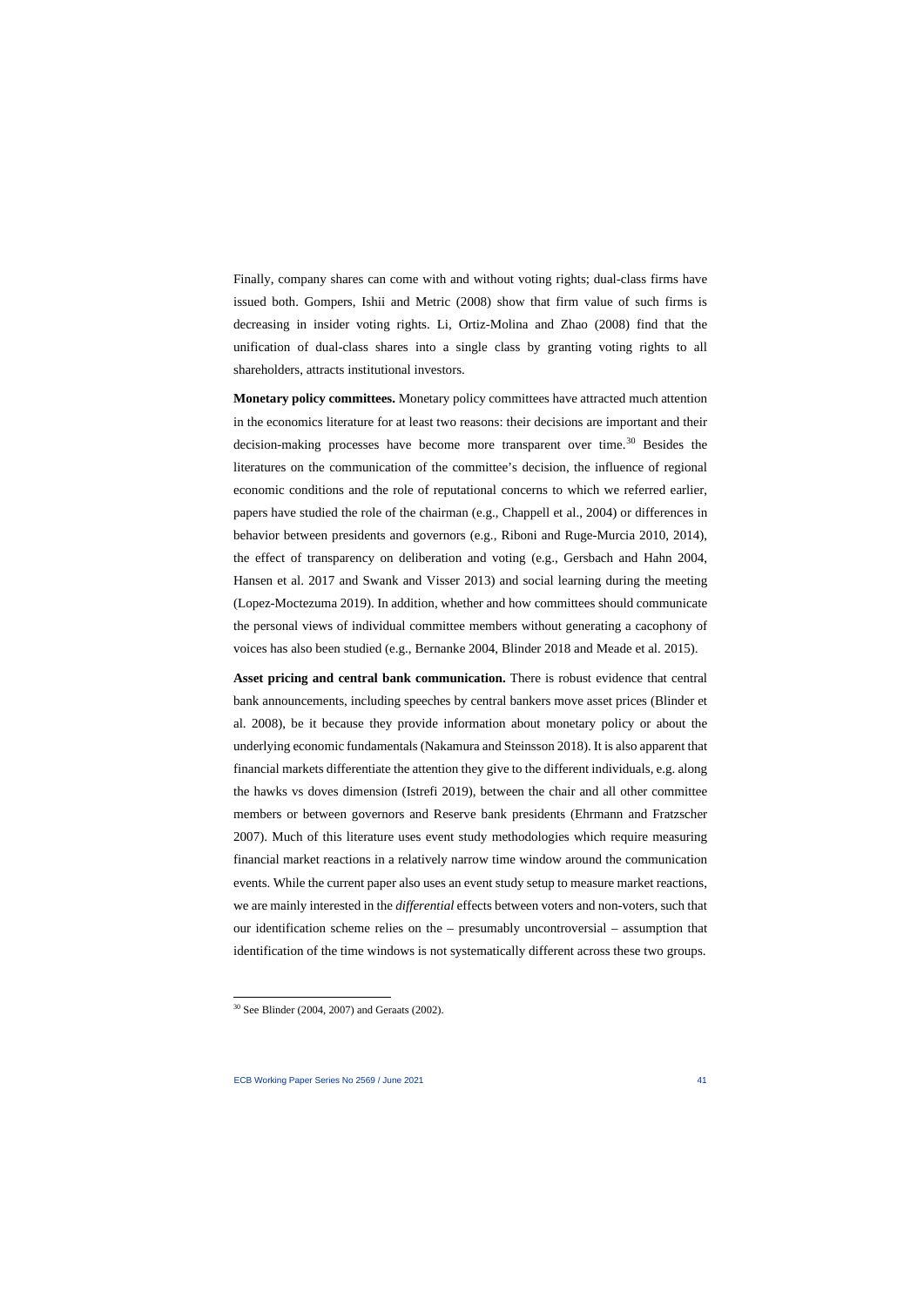#### **6. Conclusion**

The FOMC provides an unusually clean environment in which two effects of an agent's voting status can be seen – changes in the agent's behavior and reactions by financial markets to that behavior. We find that patterns in the public speeches of Reserve Bank presidents and in the transcripts of their FOMC meeting interventions go against the losscompensation hypothesis but support the gain-enhancement hypothesis. We also find that speeches by presidents in years they have the right to vote move markets less, and argue that this vote discount is consistent with the observed change in presidents' behavior.

We conclude with three topics for further research. The design of rotation schemes for voting rights deserves special attention because, as we found, committee members adjust their behavior to their voting status. Our contribution is descriptive; a normative framework should be used to assess whether this change in behavior is desirable and, if not, how it could be mitigated. Second, further research on the question whether committee members act strategically in the run up to the meeting is promising. While this aspect is studied in some theoretical papers, see for example Swank et al. (2008) and Swank and Visser (2013) on pre-meetings, the empirical literature largely ignores this aspect, with Vissing-Jorgensen (2020) on leaks being a notable exception. Third, consistent with investor rationality, financial markets appear to internalize the communication decisions by committee members. We focus on speeches between meetings; a next step could be to investigate the joint use of speeches and interviews and their reception by financial markets.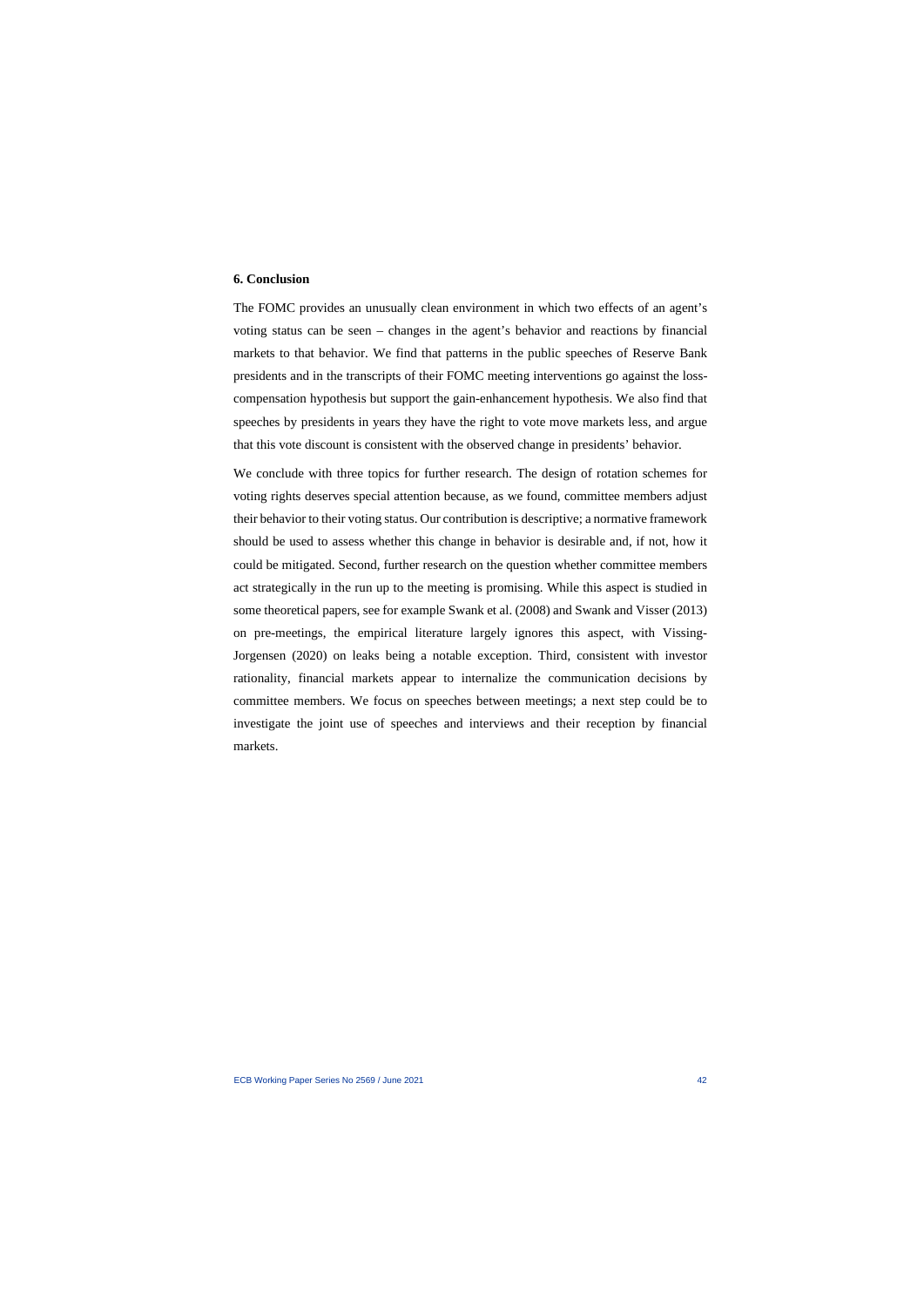#### **References**

- Aghion, P. and Tirole, J. (1997). Formal and Real Authority in Organizations. *Journal of Political Economy* 105(1), 1-29
- Bennani, H., Farvaque, E. and Stanek, P. (2018). Influence of regional cycles and personal background on FOMC members' preferences and disagreement. *Economic Modelling*, 68, pp.416-424.
- Bernanke, Ben. (2004) "Fedspeak. Remarks at the Meetings of the American Economic Association." San Diego, California, January 3, 2004, available at [www.federalreserve.govboarddocs/speeches/2004/200401032/default.htm.](http://www.federalreserve.govboarddocs/speeches/2004/200401032/default.htm)
- Bernanke, B. and I. Mihov (1998). Measuring Monetary Policy. *Quarterly Journal of Economics* 113(3), 869–902.
- Binder and Spindel (2013), Monetary politics: Origins of the Federal Reserve. *Studies in American Political Development* 27(1), 1-13.
- Blinder, A. S. (2004). The Quiet Revolution. Central Banking Goes Modern. Yale University Press, New Haven.
- Blinder, A. S. (2007). Monetary policy by committee: Why and how?, *European Journal of Political Economy* 23(1), 106-123.
- Blinder, A. S. (2018). Through a Crystal Ball Darkly: The Future of Monetary Policy Communication. *American Economic Review* (Papers and Proceedings) 108, 567–571.
- Blinder, A. S., M. Ehrmann, M. Fratzscher, J. de Haan and D. Jansen (2008). Central bank communication and monetary policy: a survey of theory and evidence. *Journal of Economic Literature* 46, 910–945.
- Bordo, M.D. and K. Istrefi (2018). Perceived FOMC: The Making of Hawks, Doves and Swingers. NBER Working Paper No. 24650.
- Bordo, M.D. and Prescott, E.S. (2019). Federal reserve structure, economic ideas, and monetary and financial policy. NBER working paper 26098.
- Bosman, R., Maier, P., Sadiraj, V. and F. van Winden (2013). Let me Vote! An Experimental Study of Vote Rotation in Committees. *Journal of Economic Behavior and Organization* 96, 32-47.
- Chappell Jr, H.W., McGregor, R.R. and Vermilyea, T.A. (2008). Regional economic conditions and monetary policy. *European Journal of Political Economy*, 24(2), pp.283-293.
- Chappell Jr, H.W., McGregor, R.R. and Vermilyea, T. (2004). Majority rule, consensus building, and the power of the chairman: Arthur Burns and the FOMC. *Journal of Money, Credit and Banking*, pp.407-422.
- Cieslak, A. and A. Vissing-Jorgensen (2019). The economics of the Fed put. Mimeo, Duke University.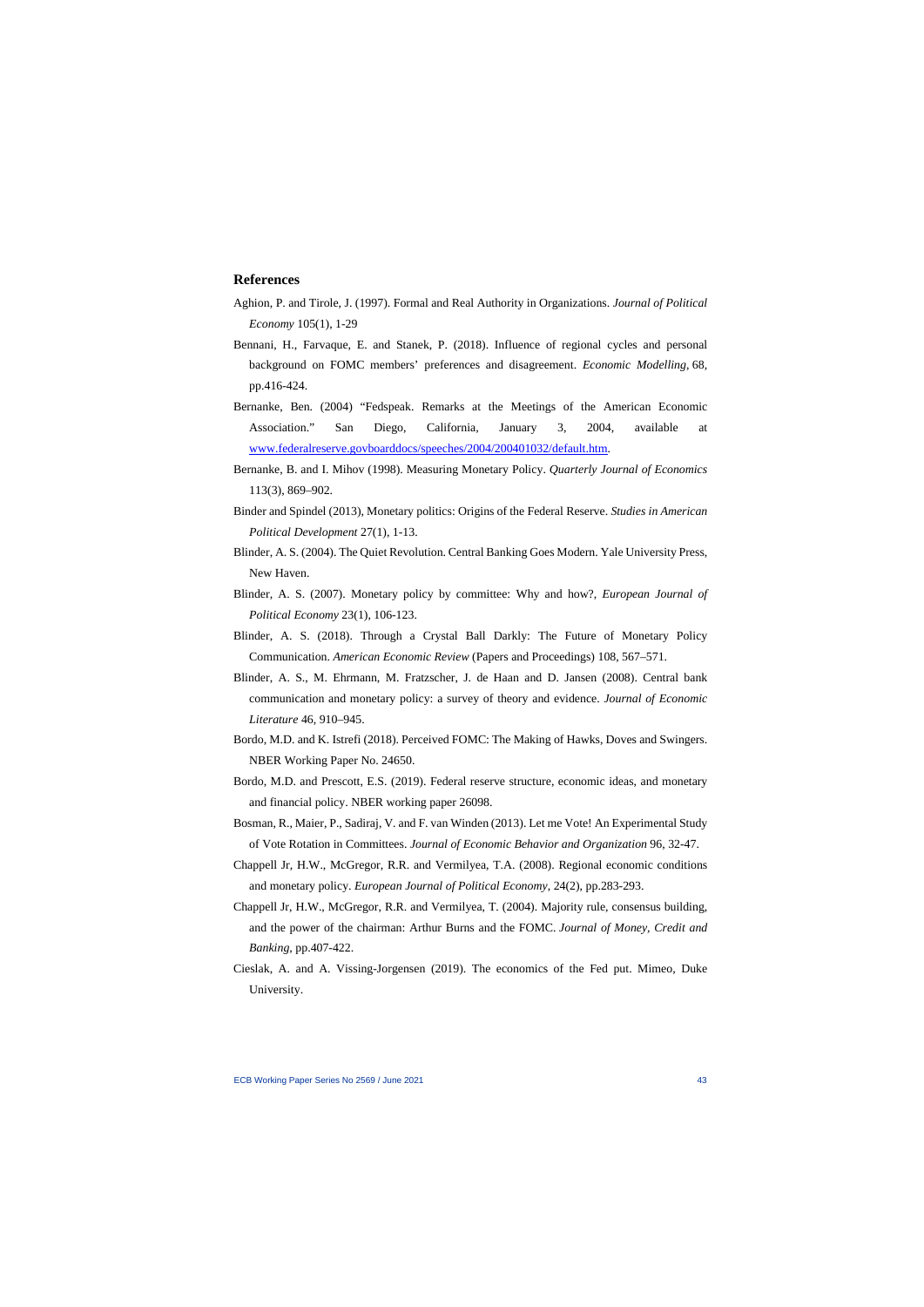- Congressional Research Service (2018). Federal Reserve: Legislation in the 115<sup>th</sup> Congress. CRS report.
- Conti-Brown, P. (2016). The Power and Independence of the Federal Reserve. Princeton: Princeton University Press.
- Crawford, V. P. and Sobel, J. (1982). Strategic Information Transmission. *Econometrica* 50(6), 1431-1451.
- Drechsler, I., A. Savov and P. Schnabl (2017). The Deposits Channel of Monetary Policy. *The Quarterly Journal of Economics* 132(4), 1819–1876.
- Ehrmann, M. and Fratzscher, M. (2007). The timing of central bank communication. *European Journal of Political Economy* 23, 124–145.
- Ehrmann, M. and Fratzscher, M. (2009). Purdah on the rationale for central bank silence around policy meetings. *Journal of Money, Credit and Banking* 41(2–3), 517-528.
- Eichler, S., Lähner, T., and Noth, F. (2018). Regional banking instability and FOMC voting. *Journal of Banking and Finance*, 87:282–292.
- Fettig, D., Rolnick A.J., Runkle D.E. (1999). The Federal Reserve's Beige Book: A better mirror than crystal ball. [https://www.minneapolisfed.org/article/1999/the-federal-reserves-beige](https://www.minneapolisfed.org/article/1999/the-federal-reserves-beige-book-a-better-mirror-than-crystal-ball#fn2)[book-a-better-mirror-than-crystal-ball#fn2](https://www.minneapolisfed.org/article/1999/the-federal-reserves-beige-book-a-better-mirror-than-crystal-ball#fn2)
- Federal Open Market Committee (2011). FOMC Policy on external communications of committee participants.
- Gentzkow, M. and Shapiro, J. M. (2010). What drives media slant? Evidence from US daily newspapers. *Econometrica*, 78(1):35–71.
- Geraats, P. (2002). Central bank transparency. *Economic Journal*, 112: 532-565.
- Gersbach, H. and Hahn, V. (2004), Voting Transparency, Conflicting Interests and the Appointment of Central Bankers, *Economics and Politics*, 16, 321–345.
- Gildea, J.A. (1992). The regional representation of Federal Reserve Bank presidents. Journal of Money, Credit and Banking, 24(2), pp.215-225.
- Gompers, P.A., Ishii, J. and Metrick, A. (2010). Extreme governance: An analysis of dual-class firms in the United States. *The Review of Financial Studies*, 23(3), pp.1051-1088.
- Greider, W. (1987). *Secrets of the Temple*. New York: Simon Schuster.
- Hansen, S., McMahon, M., and Prat, A. (2017). Transparency and deliberation within the FOMC: a computational linguistics approach. *The Quarterly Journal of Economics*, 133(2):801–870.
- Hayo, B. and M. Neuenkirch (2013). Do Federal Reserve presidents communicate with a regional bias? *Journal of Macroeconomics* 35, 62-72.
- Istrefi, K. (2019). In Fed Watchers' Eyes: Hawks, Doves and Monetary Policy. Banque de France Working Paper Series No. 725.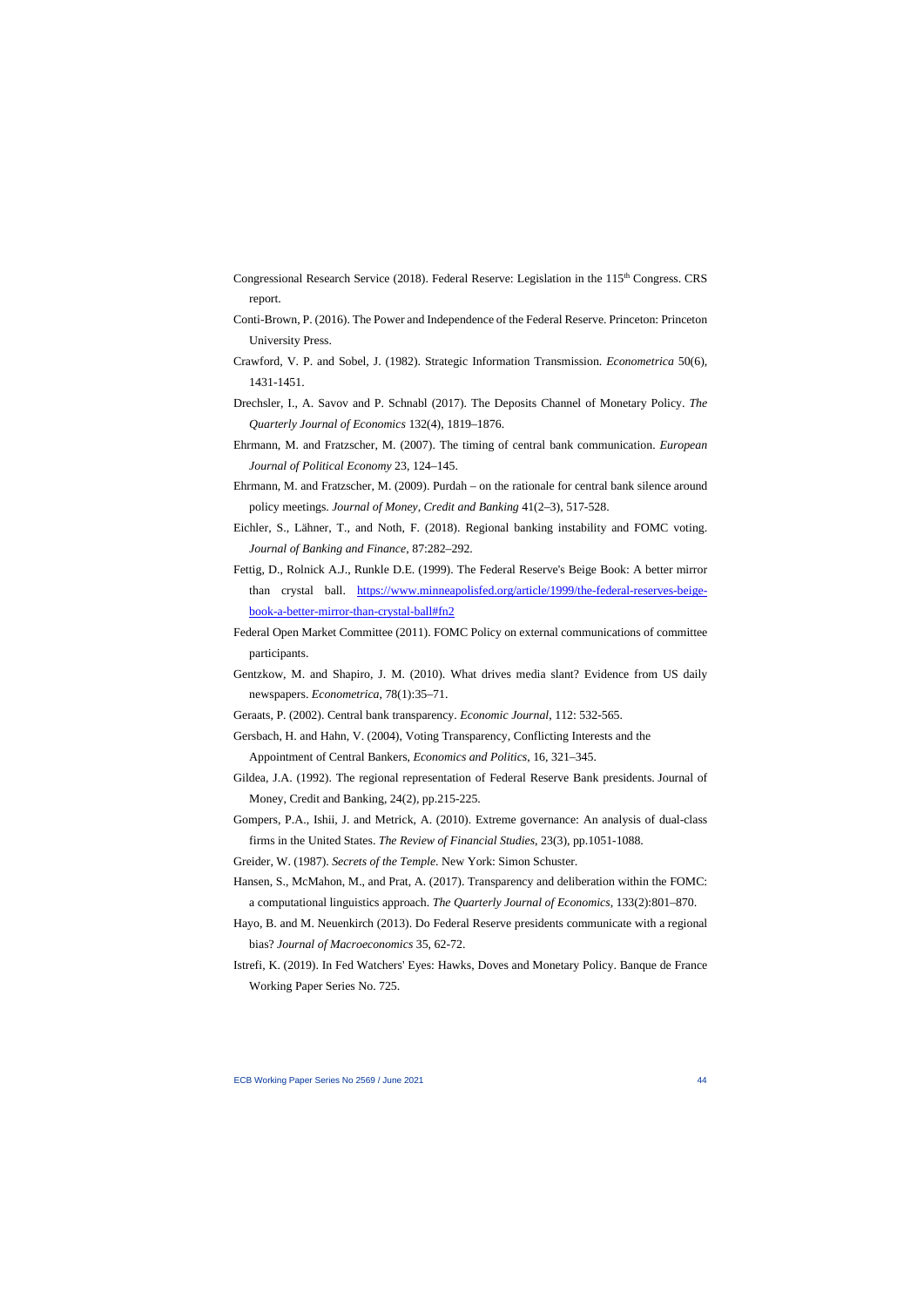- Jung, A. and S. Latsos (2015). Do Federal Reserve Bank presidents have a regional bias? *European Journal of Political Economy* 40, 173-183.
- Kocherlakota, N.R. (2017). The Decentralized Central Bank: A Review Essay on *The Power and Independence of the Federal Reserve* by Peter Conti-Brown. *Journal of Economic Literature* 55(2), 621-636.
- Li, K., Ortiz, Molina, H. and Zhao, X. (2008). Do voting rights affect institutional investment decisions? Evidence from dual-class firms. *Financial Management*, 37(4), pp.713-745.
- López-Guerra, C. (2015). Women's Suffrage. In Gibbons, M.T. (ed) *Encyclopedia of Political Thought*. Wiley.
- Lopez-Moctezuma, G. (2019). Sequential deliberation in collective decision making: the case of the FOMC. Working paper
- Loughran, T. and McDonald, B. (2011). When is a liability not a liability? Textual analysis, dictionaries, and 10-Ks. *The Journal of Finance*, 66(1):35–65.
- Malmendier, U., S. Nagel and Z. Yan (2017). The Making of Hawks and Doves: Inflation Experiences on the FOMC. *NBER Working Paper* No. 23228
- Jarocinski, M. and P. Karadi (2020). Deconstructing Monetary Policy Surprises—The Role of Information Shocks. *American Economic Journal: Macroeconomics* 12(2), 1-43. Meade, E. E. (2005). The FOMC: preferences, voting, and consensus. *Federal Reserve Bank of St. Louis Review*, 87(March/April 2005).
- Meade, E. E. and Sheets, D. N. (2005). Regional influences on FOMC voting patterns. *Journal of Money, Credit and Banking*, pages 661–677.
- Meade, E.E., N. A. Burk and M. Josselyn (2015). The FOMC meeting minutes: an assessment of counting words and the diversity of views. FEDS Notes, May 2015, [https://www.federalreserve.gov/econresdata/notes/feds-notes/2015/FOMC-meeting-minutes](https://www.federalreserve.gov/econresdata/notes/feds-notes/2015/fomc-meeting-minutes-an-assessment-of-counting-words-and-the-diversity-of-views-20150526.html)[an-assessment-of-counting-words-and-the-diversity-of-views-20150526.html.](https://www.federalreserve.gov/econresdata/notes/feds-notes/2015/fomc-meeting-minutes-an-assessment-of-counting-words-and-the-diversity-of-views-20150526.html)
- Meltzer, A.H. (2003). A History of the Federal Reserve. Vol. 1: 1913-1951.
- Mikolov, T., Sutskever, I., Chen, K., Corrado, G. and Dean, J. (2013). Distributed Representations of Words and Phrases and their Compositionality. Mimeo, available at [https://papers.nips.cc/paper/5021-distributed-representations-of-words-and-phrases-and-their](https://papers.nips.cc/paper/5021-distributed-representations-of-words-and-phrases-and-their-compositionality.pdf)[compositionality.pdf](https://papers.nips.cc/paper/5021-distributed-representations-of-words-and-phrases-and-their-compositionality.pdf)
- Milgrom, P. and Roberts, J. (1986). Relying on the Information of Interested Parties. *Rand Journal of Economics* 17(1), 18-32.
- Milgrom, P. and Roberts, J. (1988). An Economic Approach to Influence Activities in Organizations. *American Journal of Sociology* 94, S154-S179.
- Morse, A. and Vissing-Jorgensen, A. (2020). Information Transmission from the Federal Reserve to the Stock Market: Evidence from Governors' Calendars.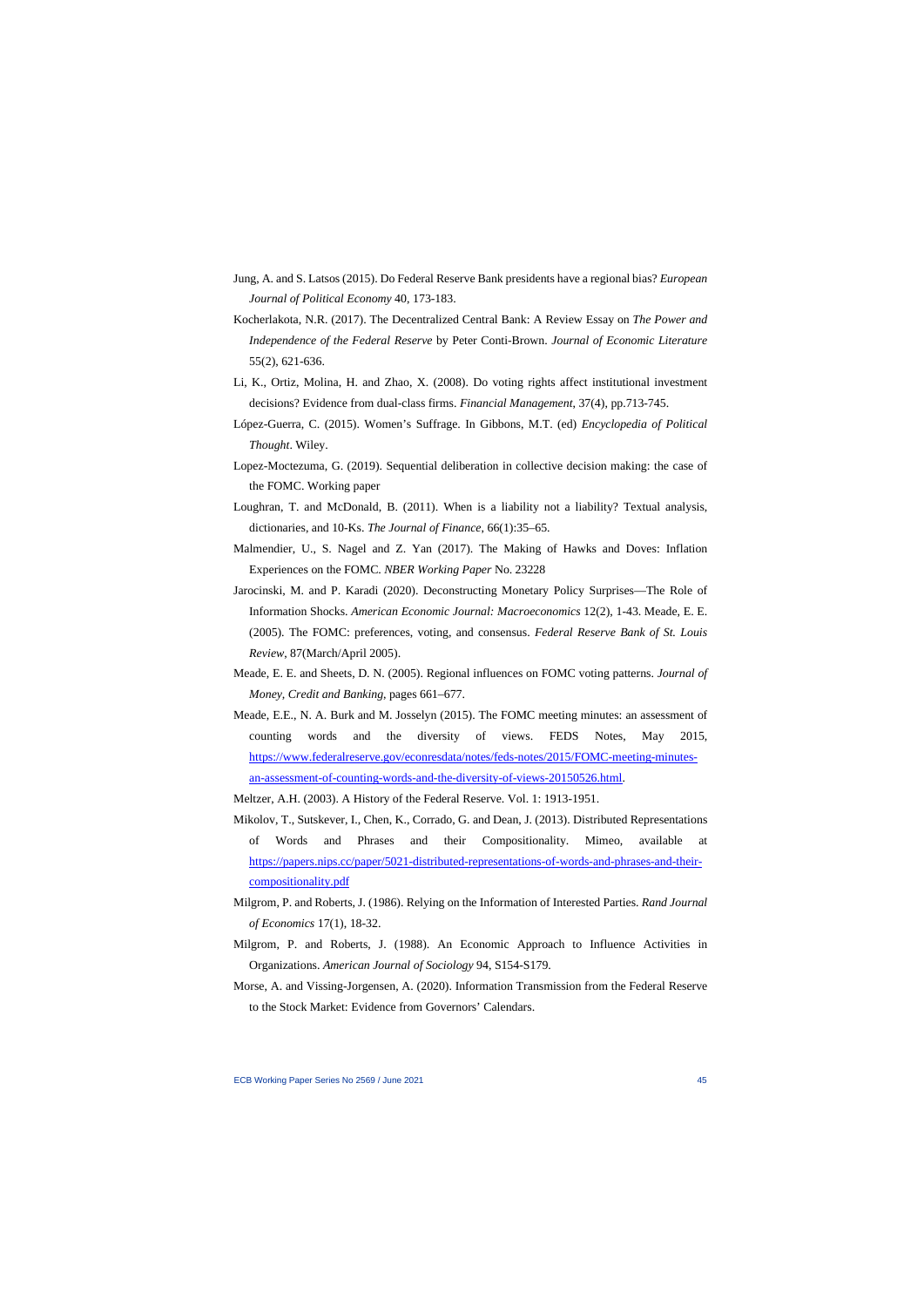- Nakamura, E. and J. Steinsson (2018). High Frequency Identification of Monetary Non-Neutrality: The Information Effect. *Quarterly Journal of Economics* 133(3), 1283-1330
- Orphanides, A. (2001). Monetary Policy Rules Based on Real-Time Data. *American Economic Review* 91(4), 964-985.
- Riboni, A. and F.J. Ruge-Murcia (2010). Monetary Policy by Committee: Consensus, Chairman Dominance, or Simple Majority? *Quarterly Journal of Economics* 125(1), 363–416.
- Riboni, A. and Ruge-Murcia, F. (2014). Dissent in monetary policy decisions. *Journal of Monetary Economics*, 66, pp.137-154.
- Rieder, K. and Gnan, Ph. (2021). Who Talks During Monetary Policy Quiet Periods, and Why? Evidence from the European Central Bank's Governing Council. CEPR DP 15735.
- Schmeling, M. and Wagner, C. (2017). Does central bank tone move asset prices? Available at SSRN: [https://ssrn.com/abstract=2629978.](https://ssrn.com/abstract=2629978)
- Swank, J., Swank, O.H. and Visser, B. (2008). How Committees of Experts Interact with the outside World: Some Theory, and Evidence from the FOMC. *Journal of the European Economic Association* 6(2-3), 478-486.
- Swank O.H. and B. Visser (2013). Is Transparency to no Avail? *Scandinavian Journal of Economics*.
- Tietz, R. (2018). How does the fed manage interest rate expectations? Available at SSRN: [https://dx.doi.org/10.2139/ssrn.3254094.](https://dx.doi.org/10.2139/ssrn.3254094)
- Tillmann, P. (2011). Strategic forecasting on the FOMC. *European Journal of Political Economy* 27(3), 547-553.
- Tootell, G.M. (1991). Regional economic conditions and the FOMC votes of district presidents. *New England Economic Review*, (Mar), pp.3-16.
- Visser, B. and Swank, O.H. (2007). On committees of experts. *The Quarterly Journal of Economics*, 122(1), 337–372.
- Vissing-Jorgensen, A. (2020). Central banking with many voices: the communications arms race. Mimeo, University of California, Berkeley.
- Wang, S. and Manning, C. D. (2012). Baselines and bigrams: Simple, good sentiment and
- topic classification. In Proceedings of the 50th Annual Meeting of the Association for Computational Linguistics: Short Papers-Volume 2, pages 90–94.
- WHO (2020a). Basic Documents: Forty-ninth edition (including amendments adopted up to 31 May 2019). Geneva: World Health Organization.
- WHO (2020b). List of Members and Other Participants. EB146/DIV./1 Rev.1. Geneva: World Health Organization. Available at

[https://apps.who.int/gb/ebwha/pdf\\_files/EB146/B146\\_DIV1R1-en.pdf](https://apps.who.int/gb/ebwha/pdf_files/EB146/B146_DIV1R1-en.pdf)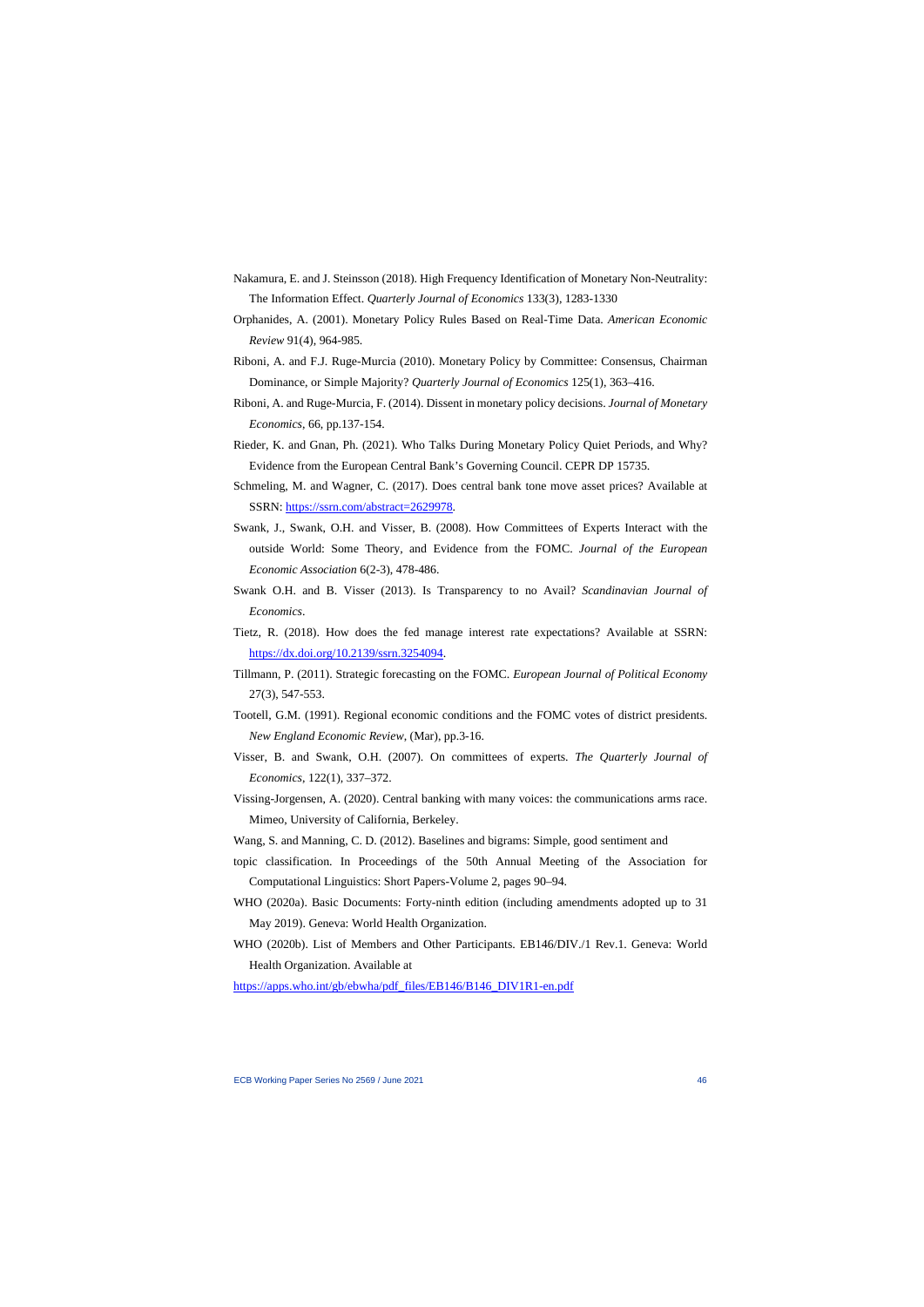## **Appendix**

|  |  | <b>Table A.1: Summary statistics</b> |  |
|--|--|--------------------------------------|--|
|--|--|--------------------------------------|--|

|                               | Observations | Mean   | Std. Dev. | Min      | Max    |
|-------------------------------|--------------|--------|-----------|----------|--------|
| Number of speeches            | 1.733        | 0.530  | 0.834     | 0.000    | 4.000  |
| Tone of speeches              | 612          | 96.080 | 1.371     | 90.537   | 99.457 |
| Regional unemployment         | 1.733        | 5.744  | 1.762     | 2.725    | 11.525 |
| Absolute unemployment gap     | 1.733        | 0.650  | 0.542     | 0.001    | 2.746  |
| Regional inflation            | 1.733        | 2.405  | 1.316     | $-3.826$ | 6.275  |
| Absolute inflation gap        | 1.733        | 0.685  | 0.643     | 0.000    | 4.490  |
| Regional return on assets     | 1.733        | 1.185  | 0.556     | $-3.330$ | 2.780  |
| Absolute return on assets gap | 1.733        | 0.258  | 0.299     | 0.000    | 3.230  |

Notes: The table reports summary statistics of the variables employed in the econometric analysis. The term "gap" denotes the difference between regional and national variables.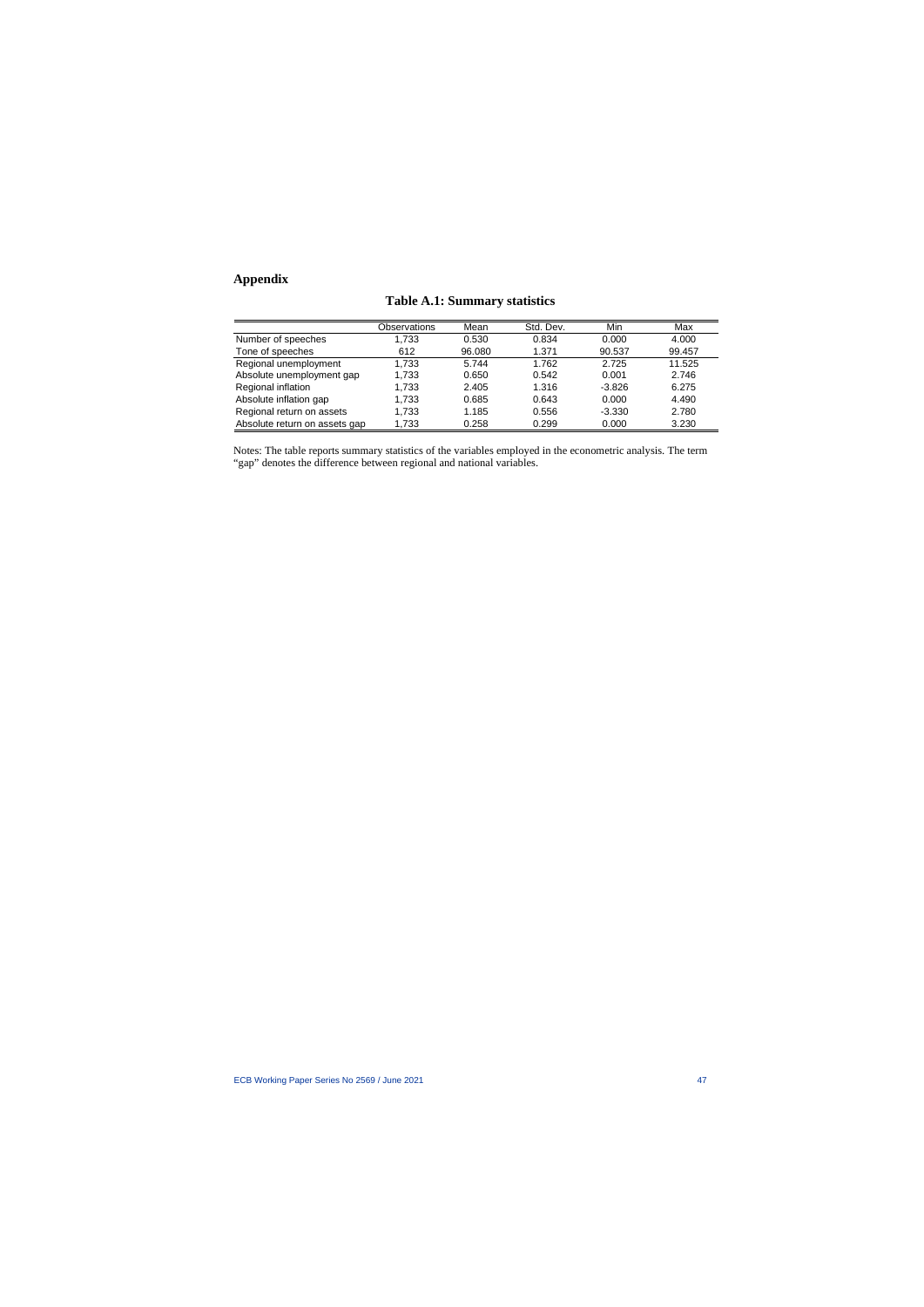| <b>District</b> | <b>MSA</b>                                        | MSA-states  | Series ID   | Source     |
|-----------------|---------------------------------------------------|-------------|-------------|------------|
| <b>Boston</b>   | Boston-Cambridge-Newton                           | MA-NH       | CUURA103SA0 | fred       |
| New York        | New York-Newark-Jersey City                       | NY-NJ-PA    | CUURA101SA0 | fred       |
| Philadelphia    | Philadelphia-Camden-Wilmington                    | PA-NJ-DE-MD | CUURA102SA0 | fred       |
| Cleveland       | Cleveland-Akron                                   | OН          | CUURA210SA0 | fred       |
| Richmond        | Washington-Baltimore (pre 2008)                   | DC-VA-MD-WV | CUURA311SA0 | fred       |
| Richmond        | Washington-Arlington-Alexandria                   | DC-VA-MD-WV | CUURS35ASA0 | <b>BLS</b> |
| Atlanta         | Atlanta-Sandy Springs-Roswell                     | GA.         | CUURA319SA0 | fred       |
| Chicago         | Chicago-Naperville-Elgin                          | IL-IN-WI    | CUURA207SA0 | fred       |
| St. Louis       | St Louis                                          | MO-IL       | CUURA209SA0 | fred       |
| Minneapolis     | Minneapolis-St.Paul-Bloomington                   | MN.         | CUURS24ASA0 | bls        |
| Kansas City     | Denver-Aurora-Lakewood                            | CO          | CUURS48BSA0 | bls        |
| <b>Dallas</b>   | Dallas-Fort Worth-Arlington                       | ТX          | CUURA316SA0 | fred       |
| Dallas          | Houston-The Woodlands-Sugar Land                  | ТX          | CUURA318SA0 | fred       |
|                 | San Francisco Los Angeles-Riverside-Orange County | CA          | CUURA421SA0 | fred       |
|                 | San Francisco San Francisco-Oakland-Hayward       | СA          | CUURA422SA0 | fred       |

**Table A.2: District-level CPI inflation, data sources**

Notes: The table shows lists the data sources used to compile CPI inflation for individual districts of the Federal Reserve System.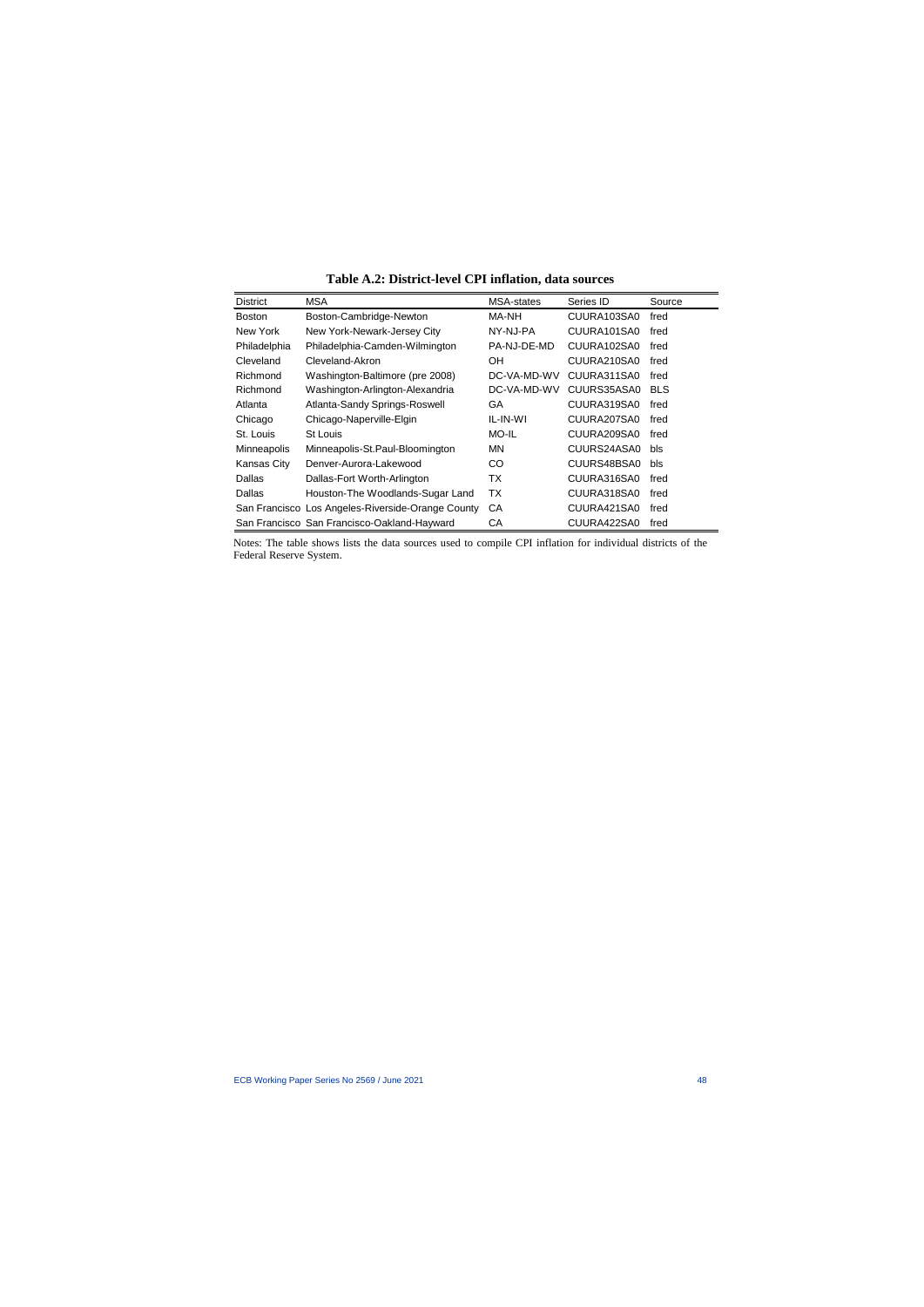| <b>District</b> | <b>State</b>         | Weight | <b>District</b>          | <b>State</b>      | Weight |
|-----------------|----------------------|--------|--------------------------|-------------------|--------|
| <b>Boston</b>   | Connecticut          | 0.199  | <b>St Louis</b>          | Illinois          | 0.113  |
|                 | Maine                | 0.099  |                          | Missouri          | 0.278  |
|                 | Massachusetts 0.486  |        |                          | Arkansas          | 0.188  |
|                 | New Hampshir 0.090   |        |                          | Indiana           | 0.068  |
|                 | Rhode Island         | 0.081  |                          | Kentucky          | 0.164  |
|                 | Vermont              | 0.045  |                          | Mississippi       | 0.080  |
| <b>New York</b> | Connecticut          | 0.034  |                          | <b>Tennessee</b>  | 0.108  |
|                 | New Jersey           | 0.220  | Minneapolis              | Michigan          | 0.042  |
|                 | New York             | 0.745  |                          | Minnesota         | 0.578  |
| Philadelphia    | Delaware             | 0.058  |                          | North Dakota      | 0.084  |
|                 | New Jersey           | 0.209  |                          | South Dakota      | 0.092  |
|                 | Pennsylvania         | 0.733  |                          | Wisconsin         | 0.099  |
| Cleveland       | Ohio                 | 0.673  |                          | Montana           | 0.105  |
|                 | Kentucky             | 0.101  | Kansas                   | Kansas            | 0.183  |
|                 | Pennsylvania         | 0.214  |                          | <b>Missouri</b>   | 0.120  |
|                 | West Virginia        | 0.011  |                          | Colorado          | 0.243  |
| Richmond        | Virginia             | 0.265  |                          | <b>New Mexico</b> | 0.071  |
|                 | West Virginia        | 0.070  |                          | Wyoming           | 0.034  |
|                 | Dc                   | 0.026  |                          | Oklahoma          | 0.232  |
|                 | Maryland             | 0.205  |                          | Nebraska          | 0.117  |
|                 | North Carolina 0.284 |        | <b>Dallas</b>            | Louisiana         | 0.050  |
|                 | South Carolina 0.149 |        |                          | Texas             | 0.920  |
| Atlanta         | Georgia              | 0.203  |                          | <b>New Mexico</b> | 0.030  |
|                 | Tennessee            | 0.111  | San Francisco California |                   | 0.637  |
|                 | Alabama              | 0.127  |                          | Hawaii            | 0.024  |
|                 | Florida              | 0.406  |                          | Nevada            | 0.026  |
|                 | Louisiana            | 0.103  |                          | Arizona           | 0.078  |
|                 | Mississippi          | 0.049  |                          | Idaho             | 0.022  |
| Chicago         | Illinois             | 0.327  |                          | Oregon            | 0.061  |
|                 | Indiana              | 0.153  |                          | Washington        | 0.104  |
|                 | lowa                 | 0.091  |                          | Utah              | 0.037  |
|                 | Wisconsin            | 0.135  |                          | Alaska            | 0.012  |
|                 | Michigan             | 0.293  |                          |                   |        |

**Table A.3: Population weights of states within Fed districts**

Notes: The table shows the weights of each state within a Fed district based on population weights based on material published by the Federal Reserve Board (access link [here\)](https://fraser.stlouisfed.org/files/docs/historical/federal%20reserve%20history/frdistricts/frb_districts_199603.pdf).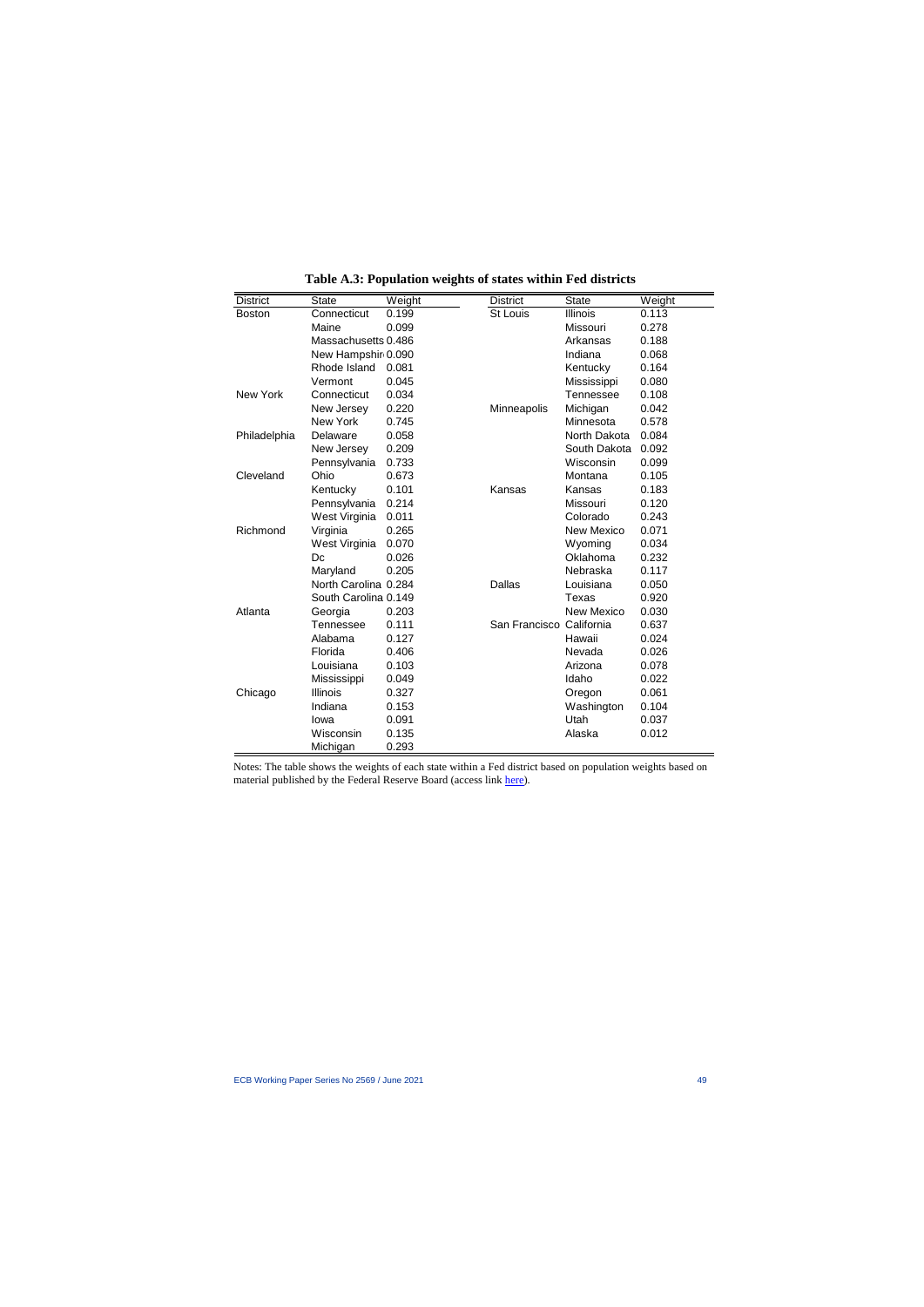|                           | Voting status |
|---------------------------|---------------|
| Regional inflation        | 0.005         |
|                           | (0.010)       |
| Regional unemployment     | 0.012         |
|                           | (0.009)       |
| Regional return on assets | 0.017         |
|                           | (0.026)       |
| Observations              | 1.733         |

**Table A.4: Confirming the exogeneity of the voting scheme**

Notes: The table shows marginal effects of a probit model that explains voting status with district-level inflation, unemployment and return on assets of the financial sector. Numbers in brackets are standard errors. No parameter is estimated to be statistically significant at the 10% level.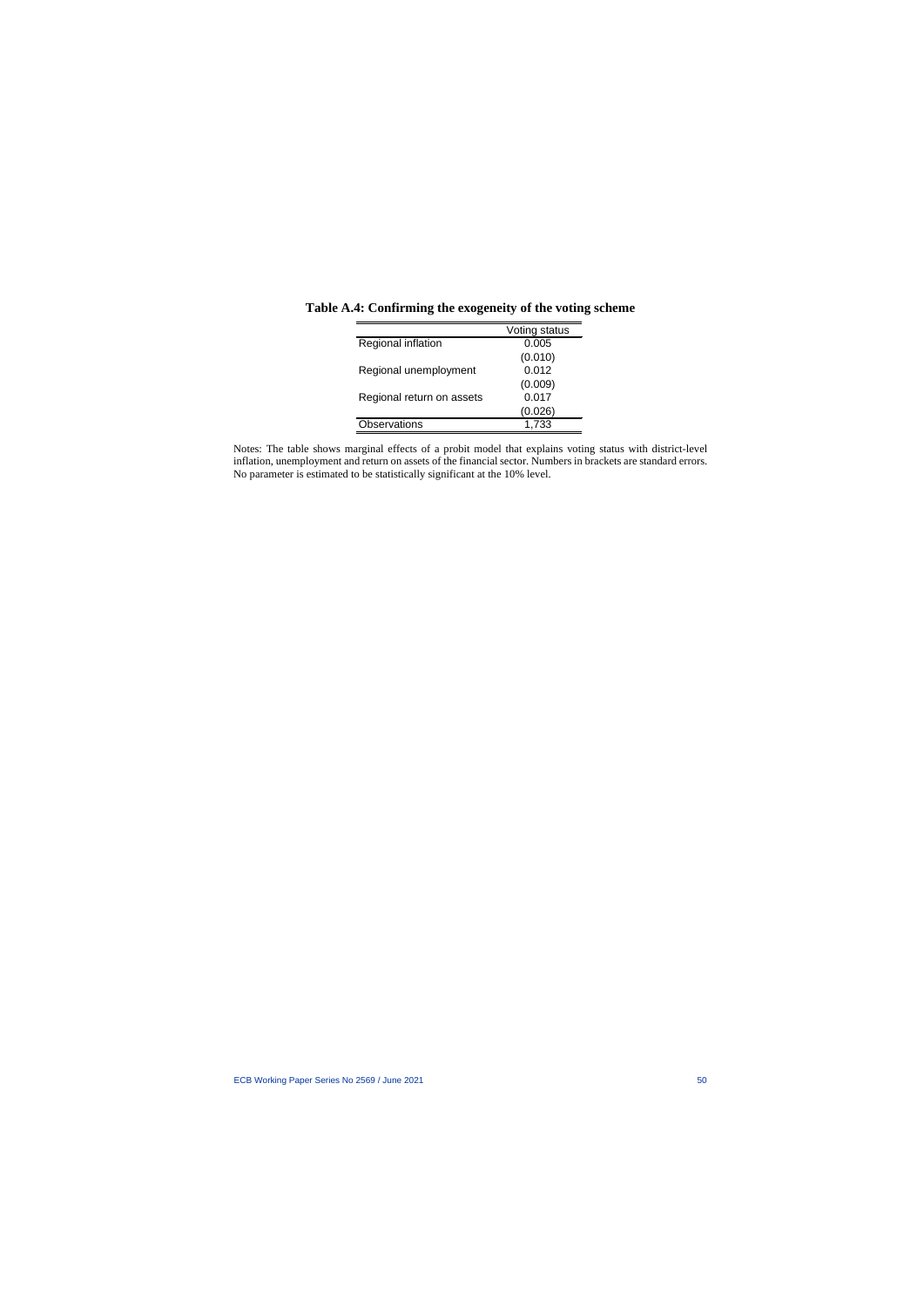|                                                                      |                          |                            | Table A.5: Determinants of the number of speeches given, marginal effects |                              |                                       |                                          |                                                             |                                        |                                         |                                                                                                           |                                            |                                               |                                   |                                                                       |
|----------------------------------------------------------------------|--------------------------|----------------------------|---------------------------------------------------------------------------|------------------------------|---------------------------------------|------------------------------------------|-------------------------------------------------------------|----------------------------------------|-----------------------------------------|-----------------------------------------------------------------------------------------------------------|--------------------------------------------|-----------------------------------------------|-----------------------------------|-----------------------------------------------------------------------|
|                                                                      | Without voting<br>status | Benchmark<br>$\widehat{a}$ | 5% threshold 10<br>$\binom{3}{2}$                                         | % threshold<br>$\widehat{f}$ | coverage<br>Reuters<br>$\overline{6}$ | No Reuters<br>coverage<br>$\circledcirc$ | Conditional on<br>speaking                                  | Controlling for<br># of others<br>ම    | Probit model<br>(6)                     | nflation and<br>Adding<br>$\frac{1}{2}$                                                                   | Jntil 2018                                 | Tone of beige<br>book proxies<br>(12)         | book release<br>Pre-beige<br>(13) | book release<br>Post-beige<br>$\overline{4}$                          |
| Absolute unemployment gap $(\beta'')$                                | $-0.084$                 | $-0.065$                   | $-0.066$                                                                  | $-0.068$                     | 0.036                                 | 0.031                                    | $-0.075$                                                    | speeches<br>$-0.072$                   | 0.065                                   | $-0.065$<br>RoA                                                                                           | 0.062                                      | for economy<br>$-0.047$                       | $-0.078$                          | 0.026                                                                 |
|                                                                      | $(0.041)$ **             | (0.043)                    | (0.042)                                                                   | $(0.035)$ **                 |                                       | (0.028)                                  |                                                             |                                        |                                         |                                                                                                           |                                            |                                               | $(0.044)^*$                       |                                                                       |
| Absolute unemployment gap * voting status $(y'')$                    |                          | $(0.037)^*$<br>$-0.062$    | $(0.032)***$<br>$-0.088$                                                  | (0.033)<br>$-0.051$          | $(0.036)$<br>$-0.063$<br>$(0.036)^*$  | $-0.005$<br>$(0.017)$                    | $(0.067)$<br>$0.008$<br>$(0.059)$<br>$-0.098$               | $(0.041)^*$<br>$-0.071$<br>$(0.042)^*$ | $(0.057)$<br>0.086<br>0.034)**<br>0.031 | $(0.041)$<br>$-0.054$<br>$(0.037)$                                                                        | $(0.043)$<br>$7.057$<br>$7.003$<br>$7.007$ | $(0.027)^*$<br>$-0.037$<br>$(0.022)^*$        | $-0.059$<br>(0.030)**             | $(0.018)$<br>$-0.034$<br>$-0.023$<br>$-0.009$<br>$-0.016$<br>$-0.016$ |
| Voting status $(\beta^N{}_v)$                                        |                          | 0.007                      | 0.029                                                                     | 0.007                        |                                       | 0.001                                    |                                                             | 0.010                                  |                                         | 0.030                                                                                                     |                                            | 0.042                                         |                                   |                                                                       |
|                                                                      |                          | (0.027)                    | (0.025)                                                                   | (0.020)                      | $0.007$<br>$(0.025)$                  | (0.015)                                  | $(0.044)$ **                                                |                                        | (0.032)                                 | (0.042)                                                                                                   | (0.025)                                    | (0.026)                                       | $0.019$<br>$(0.029)$              |                                                                       |
| Speeches by other members                                            |                          |                            |                                                                           | t                            |                                       | $\overline{\phantom{a}}$                 |                                                             | $(0.035)$<br>$-0.018$<br>$(0.003)***$  |                                         | ł                                                                                                         |                                            | t                                             |                                   | J,                                                                    |
| Absolute inflation gap (non-voters)                                  |                          |                            |                                                                           |                              |                                       |                                          |                                                             |                                        |                                         | $-0.023$                                                                                                  |                                            |                                               |                                   |                                                                       |
| Absolute inflation gap * voting status                               |                          |                            |                                                                           |                              |                                       |                                          |                                                             |                                        |                                         | (0.026)                                                                                                   |                                            |                                               |                                   |                                                                       |
| Absolute RoA gap (non-voters)                                        |                          |                            |                                                                           |                              |                                       |                                          |                                                             |                                        |                                         | $(0.033)$<br>$0.022$<br>$0.054)$<br>$0.009$                                                               |                                            |                                               |                                   |                                                                       |
| Absolute RoA gap * voting status                                     |                          | Ì                          | ł                                                                         | ł                            | ł                                     | ŧ                                        |                                                             |                                        |                                         | (0.064)                                                                                                   | ł                                          | ł                                             | ł                                 |                                                                       |
| Meeting f.e.                                                         | Yes                      | Yes                        | Yes                                                                       | Yes                          | Yes                                   | Yes                                      | Yes                                                         | ş                                      | Yes                                     | Yes                                                                                                       | Yes                                        | Yes                                           | Yes                               | Yes                                                                   |
| Speaker f.e.                                                         | Yes                      | Yes                        | Yes                                                                       | Yes<br>1,735                 | $\frac{\text{Yes}}{\text{I}}$         | Yes                                      | $\frac{8}{586}$                                             | Yes                                    | $rac{68}{150}$                          | Yes<br>1,735                                                                                              | Yes                                        |                                               | Yes                               | $\frac{\text{Yes}}{\text{735}}$                                       |
| Observations                                                         | 1,735                    | 1,735                      | 1,735                                                                     |                              |                                       | 1,735                                    |                                                             | 735                                    |                                         |                                                                                                           | 2,084                                      | Yes<br>1,735                                  | 1,735                             |                                                                       |
| Notes: The table shows marginal effects for the effect of regional n |                          |                            |                                                                           |                              |                                       |                                          |                                                             |                                        |                                         | acroeconomic conditions and voting status on the number of speeches given by FOMC members in the rotation |                                            |                                               |                                   |                                                                       |
| scheme, based on an ordered probit model following equation (3),     |                          |                            |                                                                           |                              |                                       |                                          |                                                             |                                        |                                         | for the outcome of zero speeches. The term "unemployment gap" denotes the difference between regional and |                                            |                                               |                                   |                                                                       |
| national unemployment. Information in the columns follows the        |                          |                            |                                                                           |                              |                                       |                                          | format of Table 2. Numbers in brackets are standard errors. |                                        |                                         |                                                                                                           |                                            | ****** denote statistical significance at the |                                   |                                                                       |

1%/5%/10% level.

1%/5%/10% level.

| 0                                                                                              |
|------------------------------------------------------------------------------------------------|
|                                                                                                |
|                                                                                                |
|                                                                                                |
|                                                                                                |
| $\frac{1}{2}$                                                                                  |
|                                                                                                |
|                                                                                                |
| D                                                                                              |
|                                                                                                |
|                                                                                                |
|                                                                                                |
|                                                                                                |
|                                                                                                |
| ı                                                                                              |
|                                                                                                |
| こうしょく                                                                                          |
| I                                                                                              |
|                                                                                                |
|                                                                                                |
|                                                                                                |
|                                                                                                |
|                                                                                                |
|                                                                                                |
|                                                                                                |
| $\ddot{\dot{\phantom{0}}}$<br>֧֧֧֧֧֧֧֧֧֧֧֛֧֧֚֚֚֚֚֚֚֚֚֚֚֚֚֚֚֚֚֚֚֚֚֚֚֚֚֚֚֝֝֓֝֟֓֝֓֝֓֝֓֝֓֝֬֜֝֓֝֬֝֬ |
|                                                                                                |
|                                                                                                |
|                                                                                                |
|                                                                                                |
|                                                                                                |
|                                                                                                |
|                                                                                                |
|                                                                                                |
|                                                                                                |
|                                                                                                |
|                                                                                                |
| ļ                                                                                              |
|                                                                                                |
|                                                                                                |
|                                                                                                |
|                                                                                                |
|                                                                                                |
| ľ<br>I                                                                                         |
|                                                                                                |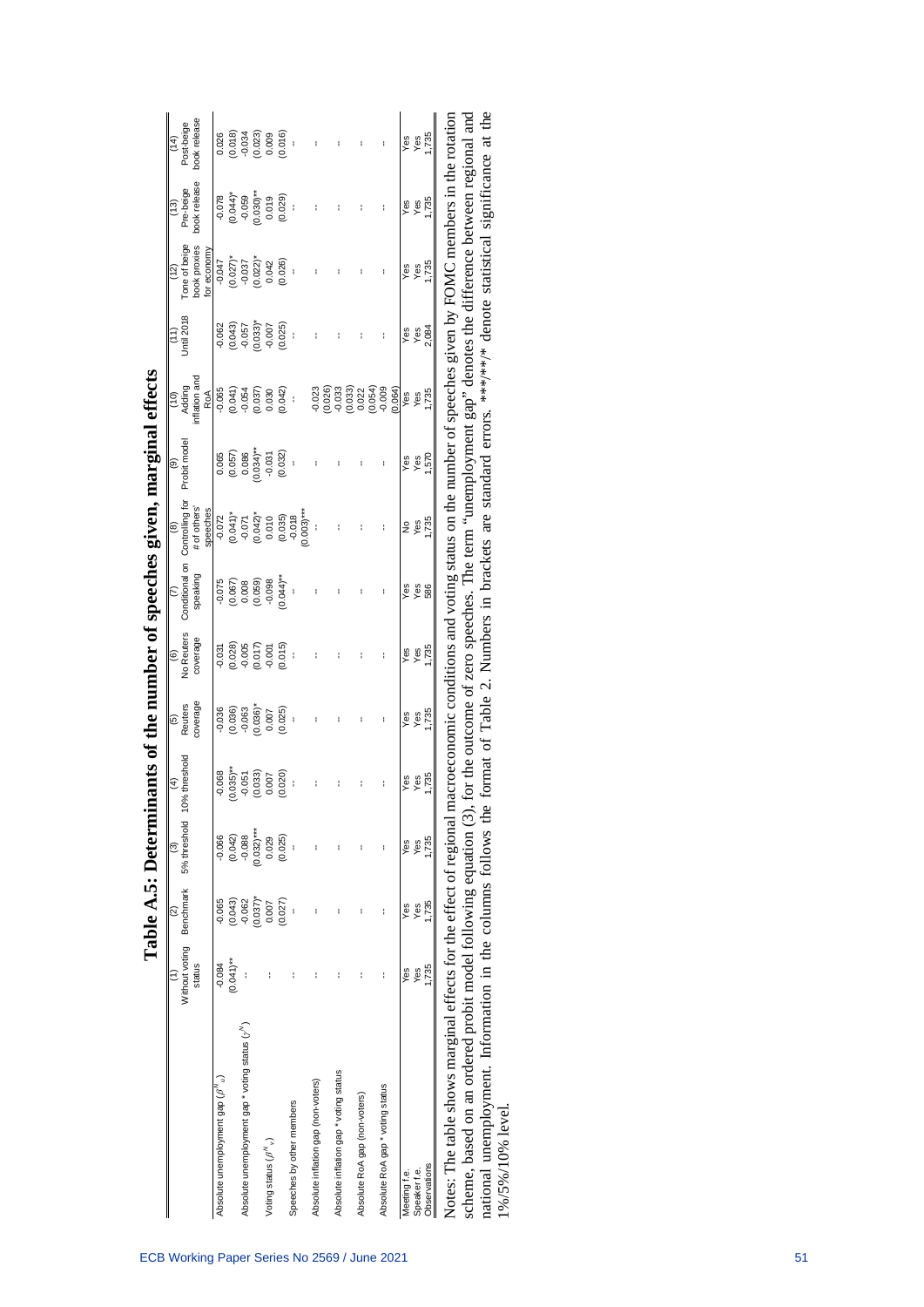|                                                                             |          | First intervention |          |         | All interventions |          |
|-----------------------------------------------------------------------------|----------|--------------------|----------|---------|-------------------|----------|
|                                                                             | (1)      | (2)                | (3)      | (4)     | (5)               | (6)      |
| Absolute unemployment gap $(\beta^{W}_{u})$                                 | 0.058    | --                 | 0.064    | 0.024   | $- -$             | 0.023    |
|                                                                             | (0.143)  |                    | (0.144)  | (0.044) |                   | (0.044)  |
| Absolute unemployment gap * voting status $(\gamma^{W}_{u})$                | $-0.095$ | --                 | $-0.107$ | 0.018   | $- -$             | 0.020    |
|                                                                             | (0.138)  |                    | (0.147)  | (0.034) |                   | (0.036)  |
| Number of speeches $(\beta^{W}_{N})$                                        |          | $-0.065$           | $-0.068$ |         | 0.010             | 0.009    |
|                                                                             |          | (0.051)            | (0.048)  |         | (0.010)           | (0.010)  |
| Number of speeches * voting status $(\gamma^{W}_{N})$                       | --       | 0.070              | 0.079    |         | $-0.011$          | $-0.014$ |
|                                                                             |          | (0.061)            | (0.060)  |         | (0.015)           | (0.016)  |
| Voting status $(\beta^{W}$ <sub>v</sub> )                                   | $-0.052$ | $-0.146***$        | $-0.082$ | 0.011   | 0.027             | 0.016    |
|                                                                             | (0.089)  | (0.046)            | (0.089)  | (0.023) | (0.023)           | (0.025)  |
| Absolute unemployment gap for voters $(\beta^{W}{}_{U} + \gamma^{W}{}_{U})$ | $-0.037$ |                    | $-0.044$ | 0.042   |                   | 0.043    |
|                                                                             | (0.125)  |                    | (0.133)  | (0.031) |                   | (0.029)  |
| Number of speeches for voters $(\beta^{W}{}_{N}+\gamma^{W}{}_{N})$          |          | 0.004              | 0.012    |         | $-0.001$          | $-0.004$ |
|                                                                             |          | (0.056)            | (0.060)  |         | (0.011)           | (0.012)  |
| Period FE                                                                   | Yes      | Yes                | Yes      | Yes     | Yes               | Yes      |
| <b>President FE</b>                                                         | Yes      | Yes                | Yes      | Yes     | Yes               | Yes      |
| R <sub>2</sub>                                                              | 0.335    | 0.335              | 0.336    | 0.849   | 0.849             | 0.849    |
| Observations                                                                | 1,714    | 1,714              | 1,714    | 1,714   | 1,714             | 1,714    |

**Table A.6: Determinants of the length of meeting interventions**

Notes: The table shows coefficient estimates for the effect of regional macroeconomic conditions, the number of speeches and voting status on the tone of interventions at the FOMC meeting, following the OLS regression  $W_{i,t} = \mu_i + \mu_t + \beta_u^W |u_{d,t} - u_{US,t}| + \beta_v^W v_{d,t} + \gamma_{uv}^W |u_{d,t} - u_{US,t}| v_{d,t} + \beta_u^W N_{i,t} + \gamma_{Nv}^W N_{i,t} v_{d,t} +$  $\varepsilon_{i,t}$ . The term "unemployment gap" denotes the difference between regional and national unemployment. The left panel relates to the tone of the first intervention at the FOMC meeting, the right panel to the tone of all interventions together. Numbers in brackets are standard errors. Coefficients in bold are statistically significantly different from the top row coefficients at least at the 10% level. \*\*\*/\*\*/\* denote statistical significance at the 1%/5%/10% level.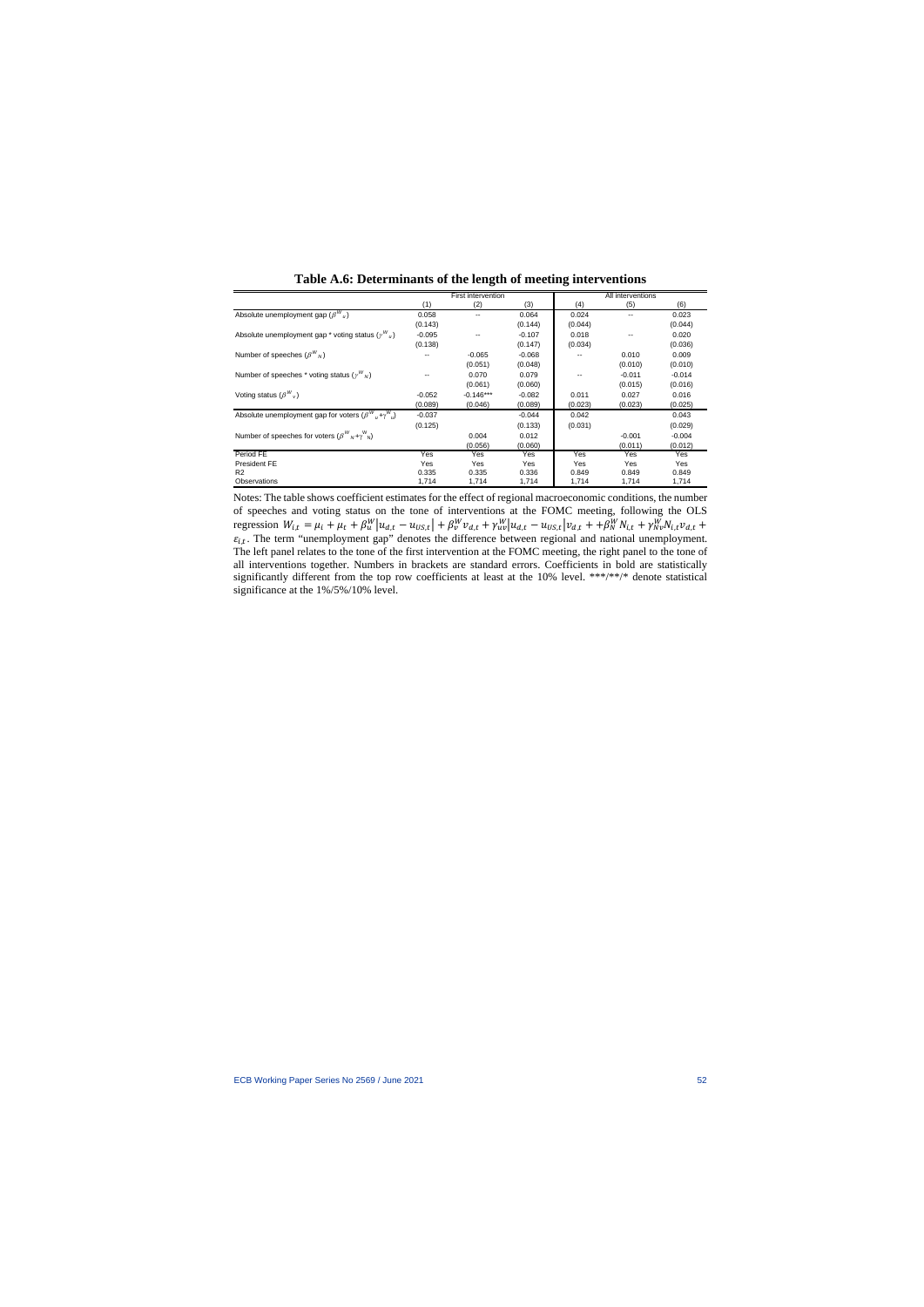|                          | 3-month  | 6-month  | 12-month | 2-year   | 5-year   |
|--------------------------|----------|----------|----------|----------|----------|
|                          | rates    | rates    | rates    | rates    | rates    |
| Panel A: post-Beige Book |          |          |          |          |          |
| Voting                   | $-0.003$ | 0.005    | $-0.001$ | $-0.009$ | $-0.006$ |
|                          | (0.009)  | (0.007)  | (0.008)  | (0.009)  | (0.011)  |
| Average absolute change  | 0.026    | 0.023    | 0.029    | 0.036    | 0.046    |
| Fraction                 | 0.114    | 0.219    | 0.035    | 0.247    | 0.130    |
| Observations             | 102      | 102      | 102      | 102      | 102      |
| R-squared                | 0.325    | 0.365    | 0.341    | 0.403    | 0.346    |
| Panel B: post no dissent |          |          |          |          |          |
| Voting                   | $-0.004$ | $-0.002$ | $-0.003$ | $-0.002$ | 0.004    |
|                          | (0.005)  | (0.004)  | (0.004)  | (0.006)  | (0.006)  |
| Average absolute change  | 0.024    | 0.023    | 0.030    | 0.040    | 0.047    |
| Fraction                 | 0.169    | 0.085    | 0.099    | 0.049    | 0.085    |
| Observations             | 321      | 321      | 321      | 321      | 321      |
| R-squared                | 0.076    | 0.141    | 0.151    | 0.094    | 0.092    |

**Table A.7: Effect of speeches on Treasury rates, additional results** 

Notes: The table shows coefficient estimates for the effect of speeches on the daily absolute change in constant maturity treasury yields, following equation (8). Panel A shows results for speeches post-Beige Book release, panel B for speeches given following FOMC meetings without dissent. Rows "average absolute change" report the average absolute change of the dependent variable for the full sample. Rows "fraction" report the absolute value of the estimated coefficient on the voting dummy as a fraction of the average absolute change of the dependent variable. Numbers in brackets are standard errors. \*\*\*/\*\*/\* denote statistical significance at the 1%/5%/10% level.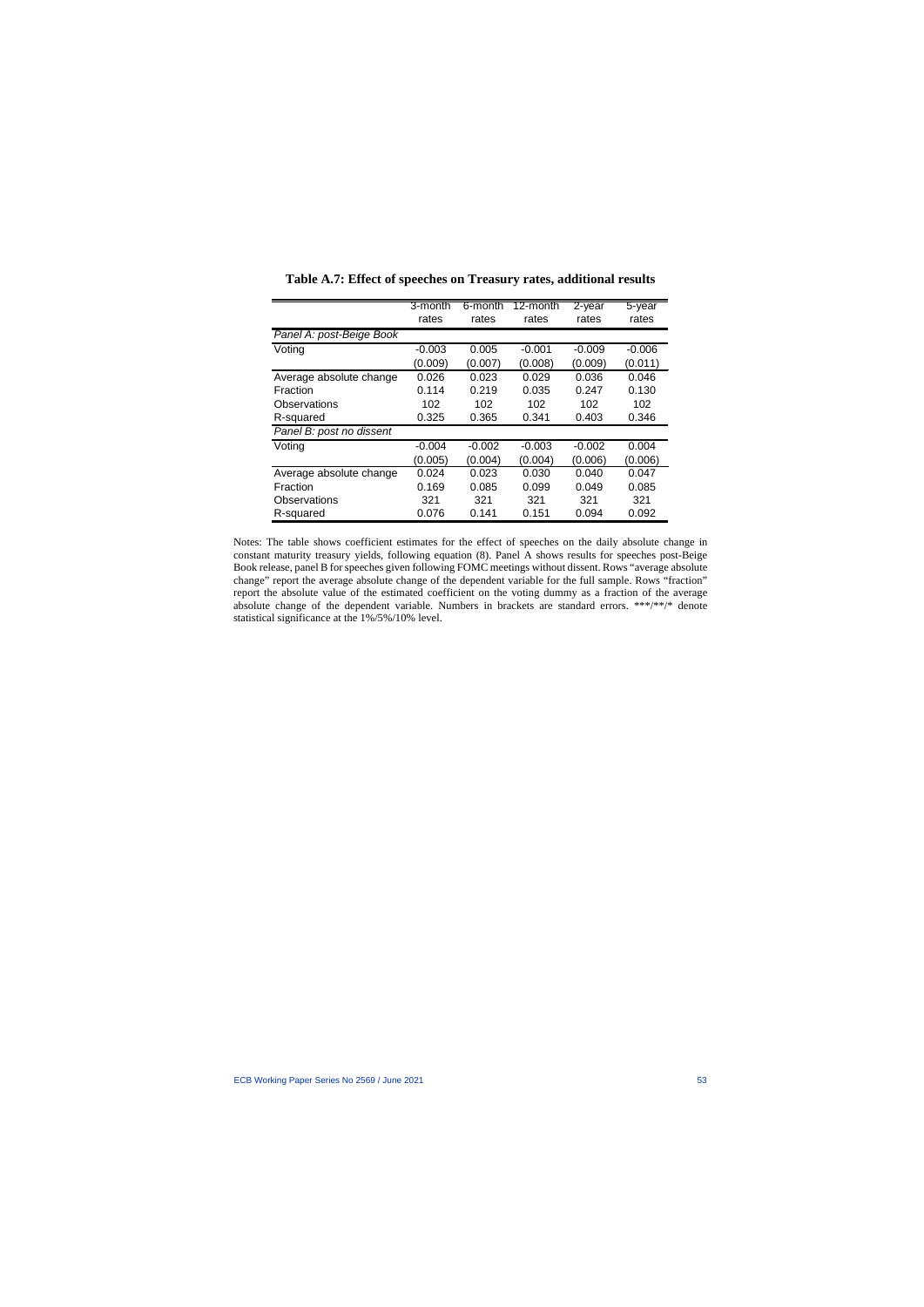|                         | Yen-\$<br>exchange |
|-------------------------|--------------------|
|                         | rate               |
| Voting                  | $-0.072*$          |
|                         | (0.039)            |
| Average absolute change | 0.365              |
| Fraction                | 0.197              |
| Observations            | 579                |
| R-squared               | 0.058              |

#### **Table A.8: Effect of speeches on the yen-dollar exchange rate**

Notes: The table shows coefficient estimates for the effect of speeches on the daily absolute change in the yen-dollar exchange rate, following equation (8). Row "average absolute change" reports the average absolute change of the dependent variable for the full sample. Row "fraction" reports the absolute value of the estimated coefficient on the voting dummy as a fraction of the average absolute change of the dependent variable. Numbers in brackets are standard errors. \*\*\*/\*\*/\* denote statistical significance at the 1%/5%/10% level.